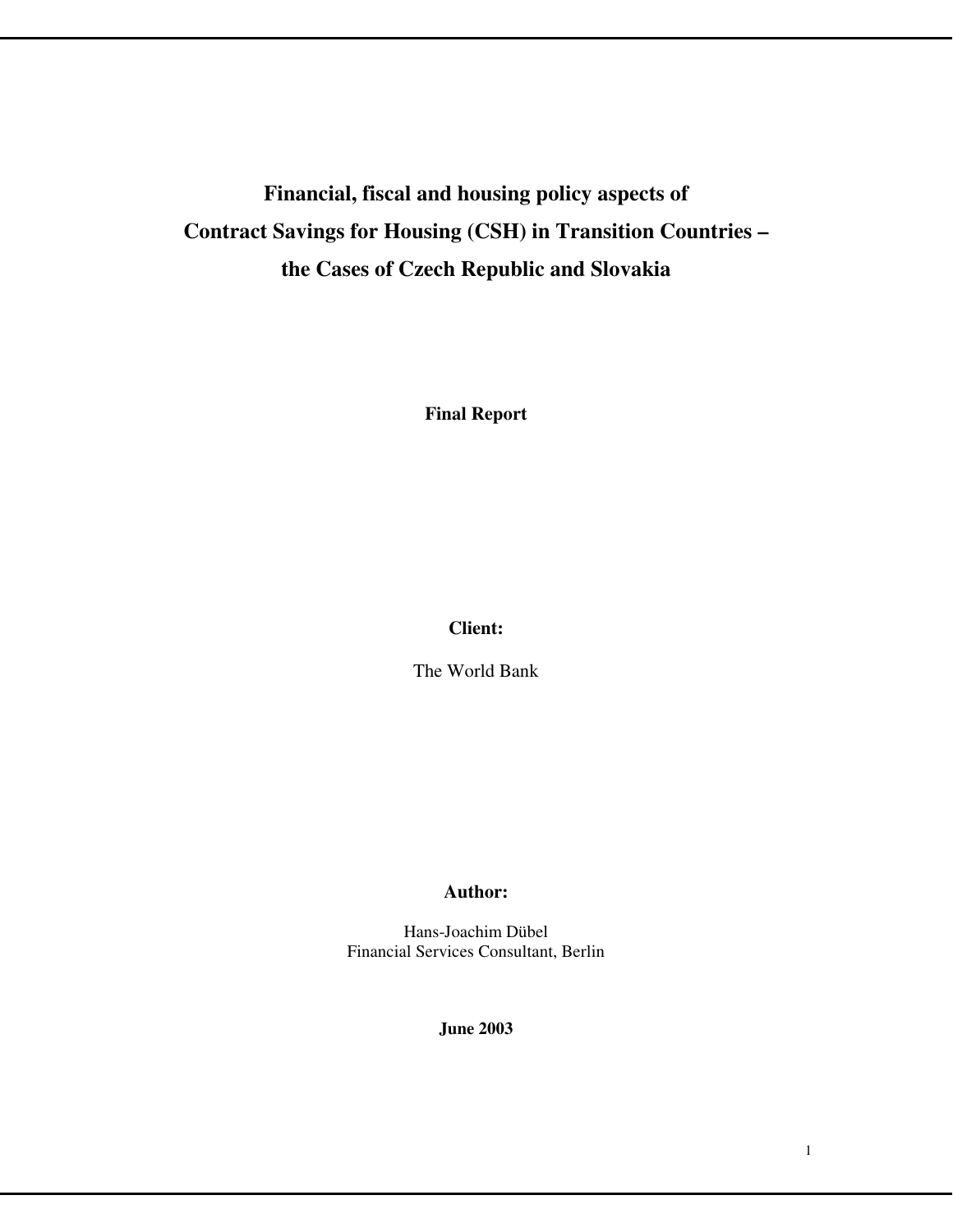# **Table of Contents**

| I.  |           | <b>BACKGROUND</b>                                           | $\mathbf{1}$ |
|-----|-----------|-------------------------------------------------------------|--------------|
| II. |           | <b>SLOVAK REPUBLIC</b>                                      | $\mathbf{3}$ |
|     | A.        | <b>Contract Types and Valuation</b>                         | $\mathbf{3}$ |
|     | <b>B.</b> | <b>Market</b>                                               | 8            |
|     | C.        | Performance                                                 | 10           |
|     | D.        | <b>Financial Sector Impact</b>                              | 13           |
|     | E.        | <b>Fiscal Impact</b>                                        | 17           |
|     | F.        | <b>Housing Sector Impact</b>                                | 18           |
| Ш.  |           | <b>CZECH REPUBLIC</b>                                       | 21           |
|     | A.        | <b>Contract Types &amp; Valuation</b>                       | 21           |
|     | <b>B.</b> | <b>Market</b>                                               | 26           |
|     | C.        | Performance                                                 | 27           |
|     | D.        | <b>Financial Sector Impact</b>                              | 30           |
|     | E.        | <b>Fiscal Impact</b>                                        | 34           |
|     | F.        | <b>Housing Sector Impact</b>                                | 35           |
| IV. |           | <b>LESSONS LEARNED FROM THE CASE STUDIES</b>                | 38           |
| V.  |           | <b>CONCLUSIONS FOR TRANSITION COUNTRIES</b>                 | 41           |
|     | A.        | <b>Financial Sector Development</b>                         | 41           |
|     | <b>B.</b> | <b>Fiscal Policy</b>                                        | 45           |
|     | C.        | <b>Housing Sector Development</b>                           | 48           |
| VI. |           | <b>ANNEX</b>                                                | 51           |
|     | A.        | A Primer on Contractual Savings for Housing (Closed System) | 51           |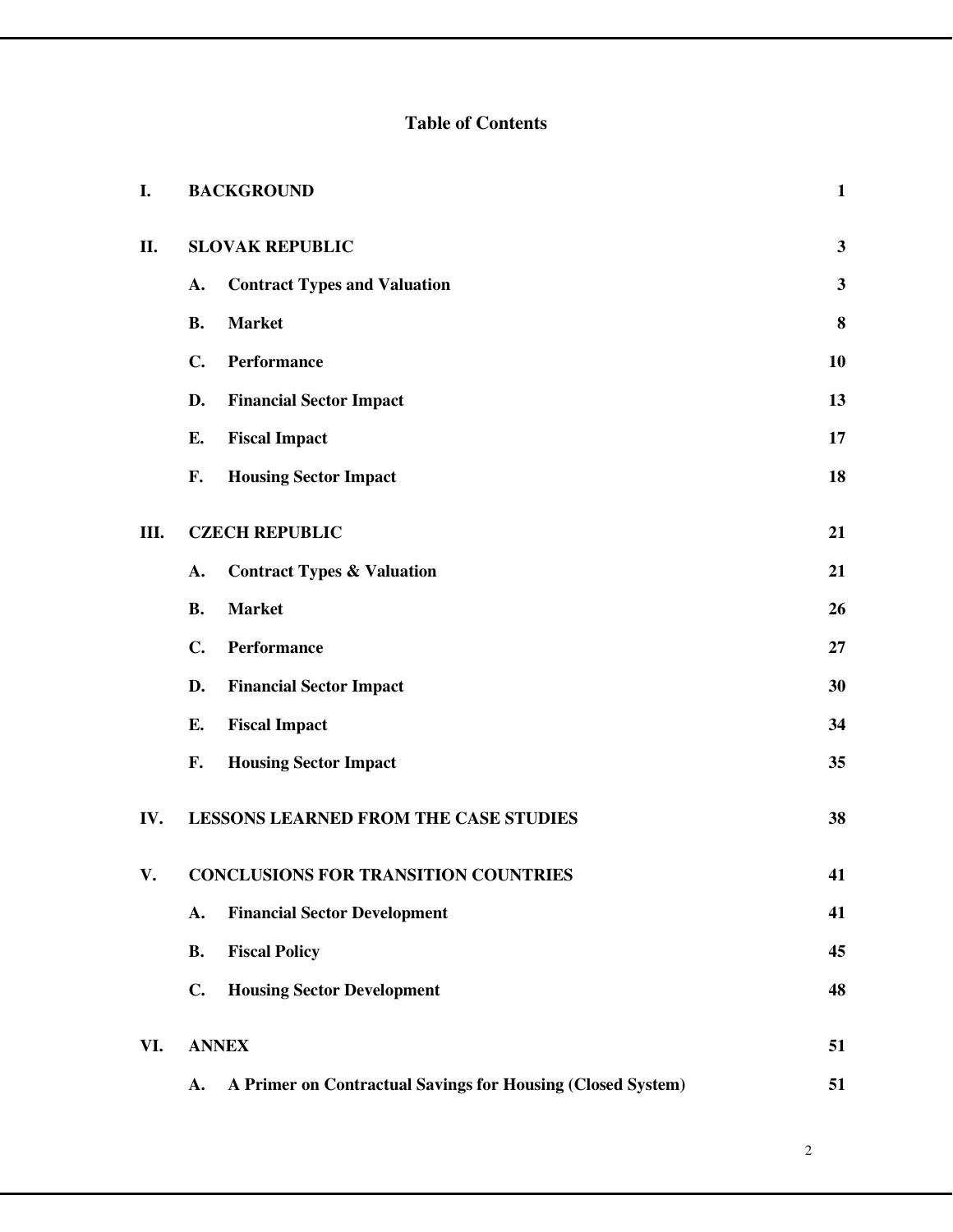|      | <b>B.</b>                          |    | Simulation of Austrian CSH Premium Model for the Slovak and Czech CSH<br><b>Systems</b> | 54 |  |  |  |  |  |
|------|------------------------------------|----|-----------------------------------------------------------------------------------------|----|--|--|--|--|--|
| VII. | REFERENCES, DATA SOURCES AND LINKS |    |                                                                                         |    |  |  |  |  |  |
|      | $\mathbf{A}$ .                     |    | <b>References</b>                                                                       | 56 |  |  |  |  |  |
|      | <b>B.</b>                          |    | Data Sources & Links                                                                    | 57 |  |  |  |  |  |
|      |                                    | 1. | Czech Republic                                                                          | 57 |  |  |  |  |  |
|      |                                    | 2. | Slovak Republic                                                                         | 58 |  |  |  |  |  |
|      |                                    | 3. | Comparators                                                                             | 58 |  |  |  |  |  |

# **Glossary of Terms and Abbreviations**

|        | Czech National Bank                               |
|--------|---------------------------------------------------|
| – CSH  | Contractual Savings for Housing                   |
| P.S.S. | Prva Stavebna Sporitelna (Slovakia)               |
| † MMR  | Ministry of Regional Development (Czech Republic) |
| NBS    | National Bank of Slovakia                         |
| NPI    | Non-performing Loan                               |
|        | Slovenska Sporitelna (Slovakian Savings Bank)     |

**Acknowledgements.** Assistance and support of the following persons is gratefully acknowledged Marie-Louise Bakker, Pat Braxton, Ingrid Brockova, Jan Brzeski, Loic Chiquier, Jana Matesova, Petra Vehovska (all World Bank, Washington, D.C. and Bratislava), Friedemann Roy (Verband der privaten Bausparkassen, Berlin), Elena Szolgayova (Ministry of Construction, Bratislava), Herbert Pfeiffer (P.S.S., Bratislava), Jaroslav Kubecka (Ministry of Regional Development, Prague), Hans-Jürgen Wohlrabe (Wuestenrot Stavebna Sporitelna, Prague). The author also likes to thank all interview partners listed in the annex.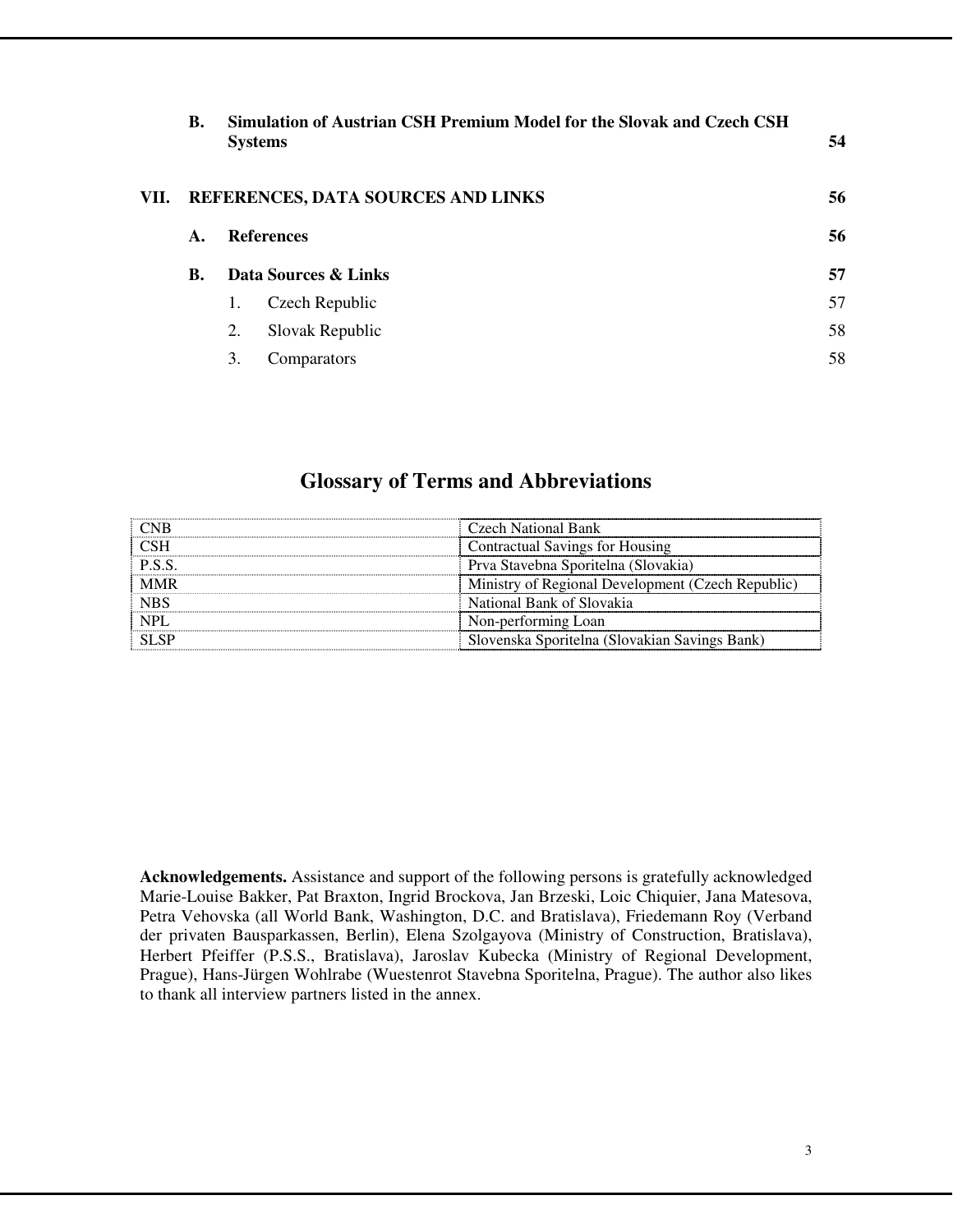# **Financial, fiscal and housing policy aspects of Contract Savings for Housing (CSH) in Transition Countries – the Cases of Czech Republic and Slovakia**

#### **Executive Summary**

#### **Purpose**

This study looks into first ten years after the implementation of the contract savings for housing (CSH<sup>1</sup>) system in Slovakia and the Czech Republic, a closed savings and loan system which isolates borrowers from interest-rate volatility by fixing both savings and loan rates. The CSH system, elsewhere referred to as 'building savings' or 'housing savings' system, was implemented in Slovakia in 1992 and in the Czech Republic in 1993. In both countries they are copies of the Austrian and German 'Bausparen', a child of the hyperinflation of the 1920s which had led to a breakdown of capital market finance for housing and fostered the development mutual savings and loan systems along the lines of the anglo-saxon S&L tradition. Precisely at the time when notably the U.S.broke with the traditional model, in the early years of the New Deal, Germany decided to further regulate and publicly support Bausparen as a complementary funding channel to often bond-financed mortgages. Later, Bausparen was exported to Austria where it gained particularly high popularity.

#### **Hypotheses**

 $\overline{a}$ 

Beyond descriptives, the study focuses on assessing the benefits and costs of the system from a financial sector and housing sector perspective for the two countries, and draws conclusions for its possible implementation in other transition countries. Candidates for benefits are the mobilization of savings, in general and for housing specifically, the development of a housing finance markets in an initial situation characterized by high interest rate volatility, lack of intermediation capacity and undeveloped capital markets, and a relatively swift penetration of the borrower population with moderate income levels that is more difficult to achieve with traditional mortgage finance instruments. Candidates for costs are the large fiscal costs in the form of savings premiums and other support, the potential instability of the system due to demand fluctuations, and the fragmentation of banking industry and capital market resulting from the implementation of CSH on the basis of special banking. Both benefits and costs are discussed in the context of overall mortgage market development.

#### **Main Findings from the Case Studies**

*Slovak Republic.* The CSH system in Slovakia started in 1992 under the traditional model, which is characterized by long-term savings funding long-term loans, both on product and balance sheet level<sup>2</sup>. Since 2002, under pressure through declining interest rates and influenced by recent far-

<sup>1</sup> The author adopts terminology and abbreviation from Lea and Renaud (1995)

<sup>2</sup> The reader is referred to the Annex for detail of the mechanics of CSH.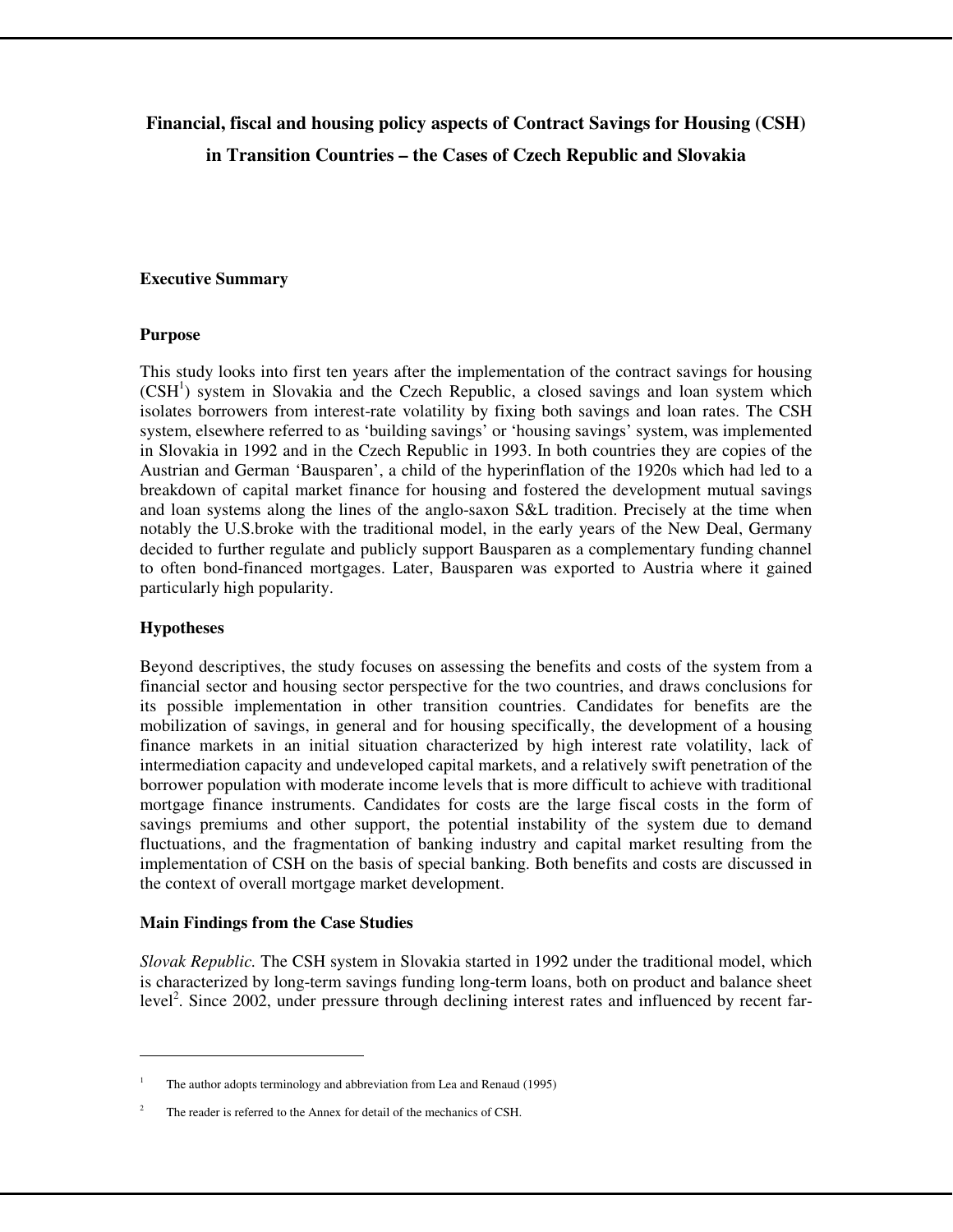reaching changes in Austria<sup>3</sup>, the market leader P.S.S. has taken steps to move from the closed into an open - more building society style – business model. Borrowers are now able to obtain long-term loans with just short-term or even no pre-savings, and permanent entry into the mortgage market is an option under consideration. This also reflects the legal and operational problems encountered when attempting to integrate CSH and mortgage lending into a single funding construction, combining first and second mortgages, - a form of housing finance that is the rule in Germany<sup>4</sup> but is rather uncommon in Austria<sup>5</sup>. Loanable funds with Slovakian CSH institutions are now almost entirely invested in customer loans. Additional pressure to remain competitive in lending is exercised by the government, which is strongly promoting the competing mortgage banks and has cut back on support for CSH.

In the first ten years, under the restrictions of the traditional model, CSH institutions promoted the lending markets for housing modernizations as well as for the acquisition of moderately priced housing stock, in particular flats sold by local governments. Given initially high interest rates and high costs of new construction relative to incomes, the mortgage market started with a lag of 5-8 years. While saving in CSH deposits is broadly popular, borrowing from CSH institutions and from mortgage banks has therefore so far shown little overlap. Only 20% of the CSH loan portfolio is secured by mortgages. The CSH system has so created access to finance for a large number of moderate-income borrowers, with average loan amounts in the range of 1-3 monthly incomes.

The fiscal costs of this outcome have been large, in contrast, and problems were created that so far have not been solved. Slovakia started with the highest savings premium level recorded for any CSH system in transition countries. Thus high demand was created that enabled the CSH institutions to make significant profits through investing their low cost deposits in securities or interbank loans. These profits were largely put into reserves, rather than being repatriated. Various attempts to correct the situation in the late 1990 by altering investment and premium conditions resulted in the perception of stop-and-go policy, which have contributed to a reduced attractivity of CSH deposits for consumers. The combination of increasing demand instability and changing business models could imply greater maturity mismatch in the future, a possible challenge for supervisors.

*Czech Republic.* CSH in the Czech Republic continues to strictly follow the traditional matched funding model. The perception by the public as a fiscally supported investment vehicle rather than a source for housing finance is strong. Below 30% of deposits are currently invested in client loans, and only one out of six savers is borrowing. Czech CSH institutions have reacted to the capital market rate decline primarily by lowering the rates on both savings and deposit sides. As the premium is written into the enabling law for CSH rather than the annual budget law, as they are in Slovakia, its level has not been adjusted since 1993; on a premium-adjusted basis CSH savings today produce a yield that is 6 times as high as the yield of bank deposits. Consequently demand, contrasting again with Slovakia, has strongly grown in recent years. This further exacerbated the strong substitution of bank deposits that had been a feature of the system already

 $\overline{a}$ 

<sup>3</sup> After the mortgage market rate had dropped below CSH loan rate in 1999, Austrian CSH institutions were hit by a prepayment wave that triggered a change in the main loan product type from fixed to capped adjustable rate. At least one institution – S-Bausparkasse - now offers mortgage loans up to €300,000 (couple) without a pre-savings requirement. For details of the Austrian premium formulation, see Annex.

<sup>4</sup> CSH loans in Germany are typically registered as second mortgage loans, loans provided by banks, savings banks and mortgage banks as first mortgages. Historically, the latter lenders operated under stricter loan-to-value limits than Bausparkassen.

<sup>5</sup> In Austria, historically government provided a large proportion of second mortgage lending through public banks. These banks conceded the first mortgage position to Bausparkassen, which also, as a result of high premium levels and eligibility limits, provided relatively large CSH loans.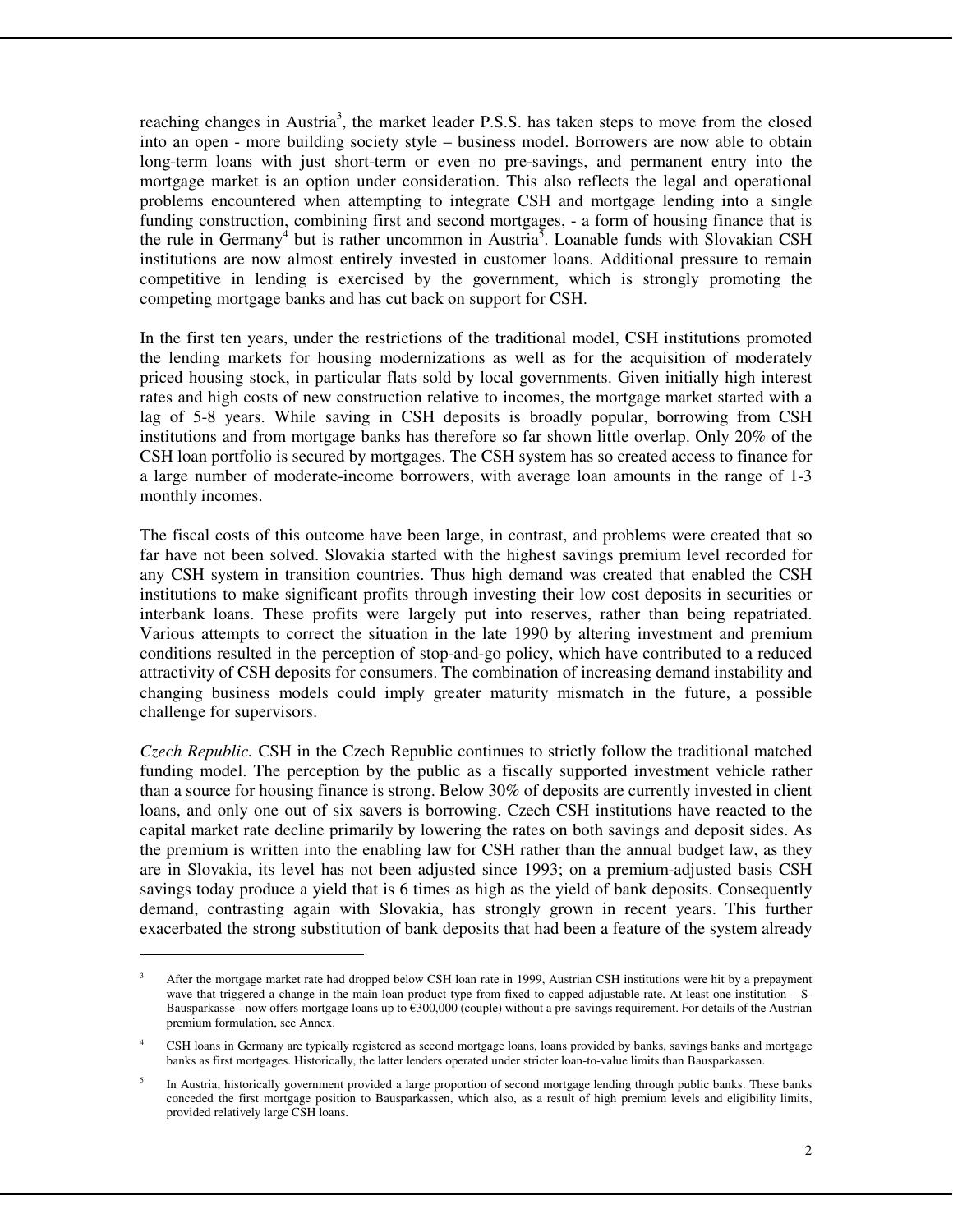since its inception. Due to their large liquidity surplus, CSH instutions turned into the main financiers of income tax-exempt mortgage bonds. Although the CSH try now hard to push for new lending, they face obstacles related to a restrictive interpretation of the housing purpose of the loan and increasing levels of default. The strategy to develop a senior-subordinate mortgage-CSH loan funding structure similar to Germany has been met both legal and operational complications. In particular, the currently attractive mortgage lending rates render the cross selling of CSH loans difficult.

The functions of CSH for the Czech housing sector have been broadly the same as in Slovakia, with the caveat of overall lower lending activity. The main focus have been housing modernization, an area in which CSH institutions can be assumed to be market leaders over commercial banks by a wide margin, and to a more limited extent of transactions. Due to heavier subsidization and higher incomes, mortgage lending had developed already in the last half of the 1990s, but again there is hardly any competition between the two loan forms due to differences in loan size, loan purpose and social incidence.

Even more so than in Slovakia, the fiscal costs of CSH in the Czech Republic have limited the development impact of the system and raised the question of its opportunity costs. While Slovakia in 2002 paid state premiums of 0.28% of GDP to savers, due to the lag in premium adjustment to capital market conditions the Czech Republic disbursed 0.49% of GDP, absorbing 40% of the country's housing policy budget. A premium adjustment is also overdue as the strong surge in savings creates potential instability for those institutions that have not reduced their savings rates in time to match lower capital market yields. Reducing both CSH premium and mortgage bond subsidies simultaneously, as the current capital market situation would suggest, could hit some institutions hard. As the current contract tide becomes due around 2007/8, changes in the saver-borrower relation and rising interest rates might impose liquidity risks that raise the contingent liability of government. As in Slovakia, stabilizing demand by adopting a more rational premium model seems to be a priority.

# **Cost and Benefit of CSH in the Case Countries**

From a *financial sector development* perspective, in both countries, CSH has created the benefit of developing intermediation in a segment of housing finance that was not covered by other lenders. Substitution with mortgage lending has not been a serious issue so far due to differences in collateralization, investment types and target groups. Distortions of the relative user costs of capital existed and could have potentially opened opportunities for arbitrage, but they went both ways due to a high inclination to subsidize mortgage lending, too.

Very critical is the cost perspective: taking market penetration and lending activity indicators only the Slovak case can be called a success. Larger lending scale is needed in particular in the Czech Republic to yield sustainable operations under a more rational public support scheme that will support only a lower cost base. Moreover, as incentives are set such as to maximize market penetration of deposits, the screening function of the system is currently impaired, with the result that institutions need to set up costly additional screening infrastructure to sustain lending growth. While fragmentation has been limited with regard to asset substitution, it still is thus still an issue from an institutional perspective.

An important open question in that regard is the future of the CSH product in the market for new construction. Here, the question of substitution or complementarity with the mortgage market will become virulent. Due to legal and institutional problems a complementary division of labor between first and second mortgage position as practiced in Germany is not yet clearly established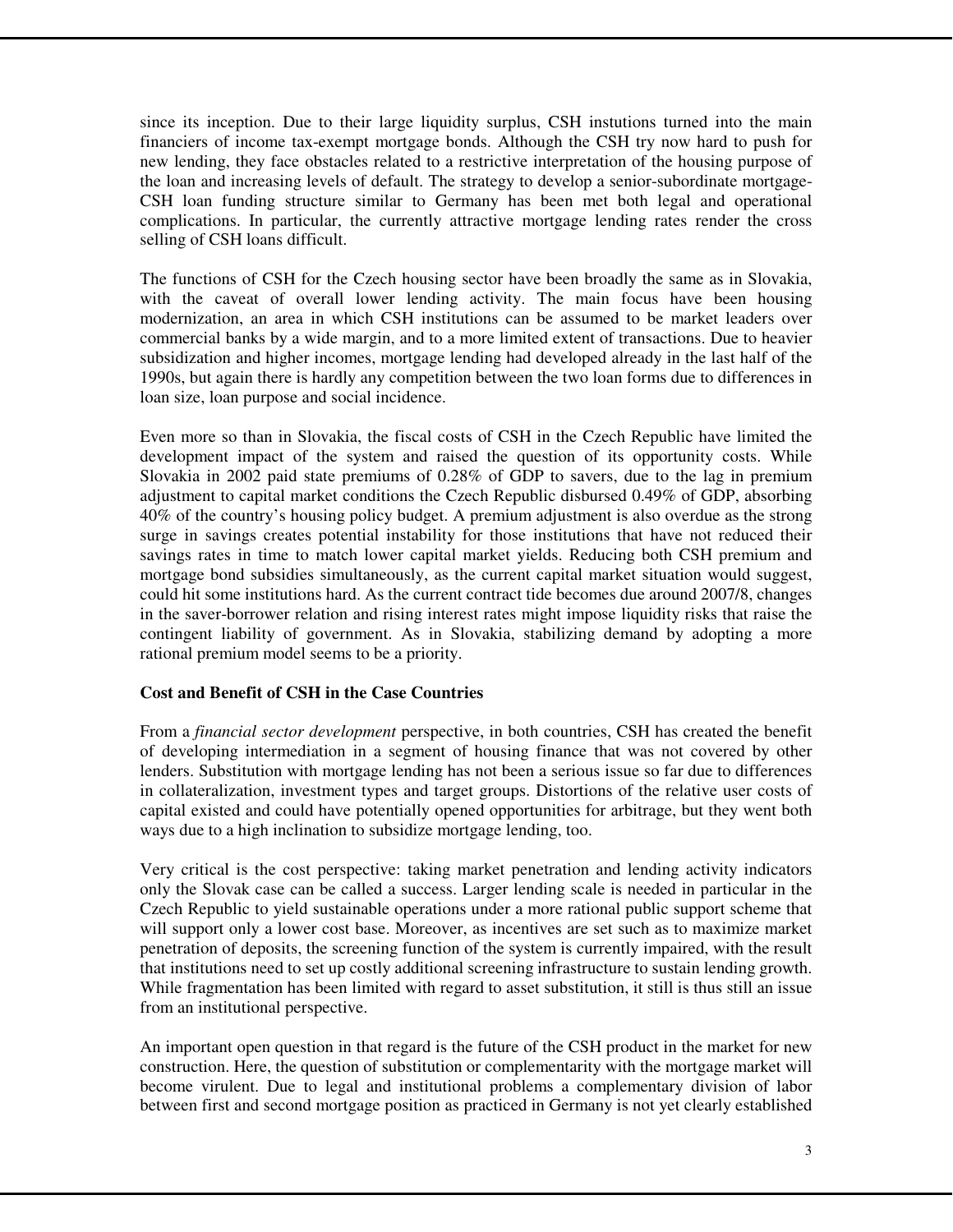in either country. This might confine CSH institutions to the modernization and small land and housing transactions market for some time to come.

The form of implementation of the CSH deposit product also brought unnecessary turbulences to the time deposit market in both countries. This was particularly problematic in the Czech Republic where the relative after-tax-after-subsidy returns of CSH deposits became very large. The author argues that these problems could have been largely avoided by a different subsidy formulation. On the positive side, in both countries banking crisis occurred during which CSH institutions, backed by foreign owners, proved as a stability anchor in the deposit market.

It is too early to call the question of net benefits for the financial sector. There seems to be room for improvement in both countries. The decisive levers are higher market penetration, greater institutional consolidation - in particular in the Czech Republic, and better co-ordination with the mortgage industry.

From a *housing sector development* perspective, disregarding fiscal opportunity costs for a moment, the system has created a number of measurable benefits. CSH is relatively well targeted through its small average loan amount of 5,000-6,000 US\$, although this can be multiplied within limits by several contracts per family. Through the large numbers of small investors involved – in both countries cumulatively 500-600,000 loans were extended to perhaps 200-300,000 borrowing families, a significant attack on the mentality of virtually costfree housing was launched. The effect is important, as both countries have not completed rent reform. Although precise data is unavailable and leakage into grey areas of admissible loan purpose definitions must be considered, CSH can be assumed to have funded a sizeable share of the housing investment market of small and moderate size. Expanding contract ownership to legal persons, including condominium associations, which is tested currently in Slovakia following the Austrian example, has the potential to address some notorious funding problems for common areas of multi-family stock. CSH has been less well suited to fund sales of new finished housing units, which are however unaffordable for the large majority of the population.

This generally positive result is greatly diminished by the large and partly uncontrolled fiscal costs. Although CSH premia are set by and budgeted under the relevant positions of the Finance Ministries, housing policy budgets are indirectly crowded out through the size of the subsidies.

- o The first years were characterized by strong leakage to non-housing uses by savers, which did not take loans and withdrew their deposits, and to profits of CSH institutions, which invested the deposits at considerably higher rates in the market. It is essentially left to the discretion of the institutions to use their increased capital to support stronger loan growth.
- o Since the decision was taken to not index assets and liabilities during the initial inflationary period and consequently subsidize nominal rather than real rates, subsidies were much larger than needed.
- o The only caveat to be made is that mortgage finance subsidies were even larger than CSH subsidies in Slovakia. In the Czech Republic, the reverse was true.

Implementation problems diminished the benefits for housing, too. In Slovakia, the Ministry of Finance's power to change conditions, while conducive to minimize misalignment to capital market rates, created credibility problems when for fiscal reasons premium cuts were extended also to existing contracts. In the Czech Republic, in contrast, the Ministry's inability to change premium conditions that were enshrined in the enabling law rather than the annual budget law *at*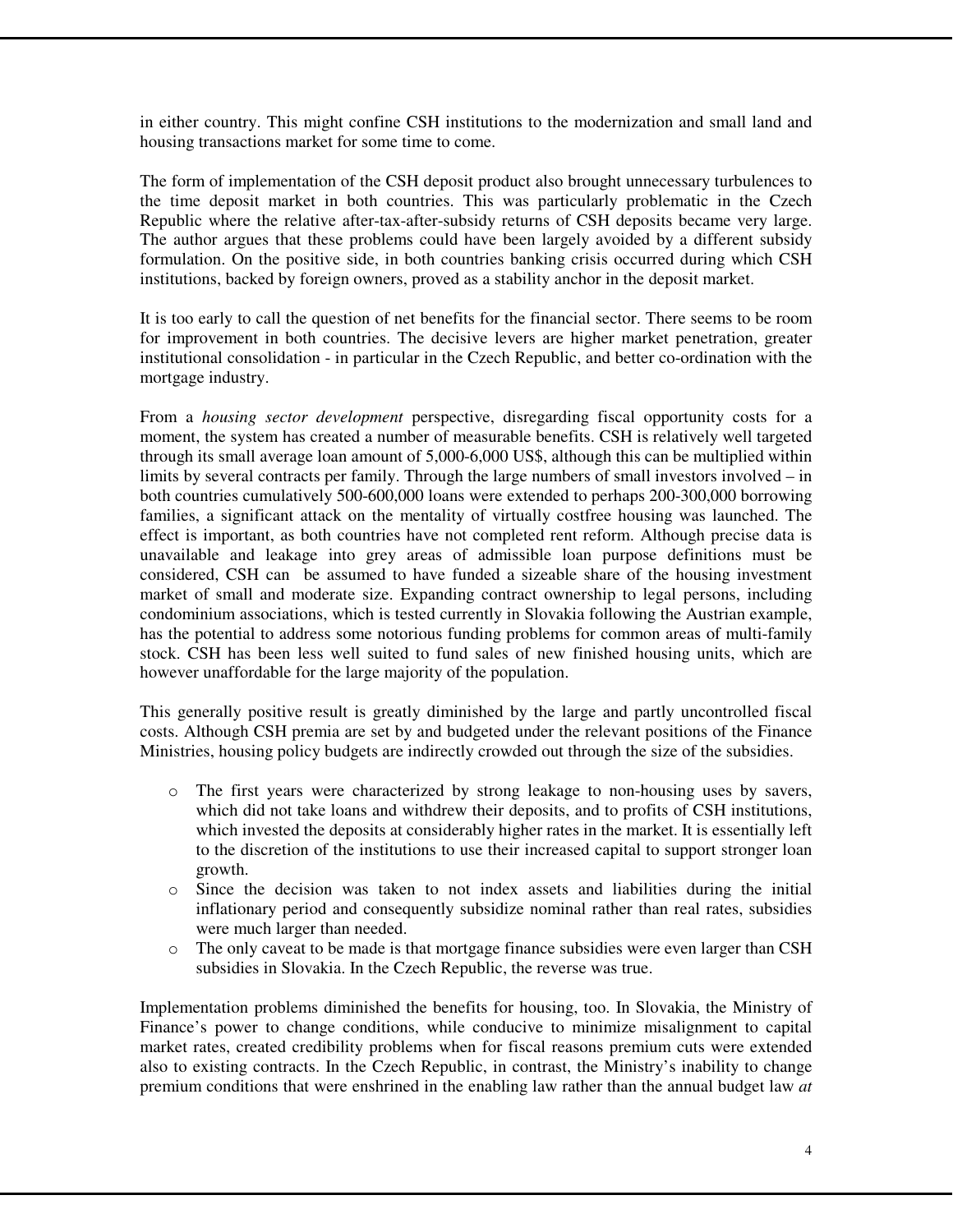*all* created the – worse – scenario of generating excessive savings returns and consequent distortions in the time deposit market.

Given these cost issues, over which housing policy makers in both countries had little influence, the net benefit of CSH as a housing policy instrument appears ambiguous. The net benefit for the housing sector could be improved through measures supporting improved targeting and reduced leakage, the swifter expansion of CSH schemes to fund common area investments in multi-family stock, and a rationalization of the subsidy policy.

#### **Lessons for Implementation from the Case Countries**

 $\overline{a}$ 

The experiences in Slovakia and the Czech Republic suggest a number of direct lessons with respect to implementation in an initial transition context:

- o To limit fiscal costs at elevated levels of inflation and under uncertainty over scale and speed of the disinflation process, the product could be indexed on both savings and loan side. Due to failure to take this decision, fiscal expenditures have been larger than needed in both countries<sup>6</sup>.
- $\circ$  If nevertheless for example for general macroeconomic reasons indexation is not practiced and high savings premium levels are chosen to support low deposit rates, the profits of the CSH institutions could be managed. Various options to skim excess profits are available, from taxation to the creation of reserve accounts benefiting future collectives. More radically, subsidies – while still linked to pre-savings - could be concentrated on the lending rather than the funding side, where they promote the development purpose of consumer lending more directly. This has broadly been the policy in the mortgage sector in both countries<sup>78</sup>.
- o The observed policy lags on the one hand and stop-and-go policies on the other hand could be minimized by adopting a premium formula that contains an explicit link to either inflation, nominal or real capital market rate levels. Such a formula would reduce perception of political risk and help stabilize demand by excluding yield misalignment with alternative investments, in particular with respect to choice between CSH and bank deposits. The Czech experience moreover demonstrates that premium levels should not be fixed in the enabling law.
- o The intermediation capacity built up with substantial public resources could be more effectively used in order to further both financial and housing sector development purpose. The initial excess liquidity of the system can be reduced by more flexible rules

<sup>6</sup> In mortgage lending, the rate buy-down programs followed the same nominal rate reduction philosophy. However, in contrast to CSH, here borrowing rather than saving was directly subsidized which led to a much delayed and more limited realization of fiscal costs.

<sup>7</sup> Although funding subsidies here persist, such as the income tax exemption for interest paid on mortgage bonds.

Given the experience under the Meciar government, caution must be advised when considering such a step. The decision to link the CSH premium payment to the actual take-out of a loan in Slovakia resulted in a strong drop in new deposit originations. The reasons were twofold: the closed funding model relied on a significant number of good brothers, which in this case deserted the system, and CSH by that time required long minimum savings periods before loan takeout was possible, limiting incentives for borrowers to use the system. Subsequently, Slovakia adopted a compromise, allowing early withdrawal with full savings premium only if loans were taken, but continuing to support good brothers when they fulfilled the longer minimum savings period. This model seems to have structured incentives reasonably well.

A bolder step to completely refocus subsidies on the lending side could be considered in particular if the setup was such that CSH institutions could openly vary their funding sources, e.g. under a building society model (see below). In this case, the subsidy could be determined as in the mortgage bond system by determining average costs of funds for a given time period, an admissible spread and an affordable loan rate.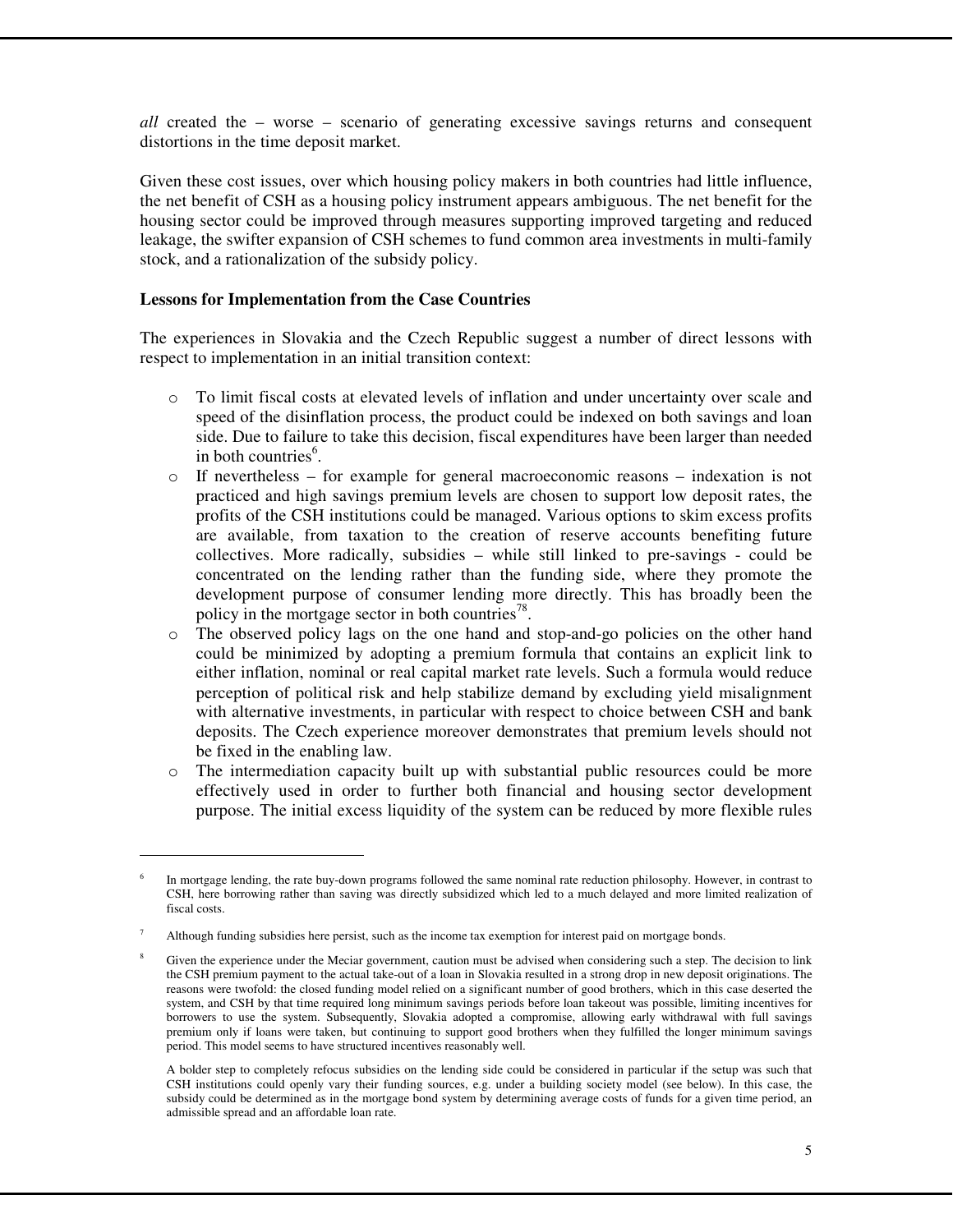on admissible loan purposes, and - if necessary - affordable housing goals. Targeting can be improved by limiting the number of contracts per family and/or per lifetime.

o The possible liquidity effects of volatile demand conditions with their negative repercussions on contingent fiscal liabilities can be addressed with actuarially determined technical reserves.

#### **Lessons for System Choice in other Transition Countries**

From a *financial sector development* perspective, the two main decision issues are system choice, including choice of product and intermediating institution, and implementation strategy.

The CSH *product* conceptually fits well into an *early transition context* due to its potential to provide access to credit for a broad class of low- and middle-income investors undertaking housing modernization and small land and housing transactions. Given the high latent demand and willingness to pay in these sectors, CSH present a chance for an early deepening of consumer finance with relatively safe assets. The likelihood of CSH to significantly crowd out the parallel development of mortgages, which will cater primarily the secondary and new construction market for housing requiring large loan volumes, is initially low and will stay so for the first 10-20 years of transition. If sufficient additional legal and institutional conditions are put in place, admittedly a big if in practice, CSH loans could also serve as a protective second mortgage layer for mortgage finance, which initially needs to operate under tight loan-to-value ratio constraints.

In contrast, the benefits that CSH provide for developing the time deposit market specifically and steady savings behaviour in general seem to be overstressed, given the vast range of options to develop the banking, contractual savings and capital markets.

Adopting CSH *institutions* under a special bank act seems to be the more problematic decision. Issues arise for small and mid-sized transition economies, which will lack the scale to sustain a monoproduct mortgage specialists and face supervision capacity constraints<sup>9</sup>. In order to tap the cost benefits of greater scale for both investors and supervisors it could be considered to develop the CSH product as an element of the product range of specialized mortgage lenders (building society, mortgage finance company), governed by a special product rather than a special bank act. Less reliance on a single product would also limit the strong lobbyism for the state premium, due to its lower leverage for the institution's profitability. The author is less optimistic with regard to the third institutional option, encouraging universal banks to offer a specially regulated CSH product, as many universal banks lack sufficient focus to distribute, service and further develop the product. This may stay the only viable option for small financial systems, however.

When designing the institutional structure in transition, close attention should be paid to the potential consequences of the conflict of interest that is implied if private, often foreign-owned, corporations manage a local collective of savers. Insurance and mutual fund industries face similar problems that are regulated through statutory investment and profit allocation mechanisms. A more radical option would be to set up institutions as mutuals from the start, hiring foreign lenders under a management contract to assist setting up business.

 $\overline{a}$ 

<sup>9</sup> The institutional question is currently heatedly discussed in Austria and Germany where mortgage markets have sufficiently matured: while Austrian CSH institutions take steps to develop from Bausparkassen into building societies with a full product range, German CSHs for the moment stick to their current second mortgage lending business model and face increasing competition by mortgage insurers and self-insuring mortgage lenders. While these constellations lie well ahead on the time scale for most transition countries, the costs of a possible exit strategy for specialized institutions should be considered in advance.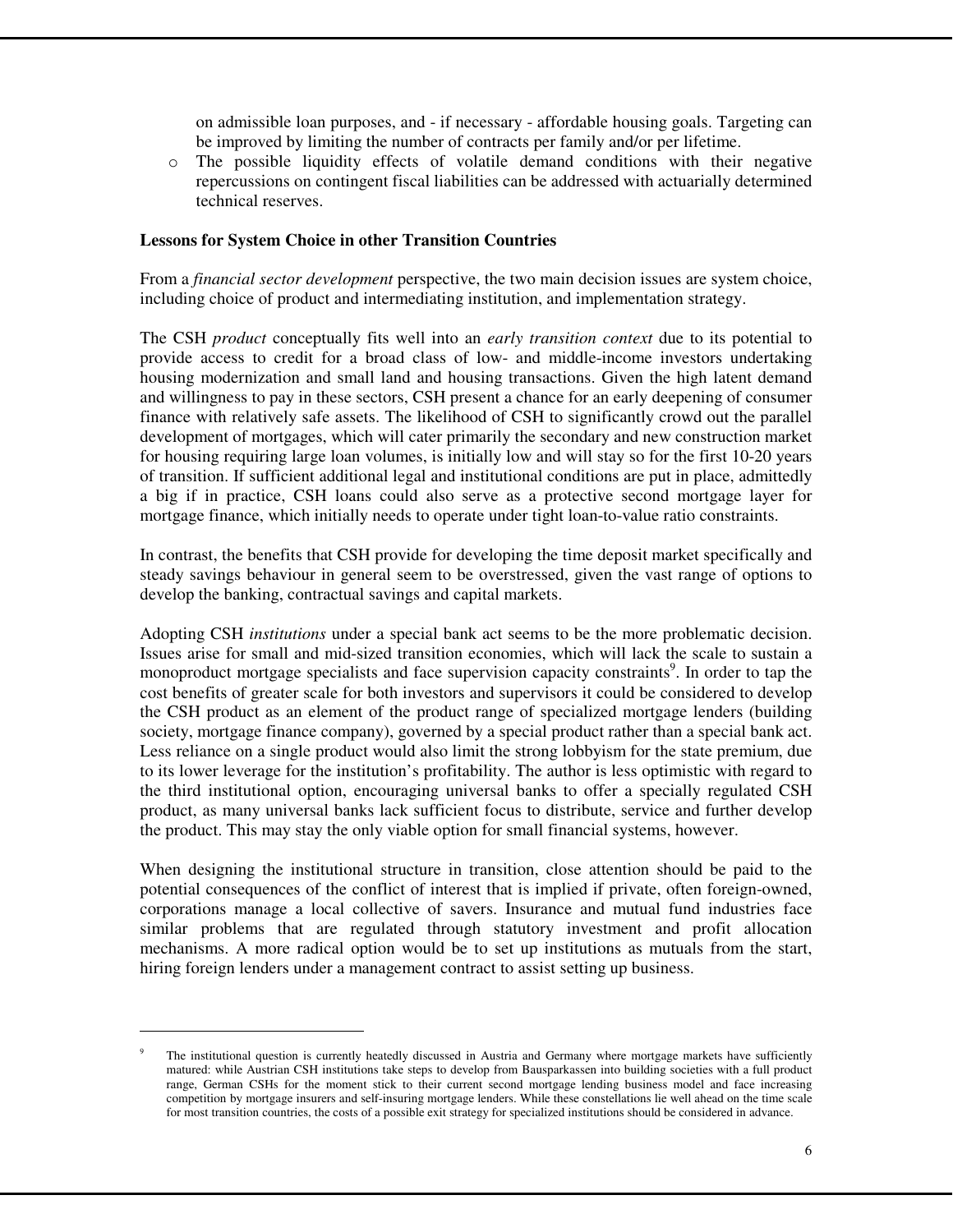The CSH product has the potential to be a reasonably efficient channel for *housing sector development,* again given an early transition context, since it primarily appeals to the many consumers that cannot afford to buy new finished housing and rather acquire and modernize the existing stock or buy land and build in self-help. Enabling broad borrowing activity rapidly is also important in a context of low historical willingness-to-pay for housing, which is often still supported by ongoing rent controls and subsidies for the de-facto public multi-family housing stock. CSH can also support housing investment by legal persons, in particular condominium associations willing to invest into structural modernizations (e.g. repairs, new energy systems, energy conservation measures) of the multi-family stock.

However, it is pivotal that housing policy rather than fiscal policy makers make the final choice over whether the system should be adopted or not, or whether alternative housing policy instruments would be preferable<sup>10</sup>. This has not been the case in either case country, leading to excessive fiscal costs and weak program design and implementation. Developing the policy menu should be the subject of a thorough housing sector and fiscal analysis that considers the costs and benefits of alternative instruments for the different subsectors of housing finance<sup>11</sup> and accounts for all costs, including frequently non-budgeted costs such as tax exemptions and the contingent liabilities of public guarantees.

Moreover, if choosing to adopt the system, housing policy should have effective control over the size and targeting of CSH subsidies. Enabling housing to steer CSH costs as a part of the housing policy budget will increase her direct responsibility for the result and lead to a more balanced cost-benefit picture relative to other housing policy instruments. Benchmarking CSH in this way will also trigger measures that force CSH institutions to invest loanable funds into housing loans more rapidly and thus minimize leakage. Transparent accounting will in particular avoid excessive subsidy levels, which have in the past contributed to stigmatize a potentially beneficial housing finance instrument.

.

 $10$  The natural counterpart to address issues of indexation and strategies to contain the risks arising from possibly too fast loan growth or liquidity volatility will be the central banks.

<sup>&</sup>lt;sup>11</sup> Alternatives discussed in the text for modernization loans are state programs using commercial banks and microcredit; an alternative access product to formal mortgage finance is mortgage insurance.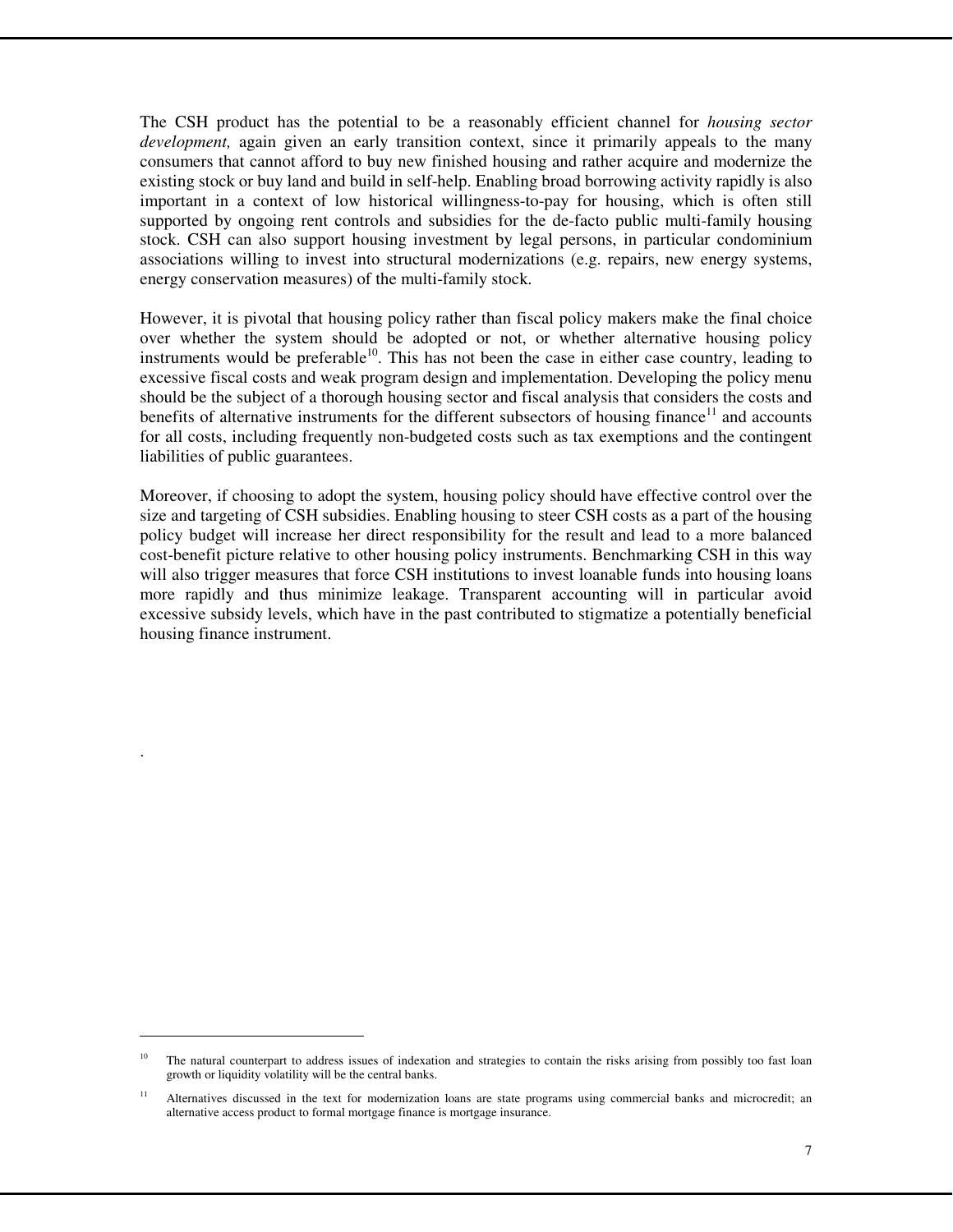# **Financial, fiscal and housing policy aspects of Contract Savings for Housing (CSH) in Transition Countries – the Cases of Czech Republic and Slovakia**

# **I. BACKGROUND**

l

1. **Motivation of the Study and Target Audience.** The introduction of formal contractual savings for housing (CSH) products and institutions in transition countries has been highly controversial. In particular, the 1990s were characterized by a 'war of advisors' marketing their preferred housing finance models to transition countries as a strategy to ease the market entry of investors. A rational analysis of the advantages and disadvantages of a particular system was hardly possible in the context of positioning battles, and related calls for subsidies. Clearly the fact that CSH is conceptually a very context-specific model, which had experienced its peak relevance in different jurisdictions at different times – in the U.S. already in the  $1920s^{12}$ , in Germany and Austria in the 1950's and 60's – added to the bias of published perspective.

Beyond the politics, housing finance schemes involving pre-savings are being practiced in transition country markets, however, often in weakly regulated or unregulated form to the detriment of the consumer. In the 1990s, given high inflation and banks focussing on other sectors, new takeout finance was almost exclusively provided through installment sale and leasing arrangements with developers and other financiers that required between 20 and 50% of up-front savings by the buyer.

Due to high credit risk, even in the now developing mortgage markets lenders must be expected to continue to require high levels of equity that need to be accumulated elsewhere in the financial system. How to create access to finance for broader strata of the population without compromising fiscal stability and competition will remain an issue as access candidates to the European Union are implementing the acquis communautaire that sets limits to housing finance subsidies<sup>13</sup>. CSH, mortgage insurance and other access products are at the focus of this debate.

From a housing policy perspective even more important is the need to stimulate investment to modernize existing housing units, which protect the existing capital stock. Priority areas of modernization are repairs of structural damages, roofs, staircases and other common areas, the installation of new energy, water and sewer system, the implementation of energy conservation measures including new windows and isolations, as well as housing extensions and conversions. On an individual user basis, these investments require comparatively small, usually

<sup>&</sup>lt;sup>12</sup> Obtaining a relatively short-term mortgage loan from a U.S. S&L until the 1920's required pre-savings of typically 5 years. See Vittas (1995) for a discussion of early savings and loan systems in the U.S. and Europe. In 1934, the creation of the public FHA mortgage insurance scheme rendered pre-savings with S&Ls obsolete, as only long-term loans (20 years) were eligible for the program. The FHA also required S&Ls to cap the maximum loan rate over the entire duration of the loan (while deposit rates were capped, too), eliminating a second advantage of CSH, reduction of interest rate risk.

<sup>&</sup>lt;sup>13</sup> The reference here is Article 87 of the Treaty Establishing the European Community (2002), which restricts permanent subsidies by stating that only "aid having a social character, granted to individual consumers, provided that such aid is granted without discrimination related to the origin of the products concerned" shall be compatible with the common market. The other exception that is relevant for the mortgage sector is the infant industry clause referring to "aid to facilitate the development of certain economic activities or of certain economic areas, where such aid does not adversely affect trading conditions to an extent contrary to the common interest". According to Article 87, a permanent and untargeted public intervention into mortgage finance must therefore be incompatible with the common market.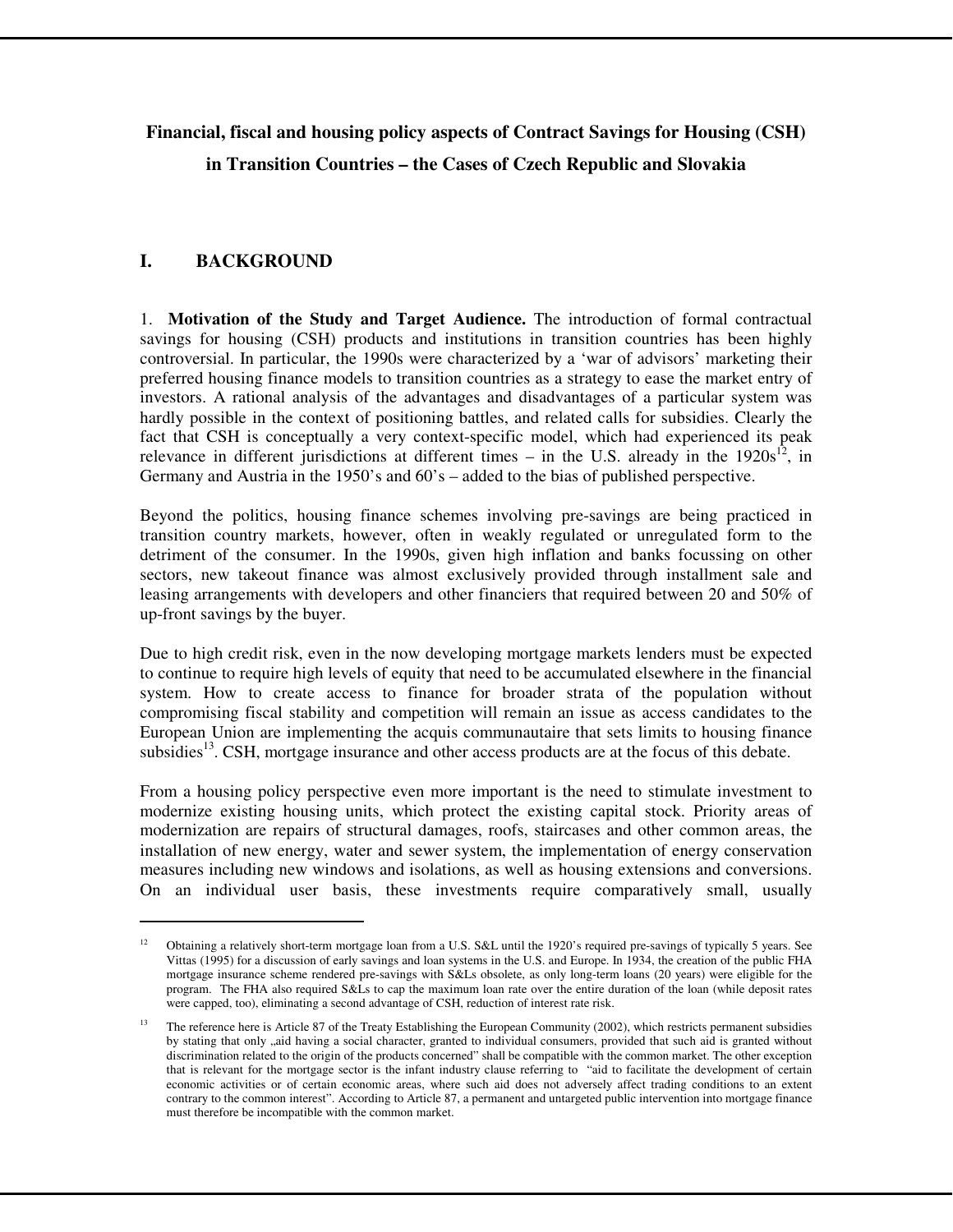uncollateralized, but still – given affordability constraints - long-term loans. CSH might present a possible financial solution for this challenge.

These are reasons to take stock of the first 10 years of implementation of CSH in the Czech Republic and Slovakia and discuss questions of system choice and implementation with a perspective on other transition countries facing similar issues.

The target audiences for the study are central banks, finance ministries and housing ministries in transition countries that focus on housing finance development.

2. **Organization of the Study**. Field meetings in Slovakia and the Czech Republic were held in April 2003 with the relevant financial policy authorities (Central Banks, Finance Ministries), housing policy makers, managers of CSH institutions, and other housing finance lenders parties. The results are presented in Sections II and III and discussed, where applicable, in the context of recent developments in Germany and Austria. Section III summarizes by developing advantages and disadvantages of CSH for transition countries from financial sector development, housing sector development and fiscal perspectives. The author finds it useful to differentiate two types of choices, concerning the product and the intermediating institution, which usually is but does not necessarily have to be a specialized monoproduct institution.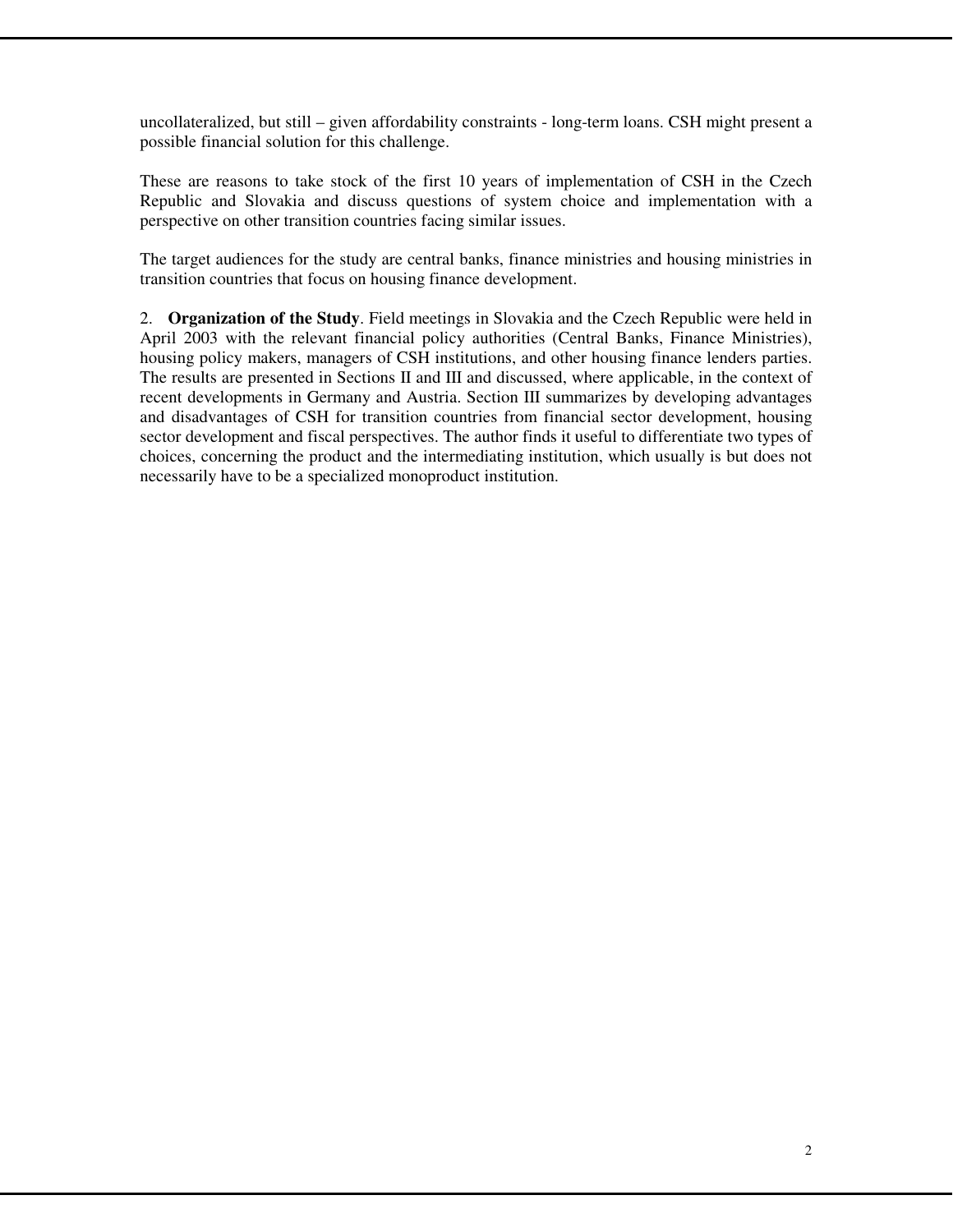# **II. SLOVAK REPUBLIC**

*Population (2002): 5.40 Million GDP per capita (2002): 199,000 SKK Average monthly wage (2002): 13.500 SKK Exchange rate (4/03): SKK 38/USD* 

3. **Market Structure**. There are 3 CSH institutions in the Slovak market: Prva Stavebna Sporitelna (P.S.S.), a JV of 1992 owned by Schwaebisch Hall (Volksbanken/Raiffeisenbanken Group Germany), Slovenska Sporitelna (Erste Bank Group Austria), and RZB Group (Volksbanken/Raiffeisenbanken Group Austria). The ownership structure of P.S.S. is delicate since the co-owners RZB and Erste Bank are at the same time competitors in Austria and the Czech Republic.

P.S.S. has been by far the most aggressive CSH institution, and gained a market share of 74%. According to Diamond (1998), P.S.S. was set up in 1991 even before the CSH enabling law passed.

| <b>Institution</b>                         | Licensed | <b>Market Share*</b> | <b>Main Shareholders</b>              |       |           |  |
|--------------------------------------------|----------|----------------------|---------------------------------------|-------|-----------|--|
| Prva $(P.S.S.)$                            | 1992     | 74%                  | Schwaebisch                           | Hall. | Slovenska |  |
|                                            |          |                      | Sporitelna/Erste Bank, Raiffeisenbank |       |           |  |
| VUB-Wuestenrot                             | 1993     | 19%                  | VUB-Intesa, Wuestenrot                |       |           |  |
| <b>CSOB</b>                                | 2000     | 7%                   | <b>CSOB</b>                           |       |           |  |
| Note: $*Total Assets$ as of $12/31/2002$ . |          |                      |                                       |       |           |  |

#### **Table 1 CSH Institutions in the Slovak Republic**

Although started already in 1993, a remote second in terms of market share is VUB Wustenrot Stavebna Sporitelna, owned by VUB/Intesa and the Austrian Wuestenrot AG. Wustenrot is managing the business with little interference from the co-owners.

CSOB Stavebna Sporitelna set up business only in 1999. It is owned by the Czech bank CSOB, of whose stock 80% is held by the KBC group of Belgium. In the Czech Republic, CSOB has a CSH joint venture with Schwaebisch Hall.

# **A. Contract Types and Valuation**

4. **Contract Types.** P.S.S. and Wuestenrot started in 1992/93 with the traditional fixed-spread long-term savings product. Today, CSH institutions in Slovakia offer increasingly diverse types of contracts.

Common is a minimum savings period of between 24 and 18 months, which is the statutory minimum for receiving CSH premium support, provided that the allotted proceeds are used for a housing purpose. A great majority of CSH clients that plan to borrow save only for the minimum period and receive loans from 120% (CSOB) up to 300% (P.S.S.) of the accumulated savings deposit (CSH sum  $\sim 100,000$  SKK). To stimulate loan demand and stay competitive with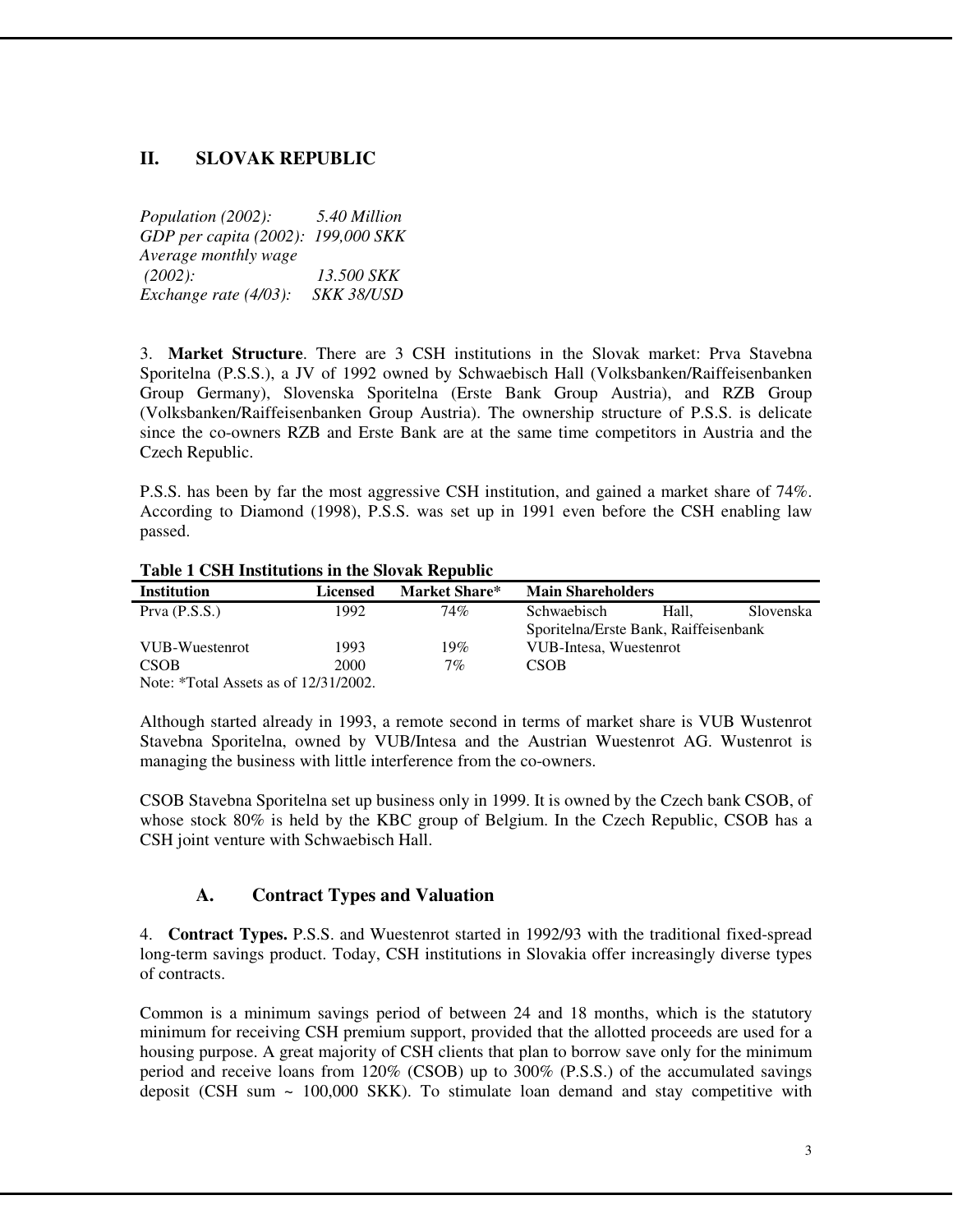mortgage lenders, P.S.S. even has temporarily started to lend without any pre-savings requirement.

Lending rates are set slightly below mortgage market levels; the CSH institutions try to retain their spread by reducing deposit rates in parallel. As the premiums can only be withdrawn without being used for a housing purpose after 6 years, the traditional long-term savings product continues to be offered. Remaining a 'good brother', i.e. not take out loans, under the traditional contract (6% loan/3% deposit rate) is attractive, as mortgage market rates have dropped already to 5% and below. Table 2 gives examples for the CSH contracts currently in practice.

| <b>Bank and</b><br>Contract<br><b>Name</b> | Savings/<br><b>Loan Term</b>               | Savings/<br><b>Loan Rates</b> | <b>Maximum</b><br>Loan-to-<br><b>Savings</b><br>Ratio | Fees                                                                                                       | Share in<br><b>New</b><br>Origi-<br>nations |
|--------------------------------------------|--------------------------------------------|-------------------------------|-------------------------------------------------------|------------------------------------------------------------------------------------------------------------|---------------------------------------------|
| <b>P.S.S.</b>                              |                                            |                               |                                                       |                                                                                                            |                                             |
| 'Standard'                                 | 24 months <sup>*</sup> /<br>up to 22 years | 3%<br>6%                      | 100%                                                  | Closing fees**: $1.0\%$<br>Loan fees: $SKK 1,000/$<br>$2,500***$<br>Annual account fees:<br><b>SKK 300</b> | $30\%$                                      |
| <b>Tarifs</b><br>labelled 'C'              | 24 months*/<br>up to 22 years              | $2\%$<br>4.7%                 | 300%                                                  | As above.                                                                                                  | 70%                                         |
| <b>CSOB</b>                                |                                            |                               |                                                       |                                                                                                            |                                             |
| 'Profit'                                   | 69 months/<br>16 years                     | 3%<br>6%                      | $100\%$                                               | Closing fees: $1\%$ <sup>**</sup><br>Loan fees: SKK 3,000<br>fees:<br>Annual<br>account<br>SKK 400/600**** | 50%                                         |
| 'Credit'                                   | 18 months*/<br>7 years                     | $2\%$<br>4.75%                | 120%                                                  | Closing fees: $1.5\%$ **<br>Other as above.                                                                | 50%                                         |

| Table 2 CSH Contract Examples, Slovak Republic |  |  |  |  |
|------------------------------------------------|--|--|--|--|
|------------------------------------------------|--|--|--|--|

Source: P.S.S., CSOB Stavebna Sporitelna. Notes: \*Premium withdrawal prior to 69 months requires demonstration of housing purpose. \*\*Relative to contract sum. \*\*\* No lien pledged/Lien pledged. \*\*\*\*Savings/loan account.

5. **Premium and Tax Regime.** Table 3 gives an overview over the premium history as well as the attached conditions since the system's inception. As of 2003, premiums of 20% of the savings amount are paid, with a cap of SKK 4,500. The premiums are disbursed to the CSH account twice a year. The CSH pays interest on the premiums, which are capitalized and credited to savings.

These parameters are not embedded in the enabling CSH law and are subject to change annually in the respective budget law, upon recommendation of the Ministry of Finance.

The system started in 1992 with extremely generous conditions: premiums of 40% of annual savings, up to SKK 6,000, implying optimal savings of SKK 15,000, twice the monthly average wage of the time. The strategy was to render CSH contract sums large enough to cover not only modernizations, but also a large part of housing stock transaction and new construction market. Diamond (1998) estimates that, contrasting with the systems function in Germany and Austria, with the typical contract sum in the early 1990s Slovak clients could buy a moderate house.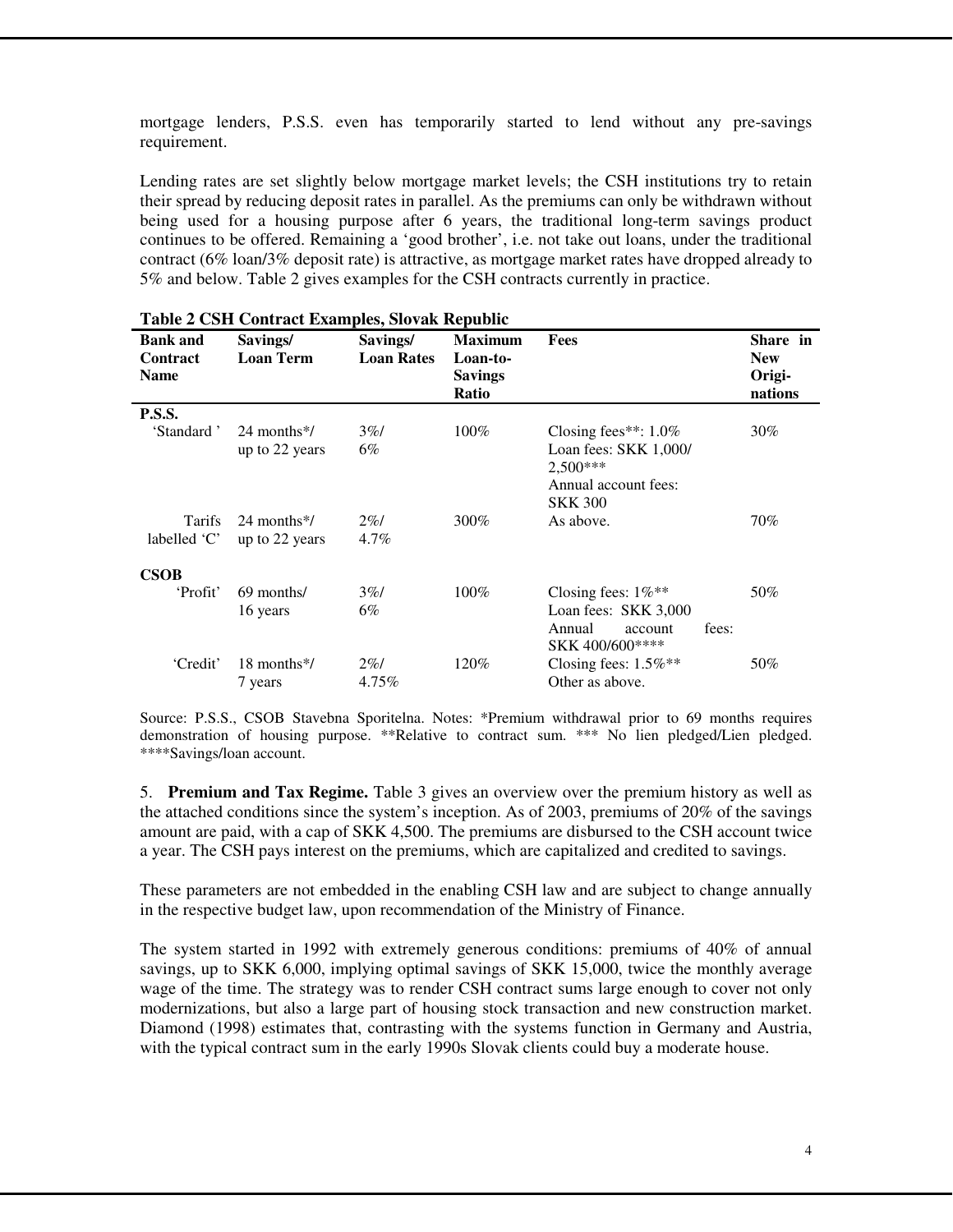| <b>Period</b>                    | 1992-1997<br>1997-1999 |                   | 2000-2003         | 2004              |  |
|----------------------------------|------------------------|-------------------|-------------------|-------------------|--|
|                                  |                        |                   |                   |                   |  |
| <b>Tax Preferences</b>           |                        |                   |                   |                   |  |
| Funding                          | Tax exempt             | Tax exempt        | Tax exempt        | Tax exempt        |  |
| Lending                          | None                   | None              | None              | None              |  |
| <b>Grants</b>                    |                        |                   |                   |                   |  |
| Max. Premium p.a.                | <b>SKK 6,000</b>       | <b>SKK 4,500</b>  | <b>SKK 4,500</b>  | <b>SKK 3,000</b>  |  |
| Premium as % of Savings          | 40%                    | 30%               | 20%               | 15 $%$            |  |
| Minimum Years to                 | None                   | $\overline{2}$    | 1.5               | 1.5               |  |
| Premium Withdrawal,              |                        |                   |                   |                   |  |
| with Housing Purpose             |                        |                   |                   |                   |  |
| Minimum Years to                 | None                   | 1997:<br>not      | 6                 | 6                 |  |
| Premium Withdrawal               |                        | allowed           |                   |                   |  |
| without Housing Purpose          |                        | 1998 bis: 6       |                   |                   |  |
| Optimal Savings p.a.             | <b>SKK 15,000</b>      | <b>SKK 20,000</b> | <b>SKK 22,500</b> | <b>SKK 20,000</b> |  |
| <b>Optimal CSH Contract</b>      | $-SKK 500,000$         | $-SKK 500,000$    | $-SKK 600,000$    | $-SKK 550,000$    |  |
| Sum for Couple*                  |                        |                   |                   |                   |  |
| Memorandum item:                 |                        | 2000: 6%          | 2001:<br>5.0%     | 2.5%              |  |
| Interest rate buy-down           |                        |                   | 2002:<br>4.5%     |                   |  |
| for mortgage loans               |                        |                   | 3.5%<br>2003:     |                   |  |
|                                  |                        |                   | 2.5%<br>7/2003:   |                   |  |
|                                  |                        |                   |                   |                   |  |
| <b>Funding Rates (6 yrs)</b>     |                        |                   |                   |                   |  |
| Savings rates**                  | 3%                     | 3%                | 3%                | 3%                |  |
| Maximum After-Tax                | 18.3%                  | 14.6%             | 10.9%             | $9\%$             |  |
| &Premium Savings Yield           |                        |                   |                   |                   |  |
| Ex-post Adjustment for           | Minus $2-4\%$          | Minus $2-5%$      | Minus $1-2\%$     |                   |  |
| Premium Changes***               |                        |                   |                   |                   |  |
| Pre-tax Market Savings<br>10-12% |                        | 15-18%            | $5 - 7%$          | $4 - 5\%$         |  |
| Yield (taxable)                  |                        |                   |                   |                   |  |
| <b>Ex-post CSH Advantage</b>     | $4 - 10\%$             | Minus $3-5\%$     | $4 - 6\%$         | $4 - 5\%$         |  |
| over Market Savings              |                        |                   |                   |                   |  |

**Table 3 Fiscal Support Conditions and Savings Yield Advantage of CSH in the Slovak Republic** 

Source: P.S.S., CSOB Stavebna Sporitelna, VUB Wuestenrot, Ministry of Finance. Notes: \*Assuming capitalization of interest  $\&$  premia, savings deposit equal to loan. \*\*Short-term savings contracts introduced 1998 with lower interest rates. Yield enhancement impact of premia exceeds estimates presented here, but total volume smaller. \*\*\*MoF has the power to adjust premium conditions for a given fiscal year for all outstanding contracts, including seasoned ones. As a result the 1997 6 yr cohort went through three premium adjustments.

Until 1997, savers were also entitled to withdraw both savings and premiums after only one year. This resulted in high levels of withdrawals and relatively little lending. In April 1997, the incoming Meciar government closed this gap and in addition requested the premium withdrawal to be linked to a housing purpose of the loan. The decision was reversed in 1998 after new deposits had dropped by 50%; the premium level, however, remained reduced to 30% and the minimum period of six years for unconditional withdrawal became enforced. In 2001, the currently valid premium conditions were introduced.

6. **Premium-adjusted Savings Yield.** The current maximum after-tax-after-premium yield on a six year savings contract with a 3% savings rate is 10.9%, according to other calculations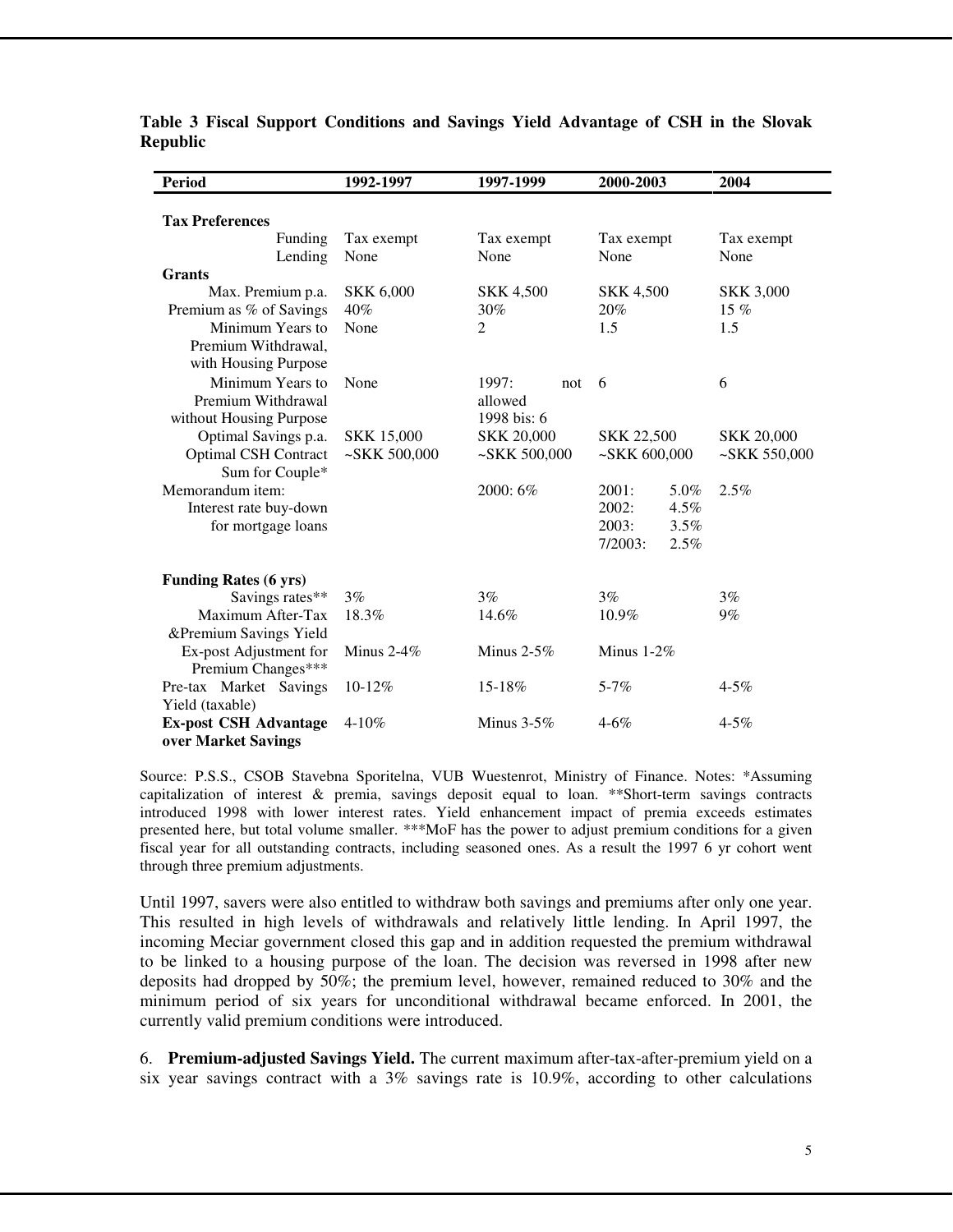(CSOB), 9.2%, down from 14.6% (CSOB 12.5%) in 2000. These conditions compare to bank deposit rates of between 5 and 7%, which are subject to 25% withholding tax.

However, an adjustment has to be made for the practice of the Ministry of Finance to cut premiums of seasoned contracts when making changes: for example, six year CSH contract originated in 1999 will have enjoyed a 30% premium in the first year, 20% premiums in the three subsequent years and 15% from 2004 on (see discussion of changes below). In Table 3 an attempt is made to capture this effect with a crudely calculated yield reduction factor. The author concludes that currently originated CSH deposits will carry a yield advantage over the savings phase of 4-6%. Figure 1 summarizes the development over time, including the proposed changes for 2004.

**Figure 1 CSH Premium History and Savings Yield Impact, 1997-2003 and 2004 Proposal, Slovak Republic** 



Source: Author's calculations. NBS Bank Deposit Rates (1 yr). Note: CSH premium yield computed as average yield of six savings cohorts (years 1, 2, ..6) assuming identical savings and premium yield as in period 1, duration approx. 3 years.

Obtaining the maximum premium yield requires closing for an optimal contract sum, currently SKK 300,000 (saving plus loan plus accumulated premiums) implying an optimal savings amount per year. Higher annual savings will trigger proportionally lower returns (see Figure 5 below).

7. **Interest Option Value**. Bonuses that the CSH pay to borrowers willing to forfeit their loan option can be held as a first approximation of the loan option value. P.S.S. currently pays 1% p.a., after 6 years, as does Wuestenrot<sup>14</sup>. While these figures are static contractual parameters, they correspond to empirical loan option value estimates for CSH loans in Germany.

In a historical perspective, Slovakia has experienced high interest-rate volatility levels supporting the value of the option – see Table 4. Past lending rate peaks were well in the double-digit range. Currently, however, the option for a  $6\%$  loan is not 'in the money', which has triggered a

<sup>&</sup>lt;sup>14</sup> The bonuses are a form of compensation for foregone interest income from capital market investment that CSH institutions with high liquidity surplus pay. They are periodically practiced, for instance in phases of high interest, in Germany and Austria, too.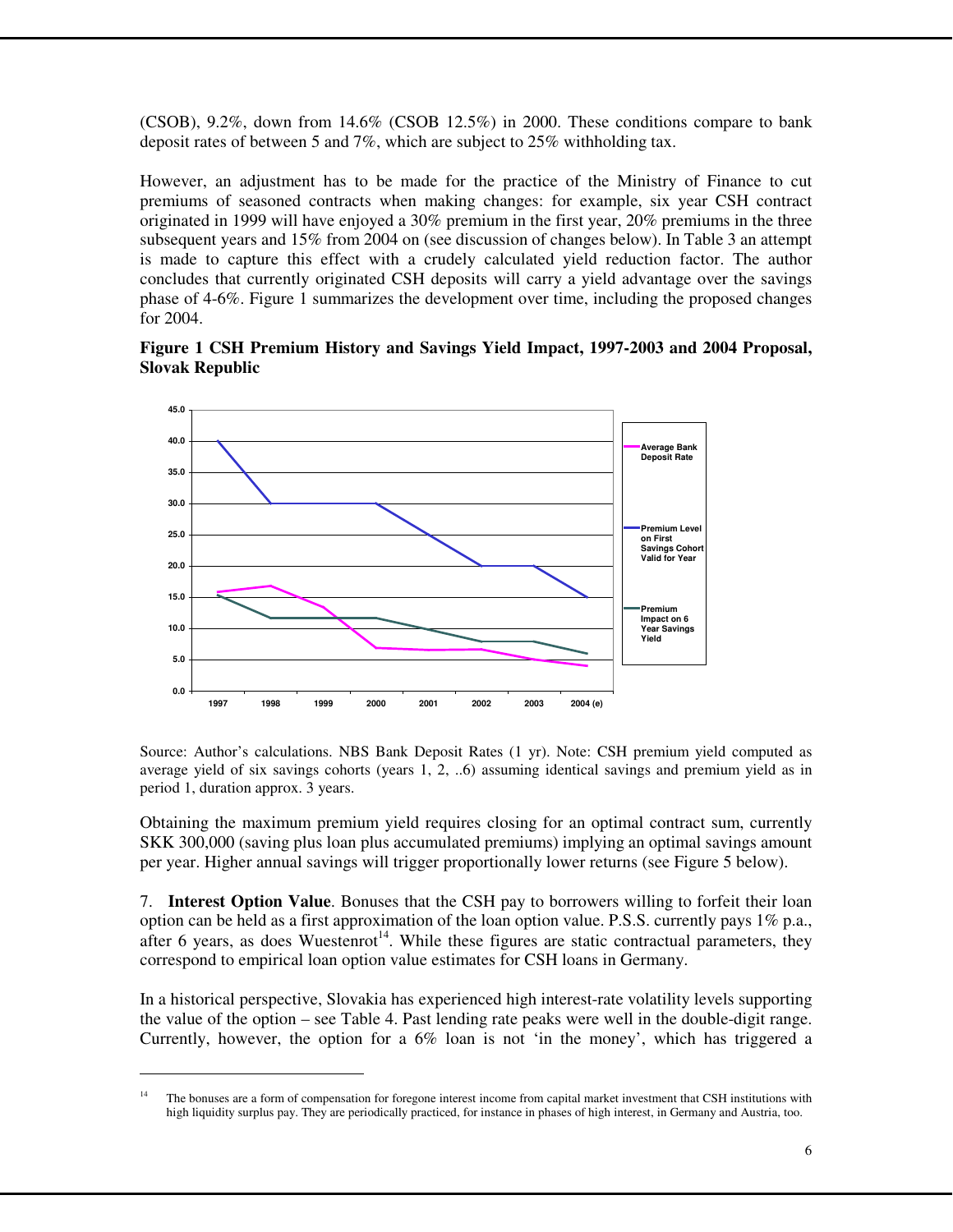reduction in lending rates by the institutions. Whether new volatility will arise will be largely determined by the amount of capital inflow and other factors related to the entry into the European Monetary Union (EMU), which is expected for the second half of the decade.

| Instrument |       | <b>Deposit Rate Lending Rate</b> | <b>Money Market Rate</b> |
|------------|-------|----------------------------------|--------------------------|
| Mean       | 10.13 | 15.70                            | n.a.                     |
| Minimum    | 6.04  | 9.45                             |                          |
| Maximum    | 16.78 | 22.95                            |                          |
| Volatility | 3.37  | 3.84                             | n.a.                     |

#### **Table 4 Interest Rates – Means and Volatility 1993 – 2002, Slovak Republic**

Source: IMF, author's calculations. Note: volatility defined as monthly standard deviation January 1993- December 2002.

8. **Credit Option Value.** CSH in Slovakia offers households almost automatic access to longterm credit with typical loan durations of 10-20 years, including for smaller investments.

While annual account fees cut significantly into the advantage of long-term loans, the long terms are needed to match the low affordability levels of the majority of Slovak borrowers. CSH institutions have been very active lenders, related to public pressure in the end of the 1990s to originate more actively. They are underwriting clients on the basis of personal guarantees (all, except P.S.S. for smaller loans) and loan insurance (CSOB).

Loans can be used for i) purchase, ii) additions and improvements, iii) modernizations and maintenance. Improvement loans are typically used for window repairs and fixed appliances (kitchens), and thus invested into a very wide range of purposes. The Ministry of Finance monitors the compliance with the loan purpose requirements through sample surveys.

9. **Current Reform Plan.** The Ministry of Finance pursues a brush fiscal rationale in adjusting premium conditions (see below). As of January 2004, the maximum premium will be cut by one third, from SKK 4,500 tpo SKK 3,000, and the premium level will be reduced from 20% to 15%. A current practice to count commissions paid to the CSH institution as savings eligible for a premium will be discontinued. The impact of the changes is captured in Figure 2.

P.S.S. has floated a proposal to switch to the Austrian premium model, described in Annex B below, although under more favorable conditions than in Austria.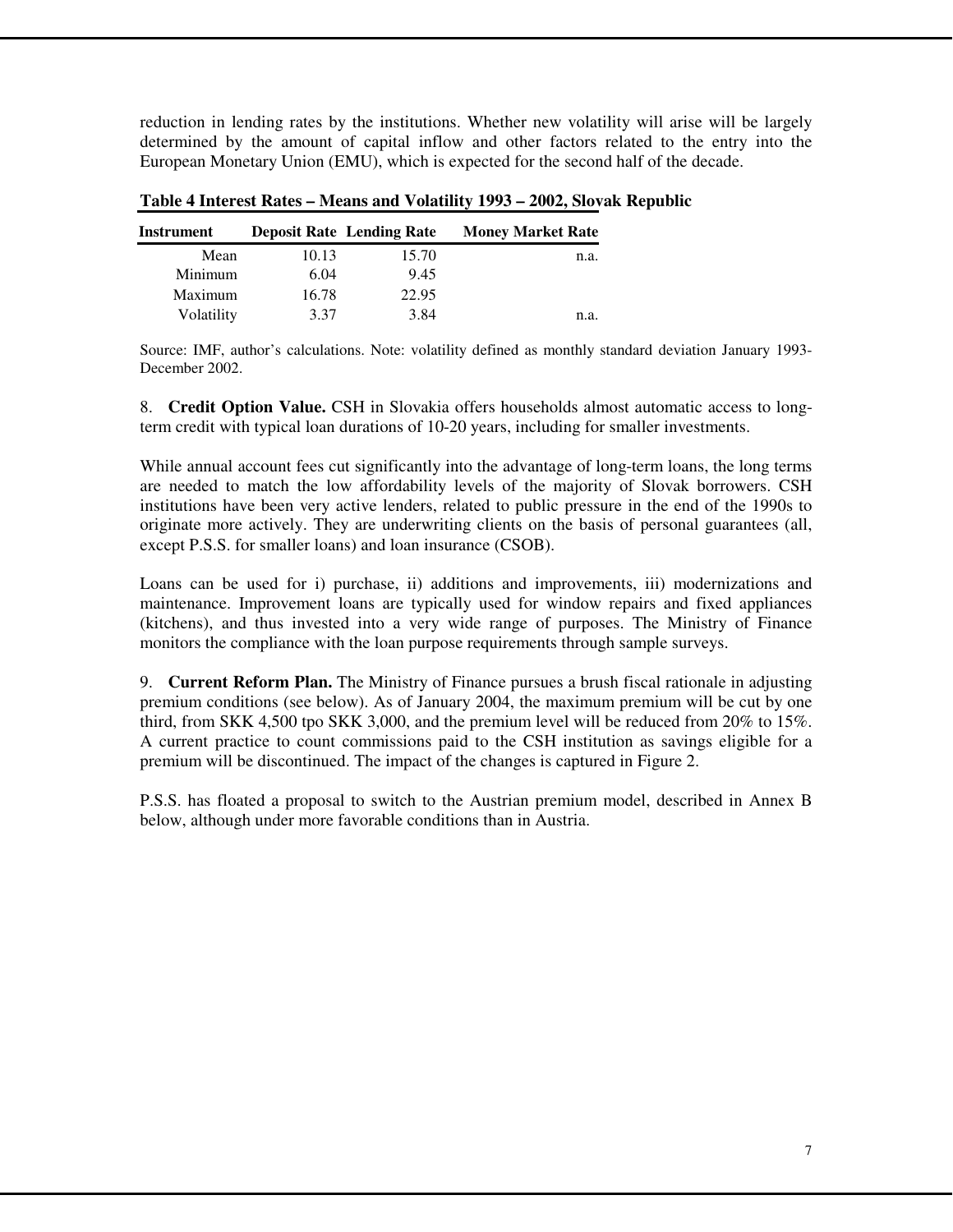

**Figure 2 Yield History of Individual CSH Savings Cohorts in the Slovak Republic, 1997 – 2003 and 2004 Changes** 

Sources: Author's calculations. Notes: Typical savings rate, actual rates may differ by institution. 1997 yield only for contracts closed before April.

#### **B. Market**

10. **Savings Demand.** Deposit demand developed stably until 1997, when disruption was created as the universal link of the premium to a housing purpose was introduced. While new deposit figures improved again after the reversal of this decision, the perception of stop-and-go of the premium policy seems to have led to stagnation tendencies of demand. Also, as a comparison to the Czech Republic shows, the yield advantages of CSH savings product in Slovakia is relatively moderate, due to relatively high alternative investment yields.

Finally, the increasing competition by mortgage lenders after 2000 introduced pressure on the CSH to offer more short-term savings contracts and higher loan-to-savings ratios, destimulating deposit collection further.

11. **Loan Demand.** Slovak CSH institutions have almost reached German or Austrian loan investment activity. The aggregate loan-to-deposit ratio is 88%, with P.S.S. almost reaching 100% (see Table 6). The figures for VUB-Wuestenrot and CSOB are 77% and 30%, recalling that CSOB started lending only in 2000.

Due to the construction of the system, lending activity started exclusively with interim loans provided at market rates. In the first institution created, P.S.S., the ratio has declined to 45.6%.

Table 5 highlights the traces that the political intermezzo of the Meciar period left in the CSH institutions loan book. It would appear that by 1997/8 any available room for interpretation of the law with respect to the loan purpose definition was used to attract new borrowers. Assisting was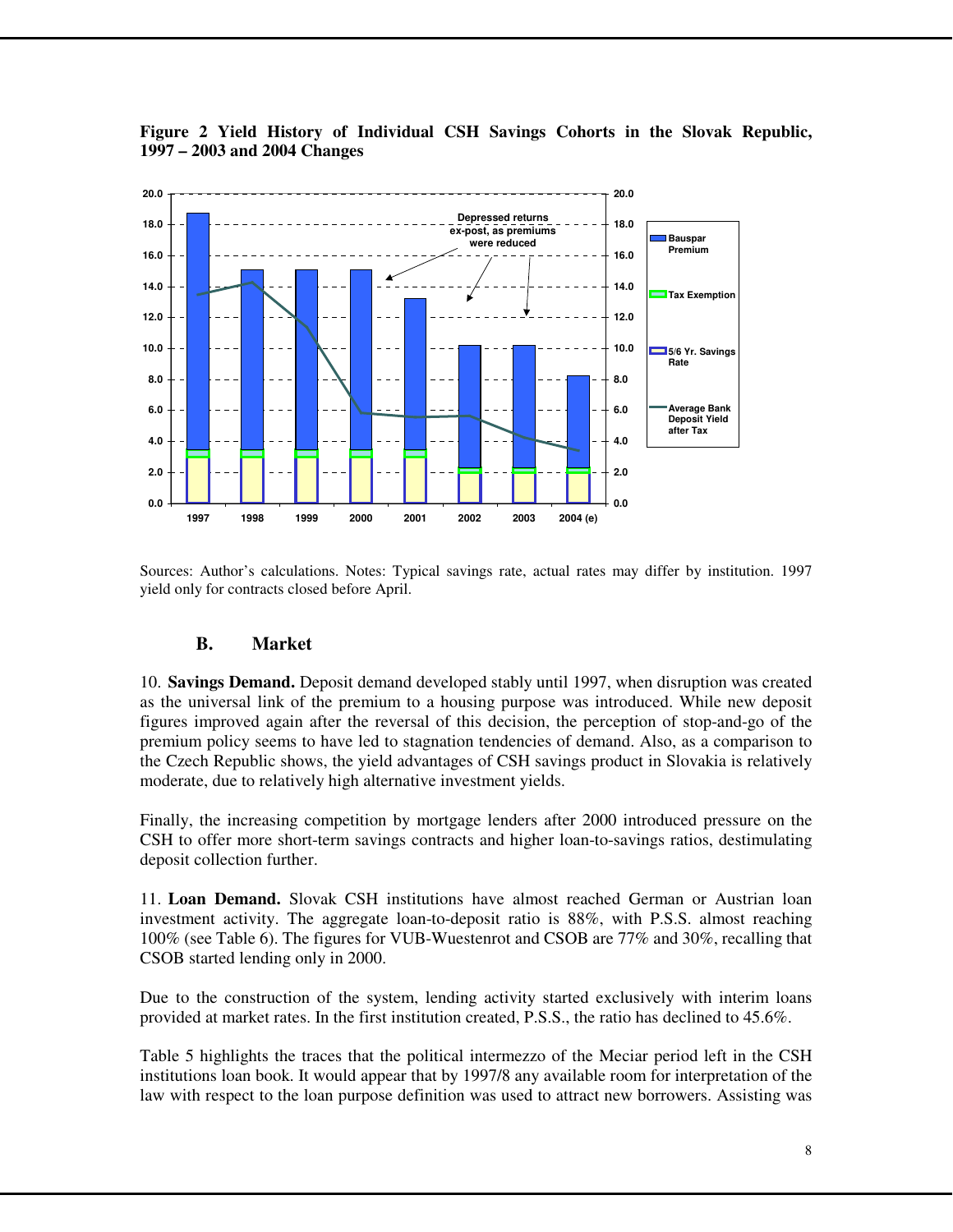that loan rates had increased drastically during the 1997/8 banking crisis, to over 20% (see Table 4), raising the attractivity of CSH loan conditions.

| Tubic o Activitivos of Coll Mistrutiviis in the Slovan Acpublic, 1990 |       |         |         |         |         |        |        |        |        |        |
|-----------------------------------------------------------------------|-------|---------|---------|---------|---------|--------|--------|--------|--------|--------|
| Year                                                                  | 1993  | 1994    | 1995    | 1996    | 1997    | 1998   | 1999   | 2000   | 2001   | 2002   |
| $*1,000.$<br>billion                                                  |       |         |         |         |         |        |        |        |        |        |
| <b>SKK</b>                                                            |       |         |         |         |         |        |        |        |        |        |
| <b>Activity</b>                                                       |       |         |         |         |         |        |        |        |        |        |
| New Contracts                                                         | 174   | 217     | 272     | 338     | 157     | 182    | 246    | 342    | 460    | n.a.   |
| Outstanding                                                           | 228   | 425     | 636     | 902     | 893     | 844    | 788    | 867    | 1048   | n.a.   |
| Contracts                                                             |       |         |         |         |         |        |        |        |        |        |
| <b>Balance Sheet</b>                                                  |       |         |         |         |         |        |        |        |        |        |
| Deposits                                                              | 2.431 | 6.710   | 13.137  | 21,968  | 29,720  | 35,727 | 40,067 | 40.652 | 40.762 | 38.761 |
| Loans                                                                 |       |         | 57      | 330     | 2.236   | 9.485  | 21,563 | 29.829 | 33.498 | 34.164 |
| of which interim                                                      |       |         |         |         |         |        |        |        |        |        |
| loans                                                                 |       | 1       | 51      | 249     | 1.920   | 8.362  | 18,389 | 23.412 | 22.731 | 18.144 |
| Loan-to-Deposit                                                       |       |         |         |         |         |        |        |        |        |        |
| Ratio                                                                 |       | $0.0\%$ | $0.4\%$ | $1.5\%$ | $7.5\%$ | 26.5%  | 53.8%  | 73.4%  | 82.2%  | 88.1%  |
| Source: Institute for Housing, Ing. Zapletalova.                      |       |         |         |         |         |        |        |        |        |        |

| Table 5 Activitives of CSH Institutions in the Slovak Republic, 1993 - 2002 |  |
|-----------------------------------------------------------------------------|--|
|-----------------------------------------------------------------------------|--|

Due to strong competition by mortgage lenders, which enjoy high subsidies in Slovakia, and the increased availability of consumer lending by banks, lending growth has been decelerating since 2000.

12. **Sensitivity Analysis.** Figure 3 strenghtens the point of the impact of political risk on CSH demand. The premium incentive led to swift build-up of the deposit base. The 1997 premium policy changes reduced CSH demand and were followed by an almost doubling of interest rates, leading to a strong decline in CSH deposit growth and also their share in time deposits (see Figure 6). After 2000 deposit growth was almost zero, and in 2002 became negative, despite the fact that the pro-forma yield advantage had stabilized.

Is a stress scenario conceivable, which might lead to significant liquidity problems of Slovak CSH institutions? The central bank NBS has commissioned the Institute for Monetary Analysis with a study assessing the impact of the premium reduction planned for 2004. The results are not yet available. NBS in particular calls for greater premium stability and a reduction of political risk.

A main concern is that the already short duration of liabilities – due to the changed contract policies - may become even shorter and further raise mismatch. The author believes that current reserve levels (see below) are sufficient to manage the current premium transition without further measures, but would agree with the conclusion of NBS above.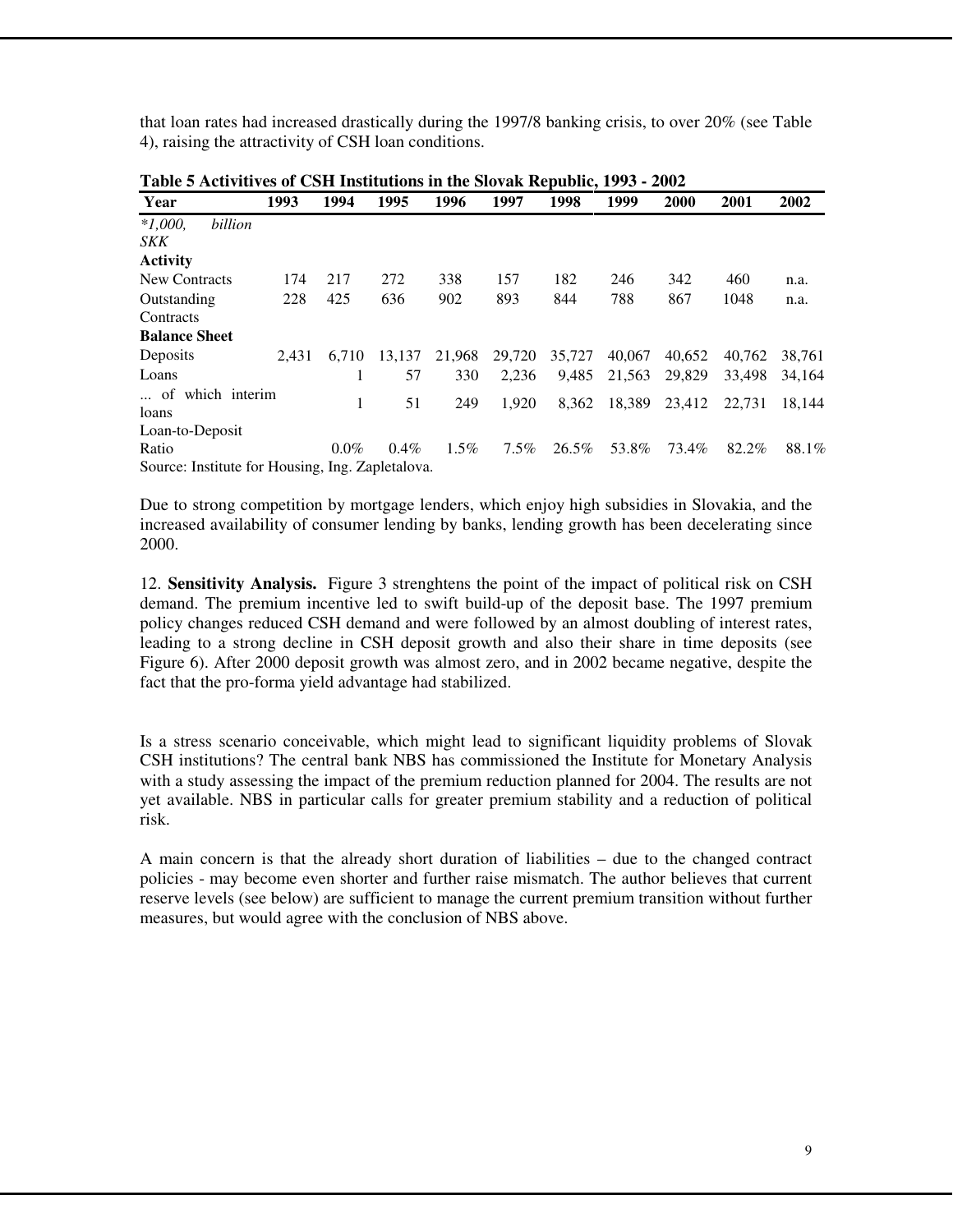

**Figure 3 CSH Deposit Growth and Savings Yield Advantage Slovak Republic** 

Source: NBS, IMF, author's calculations.

### **C. Performance**

Due to data constraints, the performance analysis focuses on the largest institution, P.S.S.

13. **Balance Sheet Dynamics.** Table 6 shows the development of P.S.S.' balance sheet since 1995. After a slow start, as of 2002 P.S.S. holds almost all of its deposits in client loans (loan-todeposit ratio: 93.6%); also, the share of market rate assets – interbank loans, securities and interim loans to clients – has been significantly reduced lately. Interim finance is of less relevance than elsewhere since P.S.S. borrowers save mostly for very short periods, new interim finance essentially reflects technical waiting periods.

Remarkable is the large share of reserves in funding the balance sheet, as well as the strong increase in capital over time.

14. **Profitability.** Even according to published profitability figures, P.S.S. is one of the most profitable housing finance institutions in Europe, with a long-term average RoE of 40%. The second largest CSH institution, VUB-Wuestenrot, is far less profitable, with RoEs in the range of 5-15%. P.S.S.'s annual dividends currently equal twice the initial capital subscribed by the partners of the joint venture in 1992.

The main factor driving the earnings of P.S.S. is securities income, and more recently interest income. The strong securities income is a result of the adaptation of the fixed premium model in an inflationary context. In the extended excess liquidity period until 1998, P.S.S. was able to fetch substantial profits from investing funds obtained at 3% in the bond market at rates of 12-15% and above. The Slovak Government attempted to skim these profits, by inducing P.S.S. to purchase lower yield government bonds. P.S.S. told the author that it so far has refused to purchase mortgage bonds from 'competitors'.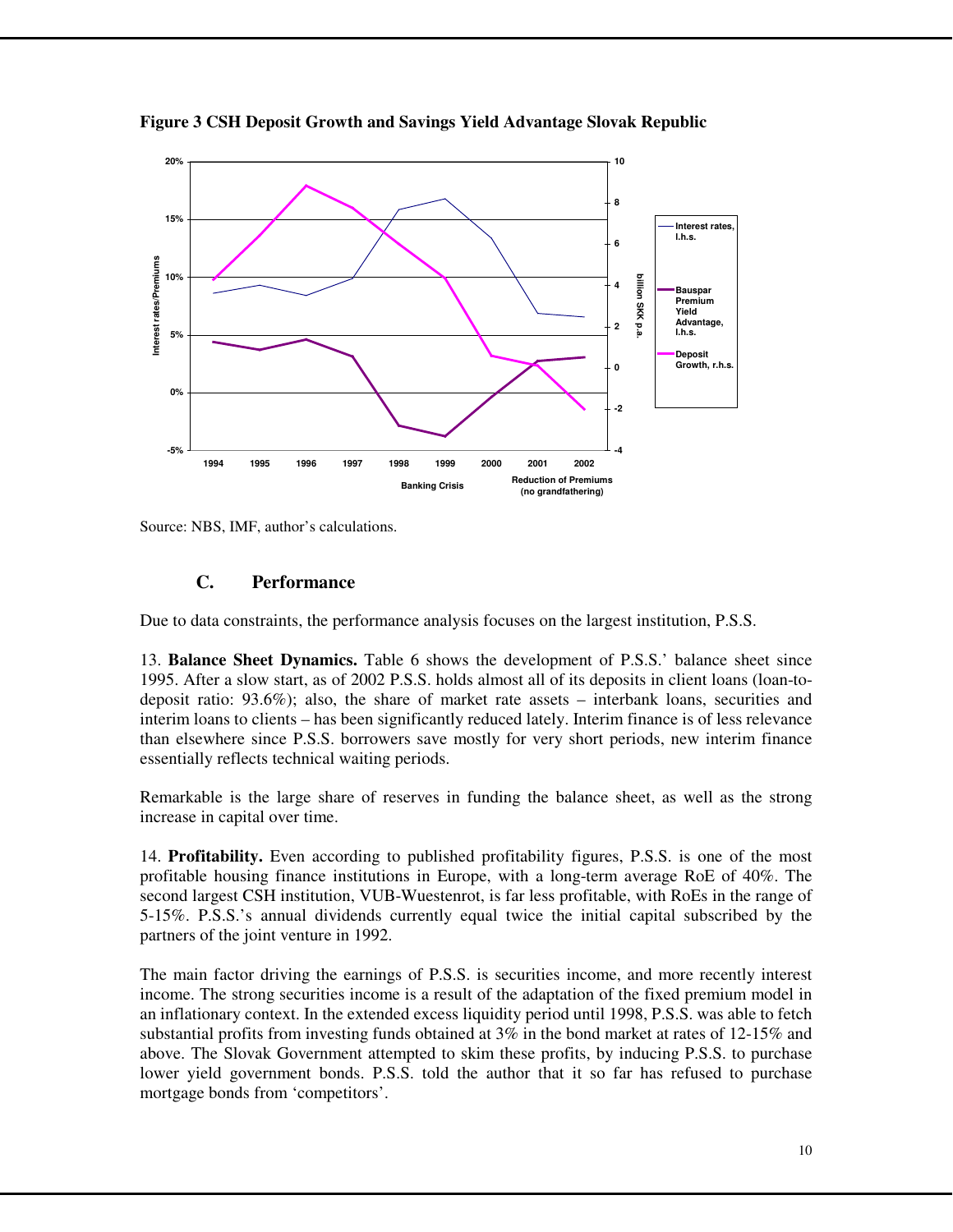Loan margins, by contrast, were initially fixed by design to 3%, but are dropping with the new contract generation due to competitive pressure. Thus, as the securities position is gradually wound down and spreads earned are much reduced, profitablity can be expected to decline, too.

15. **Reserve Policies.** However, additional hidden profits in reserves will be sufficient to support profits for the remainder of the decade, if necessary. The reserve position in the P.S.S. balance amounts to over 15% of assets. Figure 4 shows how the position was built up during period of large earnings; 2001 and 2002 were the first years during which reserves were slightly reduced. In 1999 alone, of 2.3 billion earnings 1.7 billion had been deducted for reserve build-up.

NBS and tax authorities have argued that reserves, which were built from pre-tax income, should be dissolved and re-booked under a capital position, as they see little operational risk to be covered. The author agrees, except for the caveat made below, that a technical reserve built with the goal of stabilizing the impact of demand fluctuations would be advisable. Long-term reserve holdings also would reduce the duration gap that P.S.S. is currently running.

| Year                                                                                             | 1995    | 1997    | 1999    | 2000    | 2001  | 2002  |
|--------------------------------------------------------------------------------------------------|---------|---------|---------|---------|-------|-------|
| million SKK                                                                                      |         |         |         |         |       |       |
| <b>Assets</b>                                                                                    |         |         |         |         |       |       |
| Securities                                                                                       | 7336    | 16270   | 14767   | 11723   | 10492 | 11207 |
| Interbank loans                                                                                  | 3304    | 7091    | 3901    | 3291    | 2054  | 1449  |
| Client loans                                                                                     | 46      | 1914    | 17024   | 23584   | 26496 | 26931 |
| of which: interim loans                                                                          | 40      | 1676    | 14734   | 19036   | 18442 | 12269 |
| of which: CSH Loans                                                                              | 6       | 238     | 2290    | 4548    | 8054  | 14662 |
| Total assets                                                                                     | 12022   | 28374   | 40542   | 42738   | 42708 | 43809 |
| <b>Liabilities</b>                                                                               |         |         |         |         |       |       |
| Deposits                                                                                         | 10949   | 24456   | 31688   | 31462   | 30747 | 28776 |
| Reserves                                                                                         | 3       | 1765    | 5850    | 6692    | 6562  | 5826  |
| Capital                                                                                          | 830     | 1260    | 2054    | 2600    | 3413  | 4306  |
| of which: profit                                                                                 | 316     | 368     | 628     | 819     | 1113  | 1504  |
| <b>Balance sheet analytics</b>                                                                   |         |         |         |         |       |       |
| Loan-to-deposit ratio                                                                            | 0.4%    | 7.8%    | 53.7%   | 75.0%   | 86.2% | 93.6% |
| Interim loans to total loans                                                                     | 87.0%   | 87.6%   | 86.5%   | 80.7%   | 69.6% | 45.6% |
| Market rate<br>assets<br>total<br>to<br>interest-bearing assets                                  | 99.9%   | 99.1%   | 93.6%   | 88.2%   | 79.4% | 63.0% |
| Return on assets                                                                                 | 2.6%    | 1.3%    | 1.5%    | 1.9%    | 2.6%  | 3.4%  |
| Return on equity                                                                                 | 57.4%   | 37.4%   | 37.1%   | 39.9%   | 42.8% | 44.1% |
| Profit-Loss % of Total Assets                                                                    |         |         |         |         |       |       |
| Net Interest Income                                                                              | 0.1%    | 1.3%    | 0.8%    | 1.3%    | 2.1%  | 2.5%  |
| Net Securities Income                                                                            | 4.5%    | 6.4%    | 7.0%    | 4.8%    | 2.3%  | 1.6%  |
| Net Provision Income                                                                             | 1.2%    | 0.3%    | 0.2%    | 0.7%    | 0.5%  | 0.5%  |
| <b>Earnings before Depreciation,</b>                                                             |         |         |         |         |       |       |
| <b>Reserves &amp; Tax (EBTD)</b>                                                                 | 2.9%    | 6.0%    | 5.9%    | 4.7%    | 2.5%  | 2.2%  |
| Reserves                                                                                         | 0.0%    | $-4.8%$ | $-4.2%$ | $-2.0%$ | 0.3%  | 1.7%  |
| Tax                                                                                              | $-0.1%$ |         | $-0.1%$ | $-0.5%$ | 0.0%  | 0.0%  |
| <b>Profit</b>                                                                                    | 2.6%    | 1.3%    | 1.5%    | 1.9%    | 2.6%  | 3.4%  |
| $\mathcal{L}_{\text{Ource}}$ $\mathcal{L} \times \mathcal{L}_{\text{out}}$ author's calculations |         |         |         |         |       |       |

**Table 6 Balance Sheet of P.S.S. CSH Institution, Slovak Republic, 1995 - 2002** 

Source: P.S.S., author's calculations.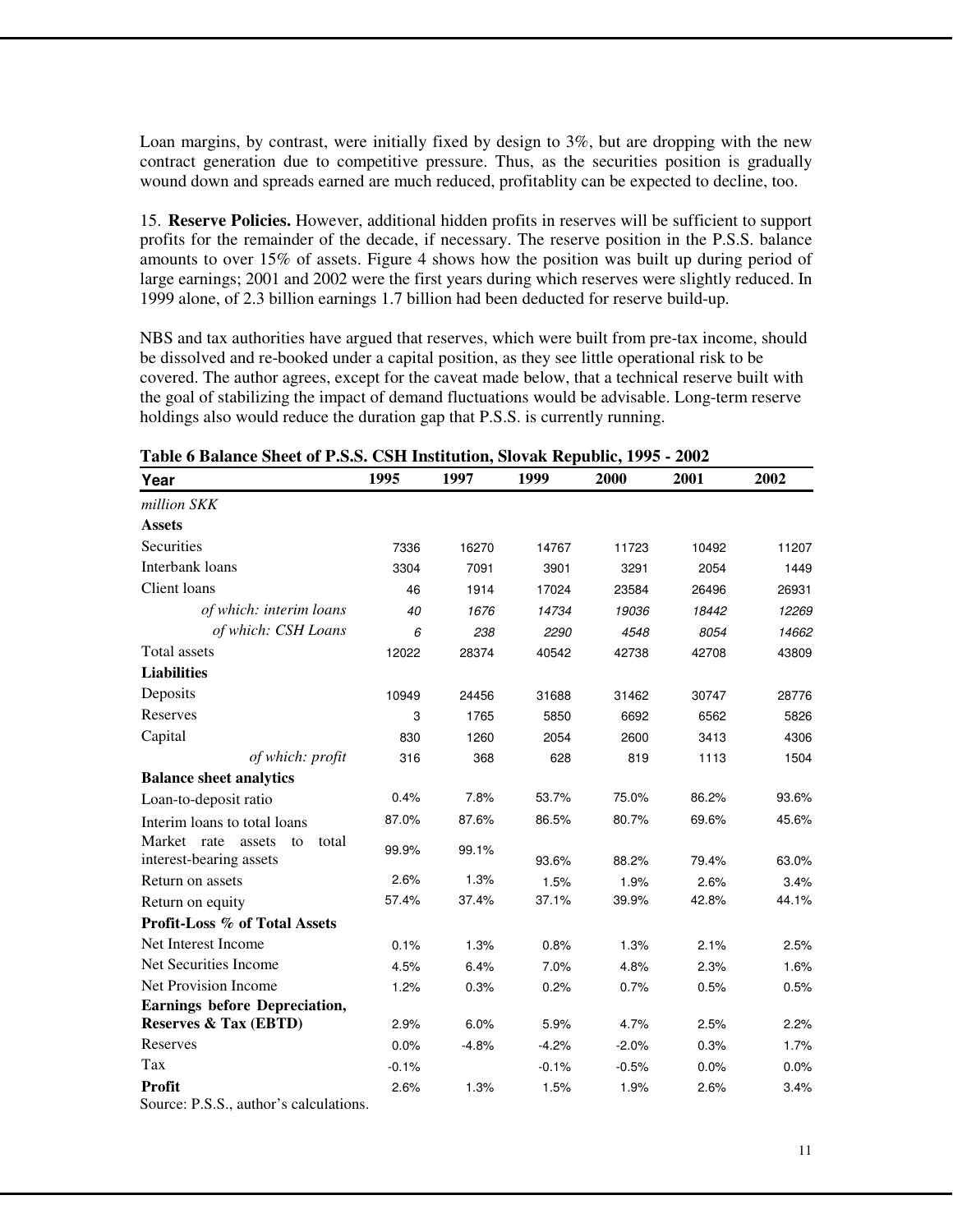Beyond technical reserves, the use of accumulated profits has been a subject of intense political debate in Slovakia. While there seems to be no formal position of Slovak government, the possibility of an outflow as profits to the foreign owners of P.S.S. seems to be met with suspicion. P.S.S. considers using the funds in order to diversify into the mortgage market; alternatives discussed are the creation of a social housing fund for the funding of rental housing repairs. One shareholder in Austria expressed the view that the funds should be used as seed capital for revolving social housing fund.



**Figure 4 P.S.S. Reserve Policy, Slovak Republic** 

Source: P.S.S., author's calculations. Notes: EBTD – Earnings before Taxes and Depreciation.

16. **Portfolio Risk Analysis.** *Interest rate risk.* P.S.S. high loan-to-deposit ratio of close to 100% comes along with an increasing duration gap. The average duration of assets is 11 years, the average duration of deposits 3-4 years, with only 50% of deposits being held over 6 years. Stronger competition with mortgage lenders will likely result in sustaining or even increasing the duration gap. P.S.S. has adopted a strategy of macro hedging the associated interest rate risks, including with counterparties in the Vienna market place. The duration gap of other CSH institutions is likely lower, because of the lower loan-to-deposit ratios.

*Credit risk.* As a result of the swift growth of the years 1997-2001, P.S.S. reports with the typical time lag rising classified loans - 2.1% in 2002 over 1.3% in 2001. Provisions are conmensurate, 1.5% in 2002. Because of the increasing competition levels, classified ratios could remain high. In any event, the capital and reserve base of P.S.S. is sufficiently large to sustain even higher levels of losses. Also, despite the relaxations made in 2002 to stimulate the growth of small loans, underwriting remains reasonably conservative.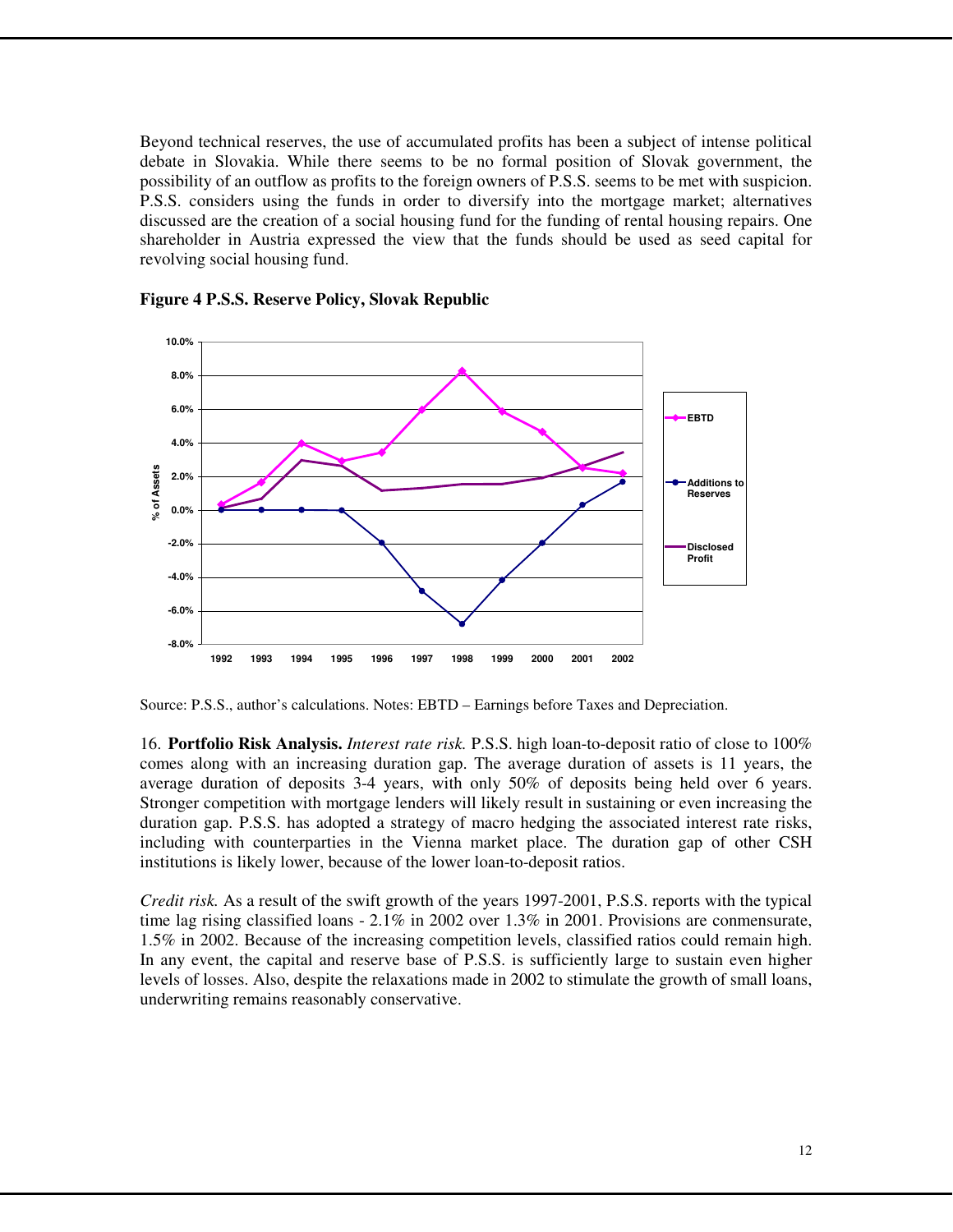# **D. Financial Sector Impact**

17. **CSHs Role in the Emerging Slovakian Mortgage Market.** The 3 Slovak CSH institutions add to 9 commercial banks licensed for mortgage lending. Mortgage lending only started in 1997, and seriously took off only in 2001 with the conclusion of the banking privatization program and as mortgage rates dropped below the critical nominal threshold of 10%. New lending of mortgage lenders in 2002 was roughly half of new lending of CSH institutions, but market dynamics have changed completely, and mortgage lenders will likely be market leaders by 2004.

A third player in 2002 continued to be the National Housing Fund with 16% market share. One of the oldest institutions of its kind in transition countries, the Fund was formally abolished by January 03 upon pressure by the World Bank on closing extrabudgetary vehicles. The plan is to privatize the Fund's servicing operations.The closure will add to the market share of commercial banks.

Table 7 demonstrates that CSH institututions provided a large share of housing lending in the 1990s. Their most serious initial competitor was Slovenska Sporitelna (SLSP), the savings bank, which had funded modernizations and renovations in the mid-1990s but reduced this business towards the end of the 1990s under the pressure of the new competitors.

| Year                      | 1995  | 1996   | 1997   | 1998   | 1999   | 2000     | 2001     | 2002   |
|---------------------------|-------|--------|--------|--------|--------|----------|----------|--------|
| in million SKK            |       |        |        |        |        |          |          |        |
| New housing lending       |       |        |        |        |        |          |          |        |
| <b>CSH</b>                | 1,105 | 3,830  | 9,327  | 14,785 | 22,236 | 19,627   | 16,540   | 18,809 |
| Commercial Banks**        | 366   | 1,060  | 406    | 291    | 440    | 1,450    | 4,387    | 9,283  |
| <b>State Housing Fund</b> |       | 349    | 1,673  | 3,519  | 1,645  | 3,412    | 3,605    | 5,200  |
| Total                     | 1,471 | 5,239  | 11,406 | 18,594 | 24,321 | 24,488   | 24,532   | 33,292 |
| $\%$ of GDP               | 0.3%  | 0.8%   | 1.6%   | 2.4%   | 2.9%   | 2.7%     | 2.5%     | 3.1%   |
| Real growth rate**        |       | 242.2% | 136.8% | 53.3%  | 44.0%  | $-18.1%$ | $-21.1%$ | 9.8%   |
| <b>Market shares</b>      |       |        |        |        |        |          |          |        |
| CSH                       | 75%   | 73%    | 82%    | 80%    | 91%    | 80%      | 67%      | 56%    |
| <b>Commercial Banks</b>   | 25%   | 20%    | 4%     | 2%     | 2%     | 6%       | 18%      | 28%    |
| <b>State Housing Fund</b> |       | 7%     | 15%    | 19%    | 7%     | 14%      | 15%      | 16%    |

#### **Table 7 Housing Finance in Slovakia, 1995 - 2002**

Sources: P.S.S., NBS, Diamond (1999). Notes: \*adjusted with GDP-deflator. \*\*1995-1998 Slovenska Sporitelna only; Diamond (1999). 1999-2002: NBS.

In order to match the increasing competitive challenge from commercial banks, P.S.S., which already pioneers higher loan amounts relative to savings, has active plans to enter the mortgage market (without pre-savings requirements). P.S.S. could use her considerable reserves to fund that expansion without taking up external finance, but is also considering placing bonds in the Vienna market place.

Beyond funding, other driving factors for a more aggressive stance of CSH institutions are distribution, servicing, and risk management.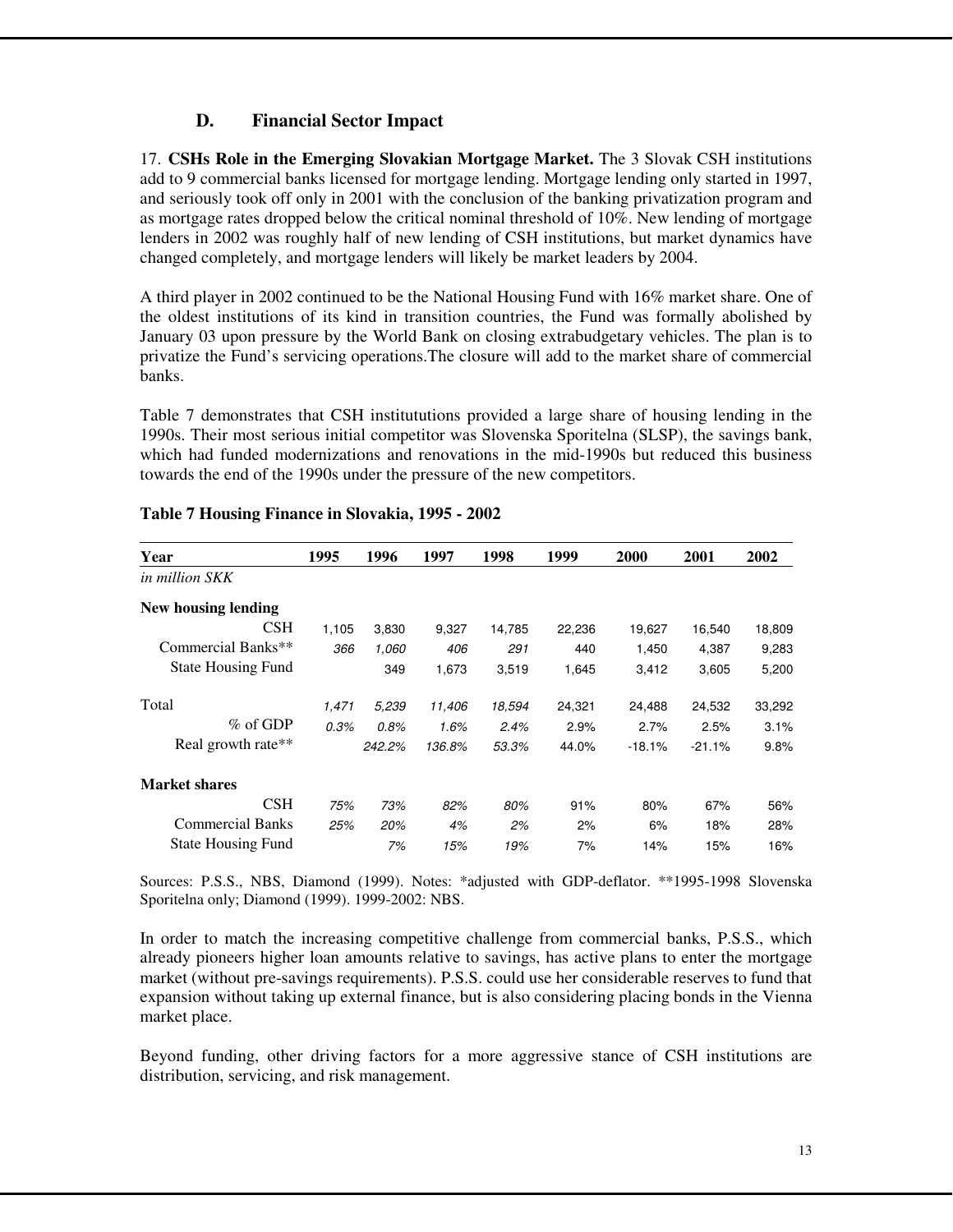In distribution, CSH institution's networks are largely based on franchising with free-lancing agents rather than own branches or joint distribution with banks. Distribution has been a profitability brake for VUB-Wuestenrot, which relied on distribution through own branches until 2002. The unanimous view is that joint distribution with banks is not working, as bank loans are attractively priced and management's interests differ.

P.S.S. with a market share of over 40% sees itself as the best servicer, but previous attempts to sell third-party servicing, even to its mother SLSP, have failed. The management concludes that own balance sheet expansion is a pre-requisite for continued efficient servicing operations.

In risk management, as in the Czech Republic (see below), the likelihood of successfully establishing a functioning senior-subordinate complementary lending system with CSH loans taking the subordinate position is very low for legal and institutional reasons. If the CSH market shall not remain limited to modernizations and small transactions, action on the product side is considered and – by expanding the loan-to-savings ratio – has already taken place.

18. **CSH Subsidies in the Context of Other Mortgage Finance Subsidies.** CSH premiums are a budgeted and transparent form of subsidies, which should be analyzed in the context of overall mortgage market subsidies**.** As Table 8 and Figure 5 show, in Slovakia currently mortgage loans are across the relevant financing volume distribution deeeper subsidized than CSH loans. In addition, past practice of the Finance Ministry has been to retain mortgage market subsidies for past cohorts ('grandfathering') while cutting back CSH subsidies for existing contracts in the way described above.

By April 2003 mortgage bond funded loans enjoy a rate buy down of 3.5%, up to loan volume of SKK 2.5 million. It has been decided to cut the buy-down back to 2.5%, for loans originated from July 2003 on. For comparison: in 2002, the buy-down rate was 4.5%, in 2001 5% and in 1999 and 2000 6%.

The practice in Slovakia stands in contrast to the comparable Czech program, which operated under the assumption of a normative 'affordable' rate of 7%, only subsidized the difference to the current market rate and therefore eventually eliminated the subsidy. Slovak mortgage borrowers in turn arrive at user costs of capital of 6% and below. In addition, as in the Czech Republic mortgage bonds are fully income tax exempt, resulting in at least a 1% cost advantage. Banks are thus able to receive a spread in the range of 2-4%. Contrasting with the practice in the Czech Republic, Slovakia does not allow for mortgage interest deductibility of interest payments.

The favorable treatment of mortgage bond funding, also considering the high costs of deposit insurance and minimum reserve requirements (see below), has led to strong issuance activity, currently in the 10 year range at coupons of 5%. While this reduces the mismatch problem that might arise for universal banks funding a fast growing mortgage portfolio, permanent bond subsidies may deepen the structural problems of the instrument, including issues of its legal construction and a lack in foreign investor demand due to the yield reduction impact of the tax treatment.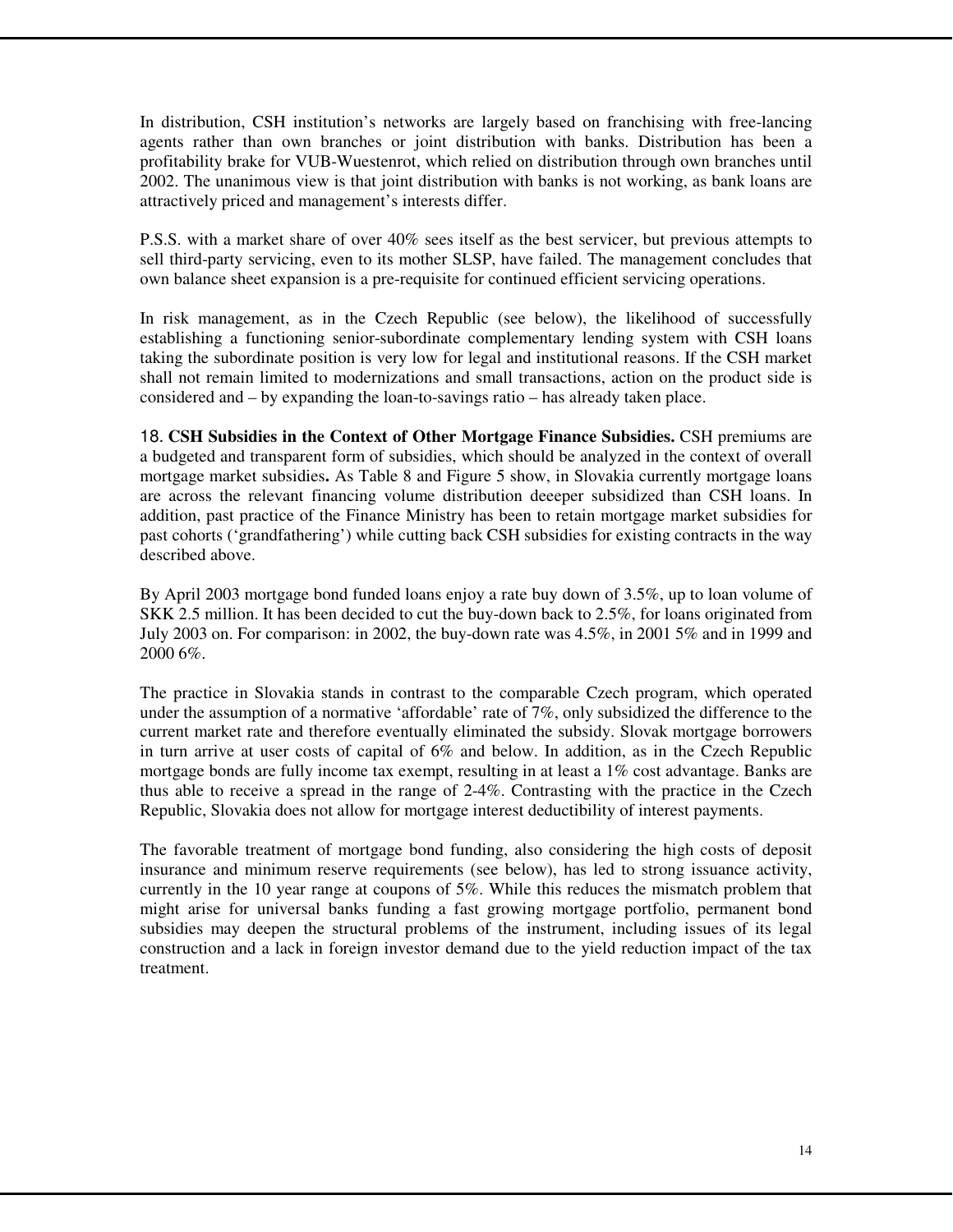| <b>Item</b>                |                              | $\mathbf{CSH}$          |                                    | <b>Mortgage Bonds</b> |              |
|----------------------------|------------------------------|-------------------------|------------------------------------|-----------------------|--------------|
|                            |                              | <b>Item</b>             | Impact                             | <b>Item</b>           | Impact       |
| <b>Tax preferences</b>     |                              |                         |                                    |                       |              |
|                            | Funding                      | Yes (deduction)         | $0.3 - 0.45\%$                     | Yes (interest tax     | $1\%***$     |
|                            |                              |                         |                                    | deductible)           |              |
| <b>Grants</b>              | Lending                      | N <sub>0</sub>          |                                    | N <sub>0</sub>        |              |
|                            | Funding                      | Yes (premium)           | $\sim 8\%$                         | N <sub>0</sub>        |              |
|                            | Lending                      | No                      |                                    | Yes (rate buy-        | 3.5%         |
|                            |                              |                         |                                    | down)                 |              |
|                            | <b>Funding Rate/Term</b>     | 4.5% (av. deposit rate) |                                    | $6\%/10$ yrs          |              |
|                            | $\ldots$ after tax & grant   | 2%/1.5yrs or 3%/6yrs    |                                    | 5.1%/10yrs            |              |
|                            | <b>Lending Rate/Term</b>     | 4.75%/7yrs or 6%/16yrs  |                                    | $6.95 - 9.95\%$       |              |
|                            |                              |                         |                                    | 10yrs                 |              |
|                            | after tax $\&$ grant         | 4.75%/7yrs or 6%/16yrs  |                                    | 4.95%-6.2%/5-         |              |
|                            |                              |                         |                                    | 10yrs                 |              |
| <b>Spread</b>              |                              | $2.75 - 3\%$            |                                    | $2 - 4\%$             |              |
| <b>Fiscal Impact on</b>    |                              |                         | $< 0.5\%$                          |                       | $4.5\%$      |
| <b>Lending Rate***</b>     |                              |                         |                                    |                       |              |
| <b>Fiscal Costs per \$</b> |                              |                         |                                    |                       |              |
| <b>Financing Volume</b>    |                              |                         |                                    |                       |              |
| (single/couple)****        |                              |                         |                                    |                       |              |
|                            | 100,000 SKK                  |                         | $-4\%/-4\%$                        |                       | $4.5\%$      |
|                            | 300,000 SKK                  |                         | $-4\%/-4\%$                        |                       | 4.5%         |
|                            | 500,000 SKK<br>1,000,000 SKK |                         | $-2.2\%/-3.9\%$<br>$~1.1\%$ /~2.2% |                       | 4.5%<br>4.5% |
|                            |                              |                         |                                    |                       |              |

#### **Table 8 Funding Conditions for Fixed-rate Mortgage Finance as of QI 2003, Slovak Republic**

Source: author's calculations. Note: Mortgage loan preferences only apply to licensed mortgage bond issuers. \*\*Loan rate on 24 month savings contract. \*\*\*Fiscal impact on CSH lending rates: i) stabilization of savings flow reducing liquidity premium, ii) interest-rate differential on undisbursed premiums that are booked as liabilities. \*\*\*\*Assuming individual loan-to-deposit ratio of 1, results reported for one/two CSH contracts per family. \*\*\*\*\*25% withholding tax on interest payments.

Figure 5 simulates the effect of the reform steps under implementation, from July 2003 (mortgage lending) and January 2004 (CSH) on. Unless other parameters are changed, the advantages for mortgage lending will continue to exist. CSH institutions are unsurprisingly adamantly lobbying for lower mortgage bond subsidies.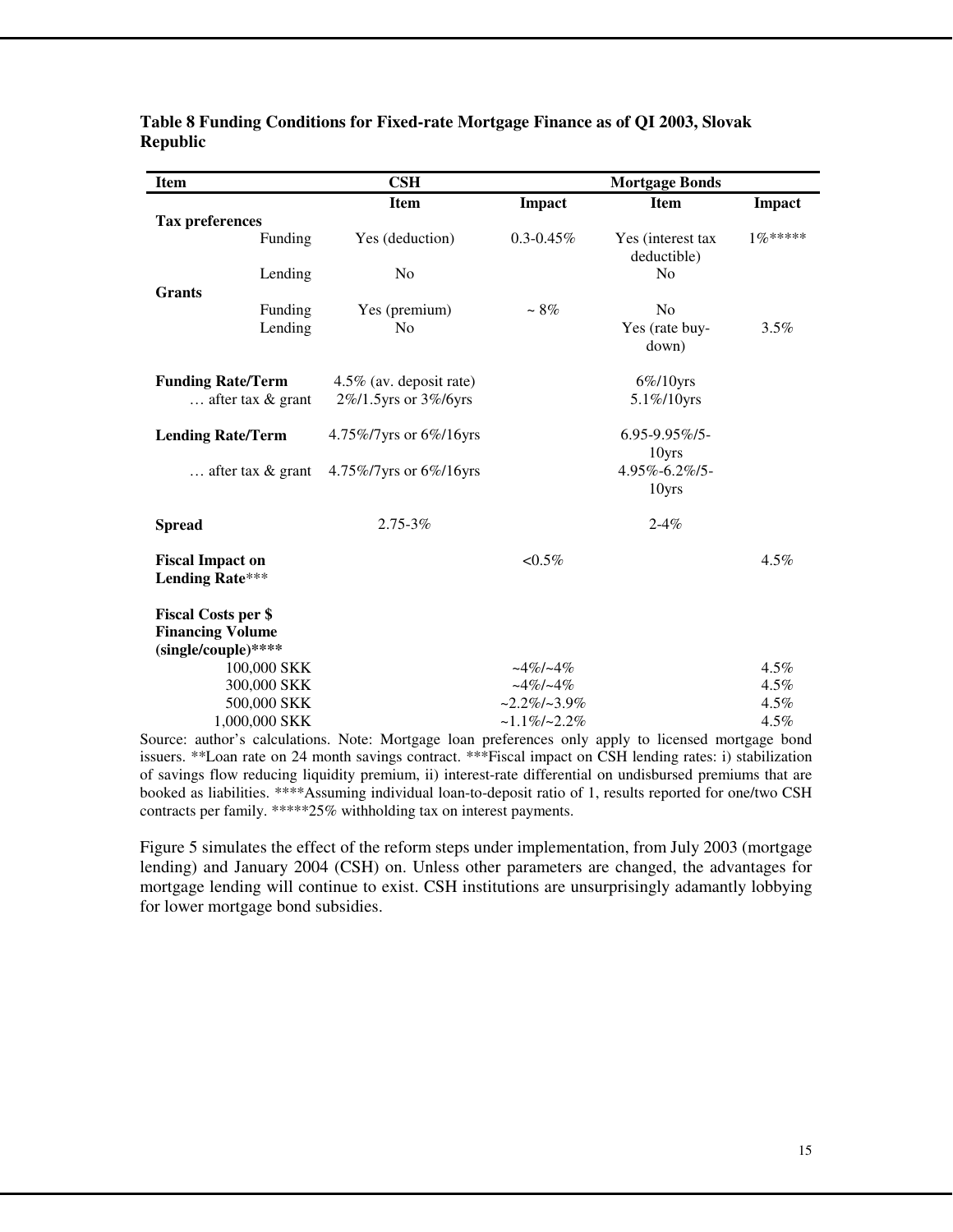**Figure 5 Mortgage Finance Support by Loan Volume and Instrument QI 2003 and Proposals, Slovak Republic** 



Source: NBS, MoF, author's calculations. Note: Families can accumulate CSH contracts.

The principal alternative to mortgage bond funding is deposit funding of mortgages. CSH deposits until 2002 enjoyed a 1% minimum reserve advantage over general deposits. This has been eliminated by reducing minimum reserves for deposits to now 3%, applying for both. CSH deposits continue to enjoy a preferential deposit insurance fee  $-0.563\%$  versus 0.75% for general deposits. The CSH rates will be increased to the general level by 2005, which is extremely high an international perspective and consequently likely to further stimulate mortgage bond funding.

19. **CSHs Role in Substituting other Bank Deposits (Crowding Out).** Theory predicts that the combination of relative risk premiums and relative tax and subsidy levels between bank deposits and CSH deposits will determine demand relative to other deposits. Figure 6 relates the share of CSH deposits in total domestic-currency time deposits and the underlying interest rate and premium policy factors. The substitution of bank deposits culminated in 1998 at a share of 15%. With the premium system change under the Meciar government it declined and under subsequent deposit rate and premium adjustments decreased further. It is unclear to what extent the cutbacks of premium for existing contracts have damaged future CSH demand; interview partners stressed that the impact was considerable. In assessing the peak ratio in 1998, as in the Czech Republic, the impact of the banking crisis unfolding in parallel on bank deposit demand needs to be considered. CSH deposit growth is likely to remain subdued under the current premium transition; rather than relying on deposit growth, the highly leveraged CSH institutions are planning to tap the bond market in order to retain their market position.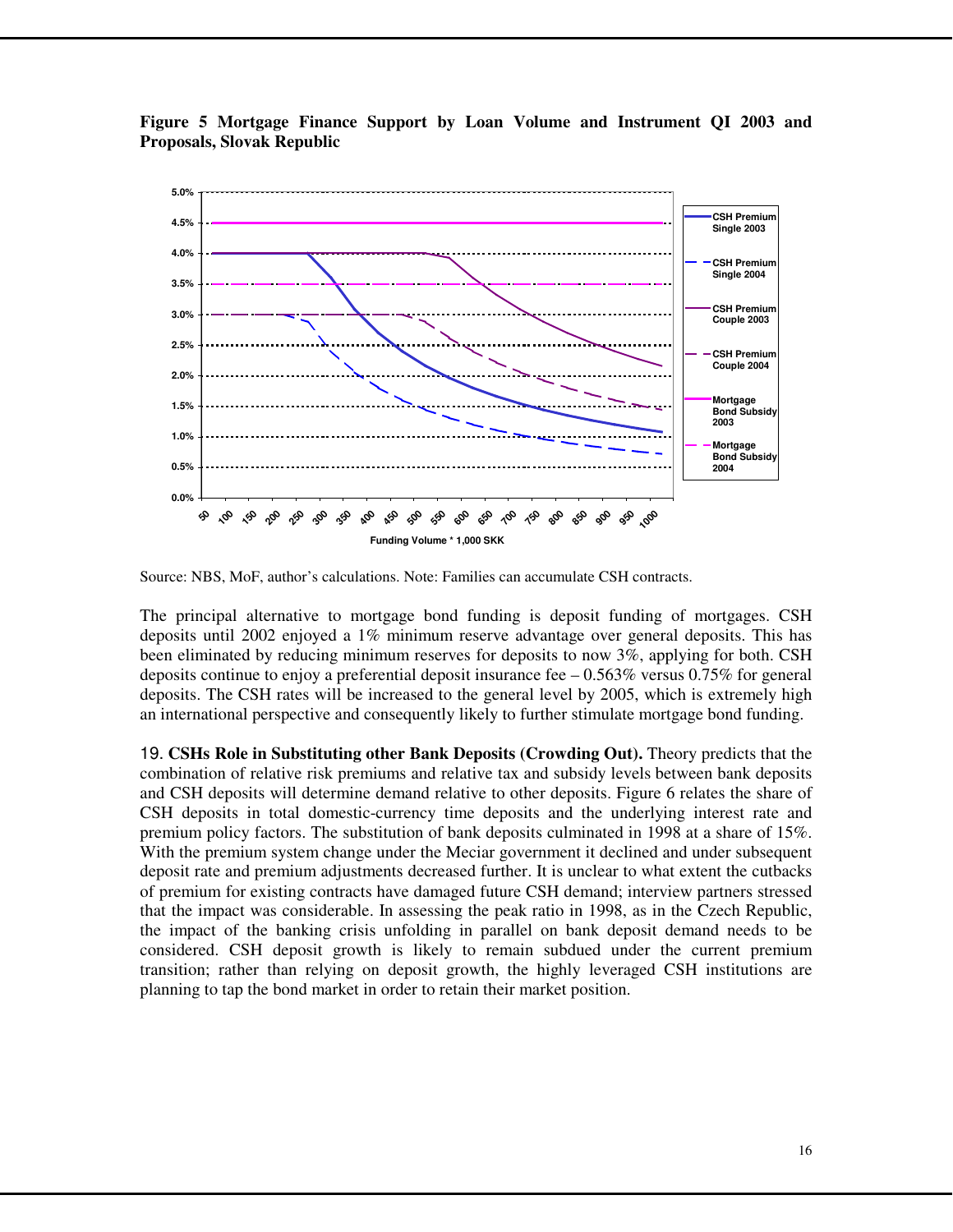

**Figure 6 CSH Deposits as a Percentage of Time Deposits and Determining Factors, Slovak Republic** 

Source: NBS, IMF, author's calculations. Notes: Domestic currency time deposits only.

# **E. Fiscal Impact**

20. **Premium and Tax Preferences.** Table 9 focuses on the budgeted premium levels for CSH contracts and cannot replace a full fiscal analysis of mortgage market subsidies, which is beyond the scope of this study. CSH subsidies reached a historical peak in 1996, before demand receded as a result of the 1997 system changes. Since then, the premium level has oscillated around 1% of the state budget and 0.3% of GDP. Clearly, given the current mortgage market dynamics, mortgage subsidies could soon surpass CSH subsidies; assuming a 30 billion outstanding portfolio in 2003 carrying an average subsidy of 5% would yield fiscal costs of approx SKK 1.5 billion, half the 2002 CSH premium expenditures.

The Finance Ministry's goal is to cut back CSH subsidies by 2004 by 50%, which would mean that at current mortgage market growth rates mortgage subsidies would be significantly higher by then, possibly by 50 or 100%.

| Table 7 Fiscal Hilbact of Cott Dubsidies III the Dividit Kepublic |               |         |         |         |          |          |          |          |             |          |          |
|-------------------------------------------------------------------|---------------|---------|---------|---------|----------|----------|----------|----------|-------------|----------|----------|
| Year                                                              |               | 1993    | 1994    | 1995    | 1996     | 1997     | 1998     | 1999     | <b>2000</b> | 2001     | 2002     |
| Premiums<br>Million SKK                                           | <sub>in</sub> | 548     | 1358    | 1999    | 3253     | 2638     | 2741     | 2415     | 1939        | 3021     | 3001     |
| Premiums in $%$ of<br><b>State Budget</b>                         |               | $0.3\%$ | $0.8\%$ | $1.2\%$ | $1.7\%$  | $1.2\%$  | $1.2\%$  | 1.1%     | $0.9\%$     | $1.2\%$  | n.a.     |
| Premiums in % of $0.13\%$ 0.28% 0.35%<br><b>GDP</b>               |               |         |         |         | $0.52\%$ | $0.37\%$ | $0.35\%$ | $0.29\%$ | $0.21\%$    | $0.31\%$ | $0.28\%$ |

**Table 9 Fiscal Impact of CSH Subsidies in the Slovak Republic** 

Source: Ministry of Finance, IMF, author's calculations.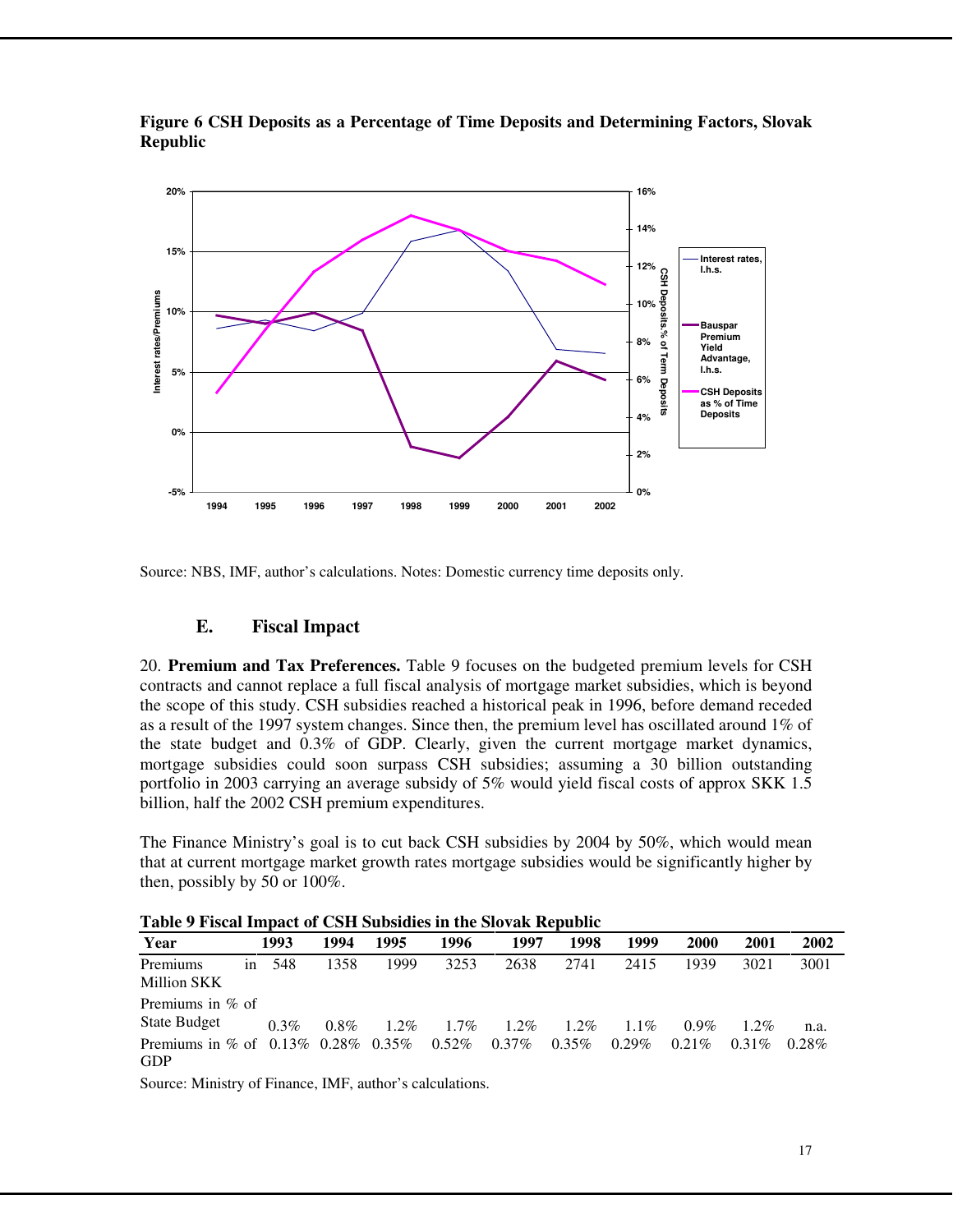21. **Contingent Fiscal Liabilities.** Given the high investment ratio and positive duration gap, interest rate risk is a stability issue, especially for the highly invested P.S.S. Long-term deposit demand might suffer from lower levels and erratic premium policies, and the institutions might face difficulties to tap the bond market at the right time.

The main cushion against this risk is currently the historical reserve buffer, which – in the light of reduced core profitability - should be protected by conducive measures, e.g. the introduction of a mandatory technical reserve, along the lines of the Bauspartechnischer Sicherungsfonds practiced in Germany.

Since the question of a transition of the system towards an open building society model is already raised by P.S.S. current policies, allowing CSH institutions to add to their current menu of funding options – mortgage bonds and MBS – might be a route to reduce future contingent liabilities arising from too narrow risk management choices.

22. **Premium and Tax Incidence**. Clearly, the lenient limits of CSH premiums (see Diamond (1998 for an early critique) have led in the past to a skewed distribution of the premium incidence towards households within higher income brackets. The average premium paid in 2002 was SKK 2,500, against a limit of SKK 4,500. In financial distributions, the median can be assumed to be significanlty lower. However, the step to cut back the premium limit to SKK 3,000 will reduce the distributional imbalances. Also, a similar incidence analysis of mortgage market subsidies would result in a much more biased incidence: mortgage loans are affordable only for a small part of the population, and the rate buy down limit of SKK 2,5 million will exclude only the richest households from receiving significant debt service support.

# **F. Housing Sector Impact**

23. **CSH and Access to Housing Finance.** Both central bank and housing ministry stressed in interviews that CSH in the 1990s was the only functioning source of formal housing finance as interest rates were high and banks did not focus on consumer finance. The possible exception were Slovenska Sporitelna's temporary lending initiatives (see Table 7). The Central Bank estimates that only about 10-15% of the household population has access to mortgage finance in a country where 60% of households live below the poverty line. CSH lending is seen as targeting the 'middle class' in this income context.

Given the high investment ratio in loans and portfolio structure data of CSH institutions, these arguments have credibility. P.S.S. reports that 90% of their loans are sized under SKK 200,000 (US\$ 5,200), requiring a personal guaranty, and 10% are mortgage loans between SKK 200,000 and SKK 300,000. In CSOB, 20% of loans are under SKK 150,000 (guarantor or loan insurance required), 70% are larger than SKK 150,000 SKK and smaller than SKK 300,000 (guarantor *and*  loan insurance required), and 10% are larger than SKK 300,000 (mortgage loans). The minimum mortgage loan size thus is larger than 90% of the CSH loans originated, leading to the conclusion that both markets are hitherto not overlapping.

Also, results are demonstrable in terms of penetration of the bankable borrower population. Until the end of 2002 approx. 200,000 loans were closed against far below 50,000 mortgage loans. The ratio of 4:1 seems to stay intact if considering 2002 figures, but is likely to drop somewhat as mortgages become currently increasingly popular.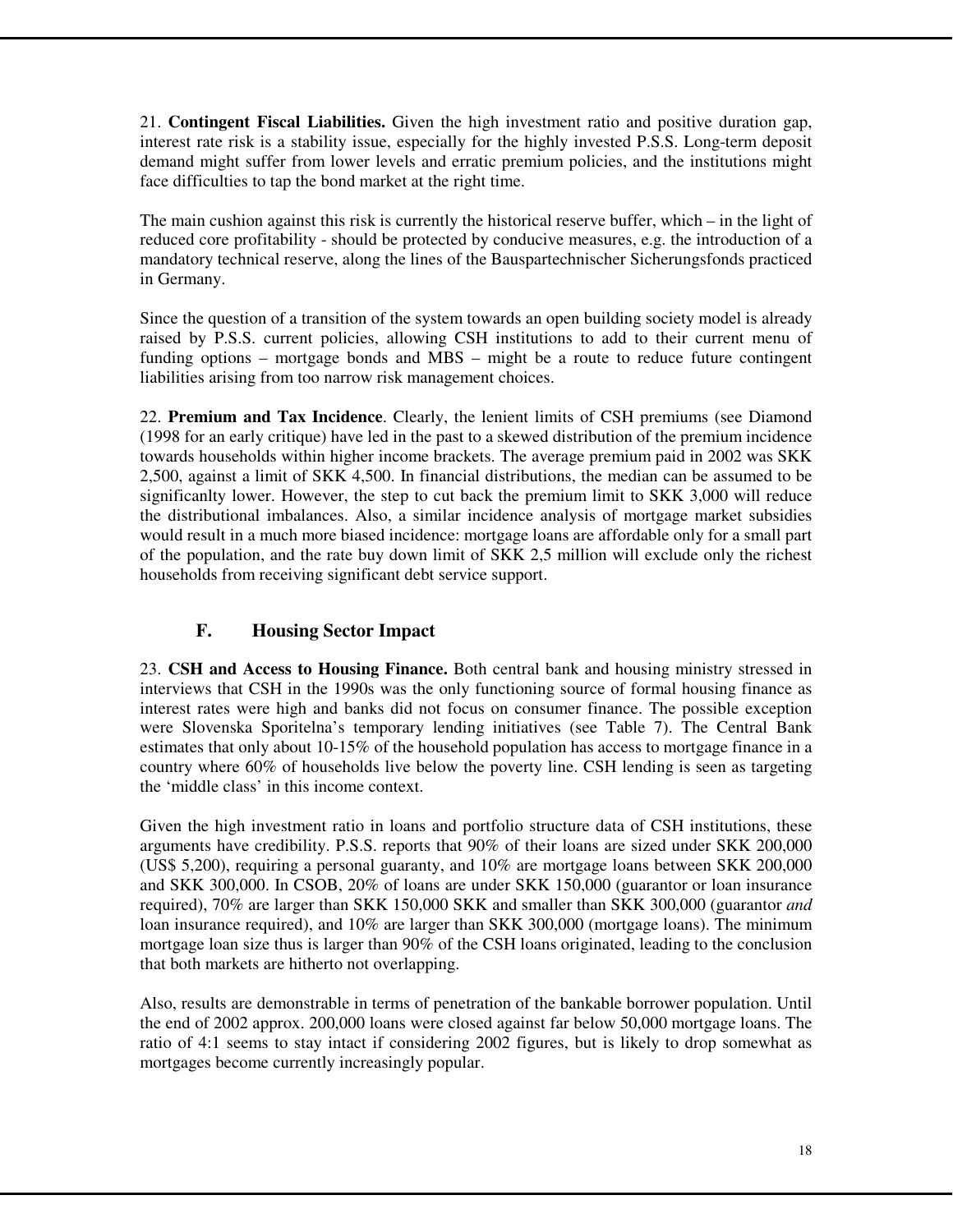24. **CSH Portfolio Structure and Growth.** Table 10 reports the portfolio composition of the two largest CSH institutions, P.S.S.and VUB-Wuestenrot by loan type. Clearly, modernization loans as well as secondary market transactions dominate.

| Table TV CSH Loan Portfolio Composition, Slovak Republic |               |                       |
|----------------------------------------------------------|---------------|-----------------------|
| 2001                                                     | <b>P.S.S.</b> | <b>VUB-Wuestenrot</b> |
| Modernization                                            | 37.0          | 35.1                  |
| Transaction (housing and land)                           | 39.9          | 33.1                  |
| New construction                                         | 23.0          | 16.2                  |
| Other                                                    | 0.1           | 15.3                  |
|                                                          |               |                       |

**Table 10 CSH Loan Portfolio Composition, Slovak Republic** 

Sources: Annual reports of P.S.S.and VUB-Wuestenrot.

In interpreting the data, it should be considered that due to affordability constraints even smaller reconstruction and modernization loans are typically long-term. Approximately 40% of the P.S.S. portfolio has maturity over 5 years, 60% between 1 and 5 years.

There are no market studies available to support growth projections. P.S.S. corporate planning expects an annual growth of 10-12% for the coming 10 years. The institution expects continued focus on reconstruction and modernization due to the large latent demand and the affordability constraints of the population of new construction.

25. **Housing Stock Modernization.** No calibration of demand, i.e. need matched by both willingness- and ability-to-pay, was available for this study. P.S.S. estimates that 500.000 housing units – just under a third of the stock - would require reconstruction or substantial modernization to avoid becoming uninhabitable in the mid-term.

As the portfolio data would suggest, the CSH market share in modernization and renovation loans is considerably higher than in the total housing loan market, according to interviews above  $80\%$ <sup>15</sup>. Similarly, the large numbers of small loans would indicate that a high, but statistically unquantified ratio of modernization investment is funded with loans.

It is noteworthy in that regard that, although the Ministry of Finance monitors the loan purpose restrictions regularly through sample surveys and subsidies can potentially be re-claimed,, there continue to remain grey areas of definition. In particular in condomimiums and co-operative housing, apparently a large share of loans are used for non-structural modernizations, such as replacements of windows and modernization of sanitary facilities.

Much of the stock in need for modernization is moreover located in multi-family buildings, which feature the investment financing problems typical for all transition countries. Following practice in Austria, P.S.S. has started to extend loans to legal persons (housing associations, housing cooperatives). Since 1999 these are able to receive state premiums. Approx. half of these loan fund structural modernizations and half new construction<sup>16</sup>.

<sup>15</sup> The CSH institutions were not always dominant in the modernization and renovation loan market. Diamond (1999) estimate that most housing loans given by Slovenska Sporitelna (SLSP) in 1995 and 1996 were for renovation purposes, but that the surge in CSH loans crowded out SLSP lending later.<br>
<sup>16</sup>

There seems to be generally uncertainty about both the affordability and return of modernization investments into the swiftly deteriorating multi-family stock. There are 165,000 deficient large panel units alone, for which an investment volume of 90 billion SKK or 9% of 2002 GDP, has been estimated. Given the high average costs of over SKK 500,000, in a country with sufficient land reserves and changing consumer attitudes some of the stock should be demolished rather than modernized.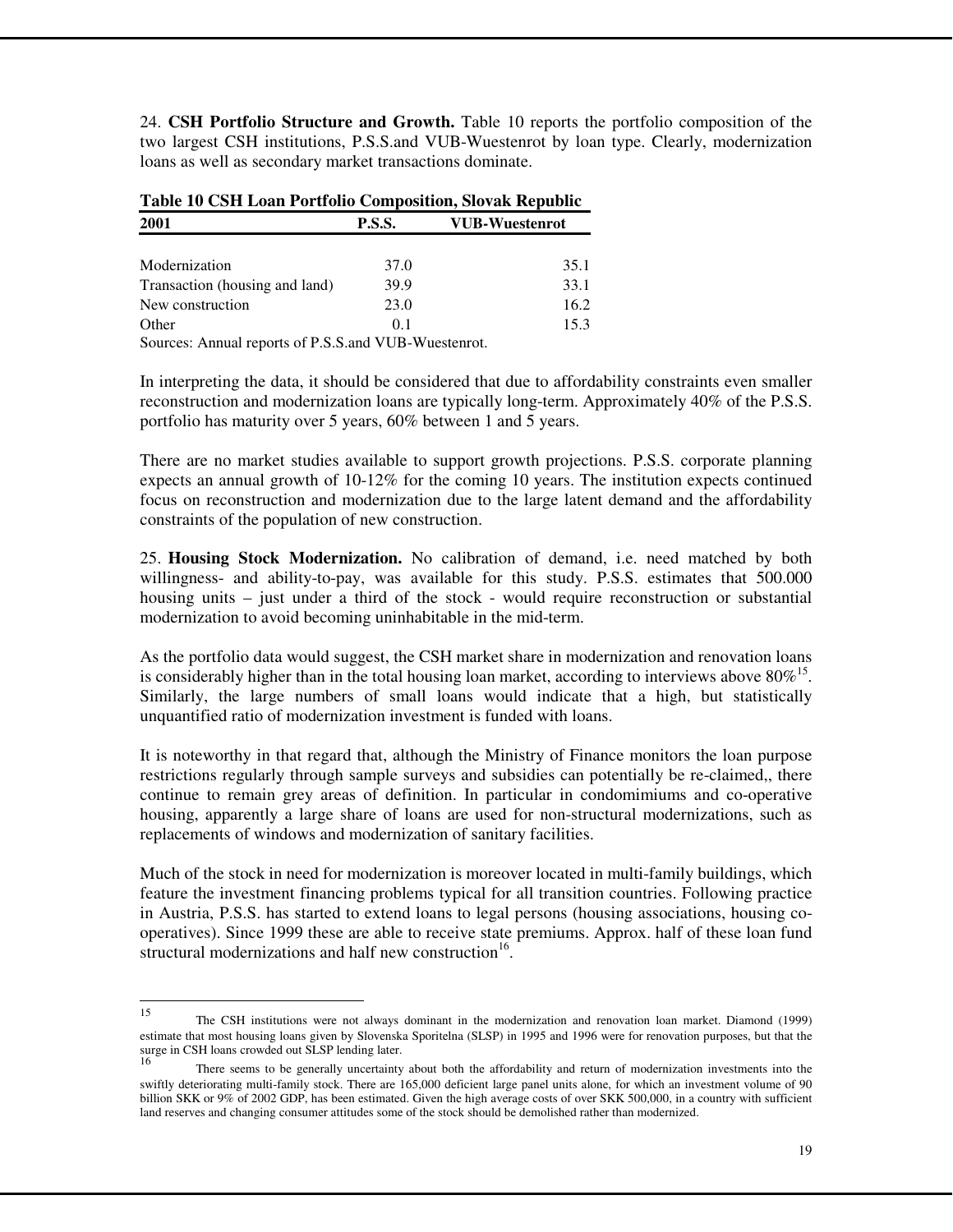26. **Housing Stock Transactions and New Construction.** Anecdotal evidence by interlocutors suggests that used flats costs approx.  $\sim 1.5$  ml to 2.5 mln SKK in Bratislava, and in mid-sized cities SKK 300,000 - 500,000. In mid-sized cities, combining several CSH loans with other family equity should therefore suffice to buy an apartment. Also, progressive housing construction – with self-help by friends and family on an own piece of land -, or the acquisition of land are financing targets for CSH loans.

The reported annual new construction number is approx. 10,000 p.a. (average 1997-2001). According to an own estimate this translates into annual investments of SKK 15 billion. Of this figure, SKK 12-13 billion should accrue to the private sector; at the same time CSH institutions fund approx. 4 billion SKK of new construction loans, i.e. around third of the total.

Clearly, the private housing market is difficult to tap by the CSH due to their product constraints and the decline in mortgage market rates. P.S.S. also believes that many high-income households have invested already in the past 10 years, which would suggest a declining new construction volume.

27. **CSH Subsidies and the Housing Policy Budget.** CSH benefits and the monitoring of their use fall under both jurisdiction and budget responsibility of the Ministry of Finance, and not of the Ministry of Construction that is the de-jure responsible entity for housing policy. As a result, CSH is neither conceptually nor in terms of empirical results treated as part of the housing policy instrument set.

An official 2002 document<sup>17</sup> reviews current housing finance programs and some implicit support measures (such as property, property sales and income tax exemptions), but does not provide a comprehensive overview of budgeted expenditures and the budget equivalents of tax exemptions and guarantees that together constitute total fiscal costs. The share of CSH subsidies can therefore not be determined without further analysis that is beyond the scope of this paper.

In 2001, the two main *budgeted* programs were appropriations to the State Housing Development Fund and CSH premiums. With 3 billion SKK each, both large programs were of the same size, while tax exemptions can be deemed to have had little significance. The interest rate buy-down for mortgages was budgeted at 450 million SKK. Two smaller programs allocated grants and guarantees to municipalities for new construction. As of 2004, CSH will be by the largest budgeted position followed by budgeted mortgage loan buy-downs; however, non-budgeted tax exemptions for mortgage bonds are likely to gain size very swiftly.

<sup>17</sup> 

<sup>17</sup> Presentation to the OECD Conference on Housing Finance in Transition, Warsaw, December 2002. Download from www.oecd.org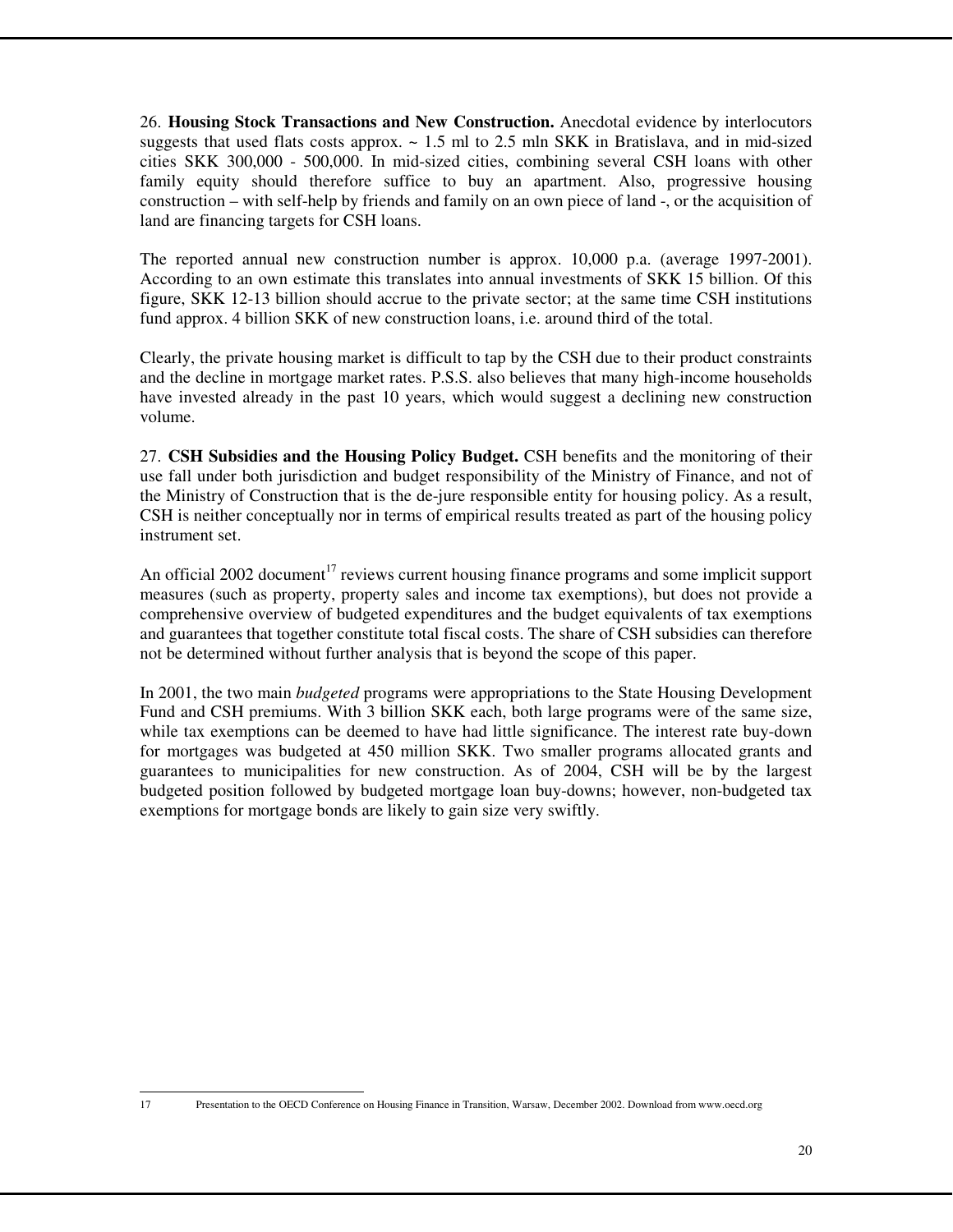# **III. CZECH REPUBLIC**

*Population (2002): 10,29 Million GDP per capita (2001): 210,000 CZK Average monthly net income<sup>18</sup> (2000): 20,322 CZK Exchange rate (4/03): CZK 31/USD* 

28. **Market Structure**. There are 6 CSH institutions in the Czech Republic of which 5 are affiliated to universal banking groups: Ceskoslovenska Obchodni Banka (CSOB), Ceska Sporitelna (CS), Komercni Banka (KB), Raiffeisenbank (RB) and Bank Austria Creditanstalt (BACA). All these banks own in parallel licenses for mortgage banking, and by implication mortgage bond issuance, attached to the mother bank. Wuestenrot is the oldest CSH institution and the only one operating as a pure mortgage market specialist; it has recently received a license for mortgage banking, too.

| Table 11 Co11 Institutions in the Czech Republic |                      |                                                |
|--------------------------------------------------|----------------------|------------------------------------------------|
| <b>Institution</b>                               | <b>Market Share*</b> | <b>Main Shareholders</b>                       |
| CSOB (CMSS)                                      | $35.2\%$             | CSOB, Schwaebisch Hall                         |
| Ceska Sporitelna (CSST)                          | 21.5%                | CS, Erste Bank                                 |
| Vseobecna (VSS KB)                               | 19.5%                | BHW, Komercni Banka, Ceska pojistovna          |
| Raiffeisen                                       | $10.4\%$             | Raiffeisen Bausparkasse, Raiffeisenbank        |
| Wuestenrot                                       |                      | Wuerttembergische,<br>Wuestenrot<br>&          |
|                                                  | $7.4\%$              | <b>Wuestenrot Salzburg</b>                     |
| Hypo                                             |                      | Victoria<br>Vereinsbank<br><b>HVB</b><br>Bank. |
|                                                  | $6.0\%$              | <b>Bausparkasse</b>                            |
|                                                  |                      |                                                |

**Table 11 CSH Institutions in the Czech Republic**

Note: \*Total Assets as of 12/31/2001.

# **A. Contract Types & Valuation**

29. **Contract types.** Czech CSH institutions offer savings contracts with a minimum savings period of 2 years and a maximum loan-to-savings relationship of 120%. A large majority of savers do not borrow and withdraw or roll over funds after the minimum savings period required for unconditional withdrawal (5 years). Given that savings over 40% of the contract sum are required as a minimum, borrowers will receive an interim finance loan priced at market conditions in order to bridge the time period before allotment of the CSH loan.

Contract conditions differ primarily in the combination of deposit and lending rates, as well as the fee structure. In order to remain competitive in the lending market where mortgage rates are available at 5%, Wuestenrot, for example, offers an alternative contract with lower deposit and loan rates. Good brothers who save only and do not borrow will self-select to the contract with higher deposit rates. Both carry the same spread. Since most closings are currently with good brothers, fees are collected up-front and not upon loan takeout.

 $\overline{a}$ 

Households with employed household members.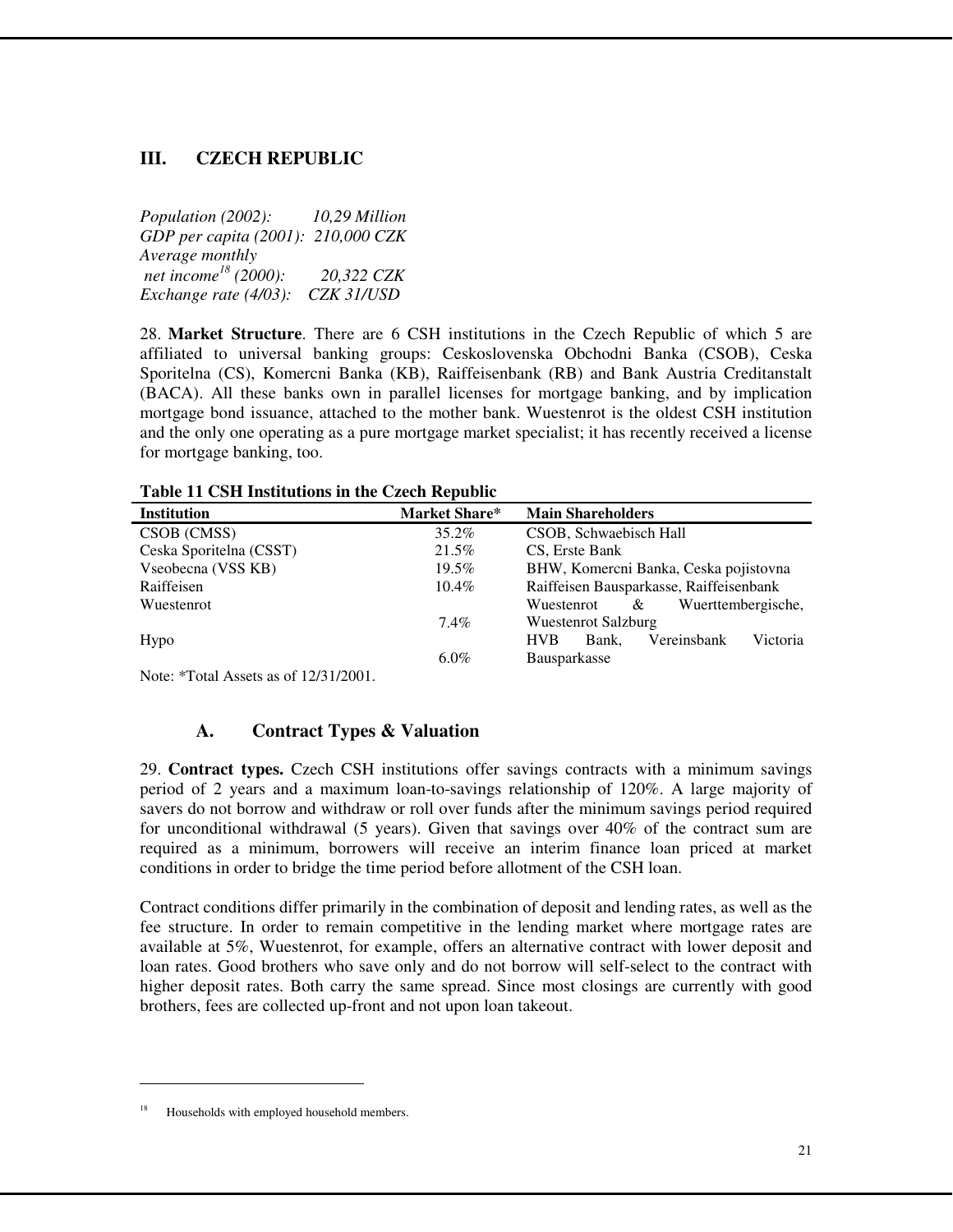| <b>Bank and</b><br><b>Contract</b><br><b>Name</b> | Savings/<br><b>Loan Term</b>                    | Savings/<br><b>Loan Rates</b> | <b>Maximum</b><br>Loan-to-<br><b>Savings</b><br>Ratio | <b>Fees</b>                                                   | Share<br>in<br>New Origi-<br>nations |
|---------------------------------------------------|-------------------------------------------------|-------------------------------|-------------------------------------------------------|---------------------------------------------------------------|--------------------------------------|
| <b>CMSS</b><br>Klasik                             | 24 months*/<br>$10.4 - 13.8$ yrs                | $3.0\%**/5.5\%$               | 120\%                                                 | Closing fees: $1\%***$<br>Annual account fees:<br>n.a.        | n.a.                                 |
| Invest                                            | $24$ months $\frac{k}{4}$<br>$10.4 - 13.8$ yrs  | $2.0\%$ **/4.8%               | 120\%                                                 | As above.                                                     | n.a.                                 |
| Wuestenrot                                        | 24<br>months <sup>*/</sup><br>$8.5 - 11.3$ yrs  | $1.5\%$ **/4.4%               | 120\%                                                 | Closing fees: $1\%$<br>Annual account fees:<br><b>200 CZK</b> | n.a.                                 |
|                                                   | 24<br>months <sup>*</sup> /<br>$8.5 - 11.3$ yrs | $2.5\%$ **/5.3%               | 120%                                                  | As above.                                                     | n.a.                                 |

**Table 12 CSH Contract Examples, Czech Republic** 

Source: CMSS, CSST. Notes: \*Statutory minimum \*\*Bonus paid to non-borrowers after 5-7 years. \*\*\*Relative to contract sum.

30. **Premium and Tax Regime**. In contrast to practice in Slovakia, where the premium level is defined in the annual budget law, and Germany, where a separate act governing housing savings subsidies exists, the state premium level in the Czech Republic is determined by the enabling law. This construction makes it harder to change, so the premium level has remained unchanged and constant over 10 years, since 1992. The premium is 25% of annual savings; premiums are paid up to CZK 4,500 p.a. Multiple contracts per family are possible, as is roll-over of the unexploited difference between the premium maximum and the actually paid premium to the following year(s). The CSH institution collects and capitalizes the premiums on behalf of the client, i.e. interest on premiums is paid. The minimum time period necessary to withdraw the accumulated deposit with the state premium unconditionally is 5 years. Premiums can be withdrawn after 2 years, however, provided that the funds are used for housing purposes, regardless of whether a loan is taken out.

31. **Premium-adjusted Savings Yield.** The maximum after-tax-after-subsidy yield of the 5-year savings contract with a 3% savings rate is equivalent to a 12.3% market investment. This compares to market deposit rates of about  $2\%$ , which are still subject to a withholding tax of 15%. As a result, CSH contracts have a yield advantage in the savings phase, including the tax effect, of over 10%. Even if lower CSH deposit rates are chosen to obtain cheaper loans, the yield advantage remains over 9%.

Obtaining the maximum yield requires a contract sum of not over CZK 350,000 (saving plus loan plus accumulated premiums). Higher savings will trigger proportionally lower returns (see Figure 9 below). Figure 6 demonstrates how the fact that premium levels have not been adjusted to changing capital market conditions have created an increasing yield gap of CSH deposits over bank deposits.

A graph demonstrating the impact of an alternative – non-constant premium formulation, as it is practiced in Austria since 1997 – is presented in the Annex.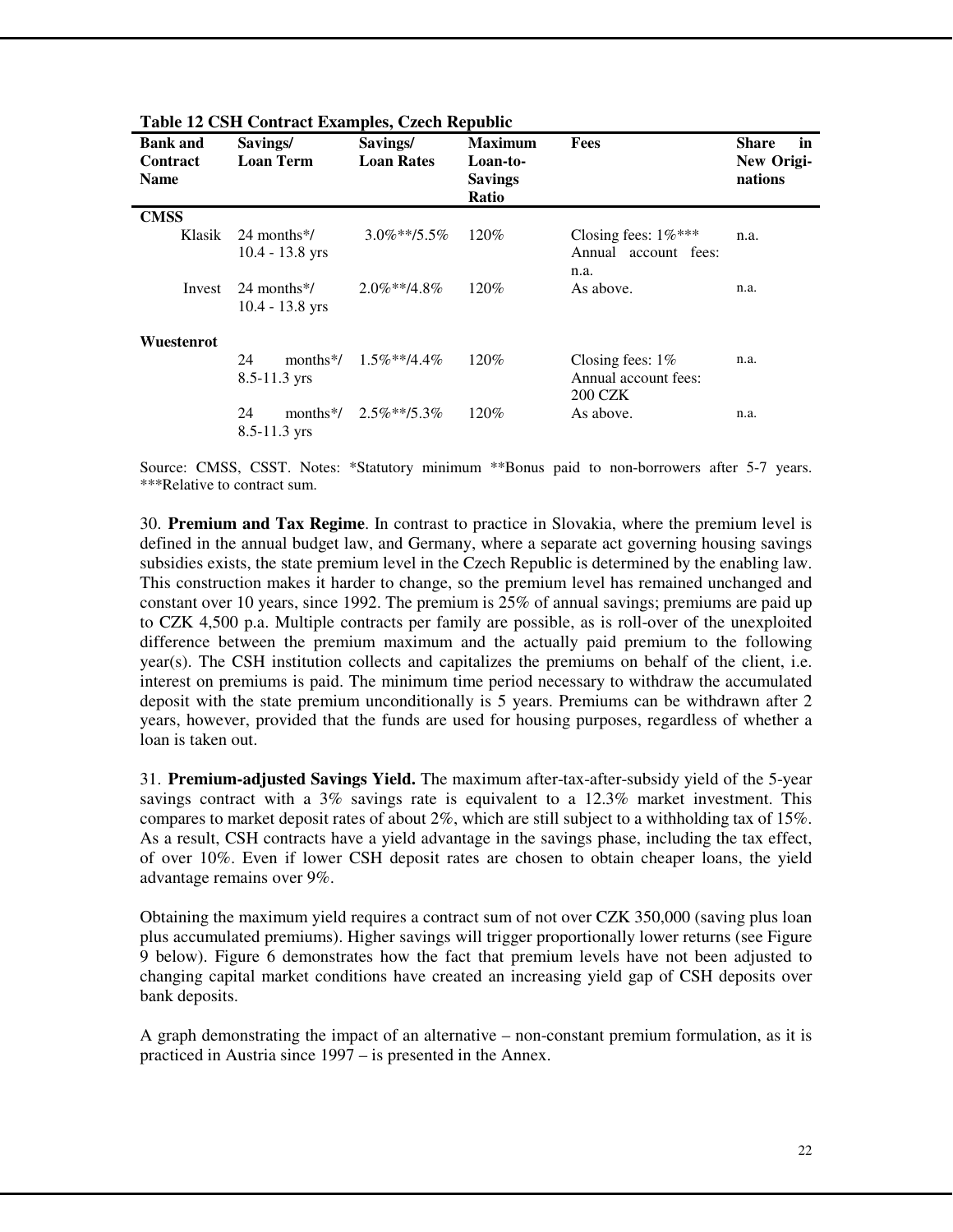| <b>Period</b>                                     | 1993-2003               | 2004 Proposal          |
|---------------------------------------------------|-------------------------|------------------------|
|                                                   |                         |                        |
| <b>Tax Preferences</b>                            |                         |                        |
| Funding                                           | Tax exempt              | 15% Withholding Tax    |
| Lending                                           | Tax-deductible          | Tax-deductible         |
| <b>Grants</b>                                     |                         |                        |
| Max. Premium p.a.                                 | <b>CZK 4,500</b>        | <b>CZK 3,000</b>       |
| Premium as % of Savings                           | 25%                     | $15\%$                 |
| Minimum Years to Premium                          | 2 years                 | 2 years                |
| Withdrawal, with Housing Purpose                  |                         |                        |
| Minimum Years to Premium                          | 5 years                 | 6 years                |
| Withdrawal without Housing                        |                         |                        |
| Purpose                                           |                         |                        |
| Optimal Savings p.a.                              | <b>CZK 25,000</b>       | <b>CZK 20,000</b>      |
| Roll-over of unused premium                       | Possible                | Not possible           |
| to next year?                                     |                         |                        |
| Minimum age of children savers?                   | None                    | 15 years               |
| <b>Optimal CSH Contract</b>                       | $\sim$ CZK 350,000      | ~CZK 330,000           |
| Sum for Couple*                                   |                         |                        |
| Memorandum item:                                  | 1995 bis: 5 yr mortgage | Abolished              |
| Interest rate buy-down                            | rate minus 7%; e.g., in |                        |
| for mortgage loans                                | 2002: 1%, 2003: 0%.     |                        |
|                                                   |                         |                        |
| <b>Funding Rates (6 yrs)</b>                      |                         |                        |
| Savings rates**                                   | 3%, reduced after 2001, | $1.2\% - 1.5\%$        |
|                                                   | by 2003: 1.5%-2%.       |                        |
| After-Tax &Premium Savings Yield                  | 10.67% (12.3% if taxed) | 5.96% (6.85% if taxed) |
| Pre-tax Market Savings Yield                      | Max: 1998, 8.5% (taxed) | 2004: 1-2%             |
| (taxable)                                         | Min: 2003, 2% (taxed)   |                        |
| Ex-post<br><b>CSH</b><br><b>Advantage</b><br>over | $3.8 - 10.3\%$          | $6 - 7%$               |
| <b>Market Savings</b>                             |                         |                        |

**Table 13 Fiscal Support Conditions and Savings Yield Advantage of CSH in the Czech Republic** 

Source: CSH Trade Association, Ministry of Finance. Notes: \*Assuming capitalization of interest & premia, savings deposit equal to loan. \*\*Short-term savings contracts introduced 1998 with lower interest rates. Yield enhancement impact of premia exceeds estimates presented here, but total volume smaller.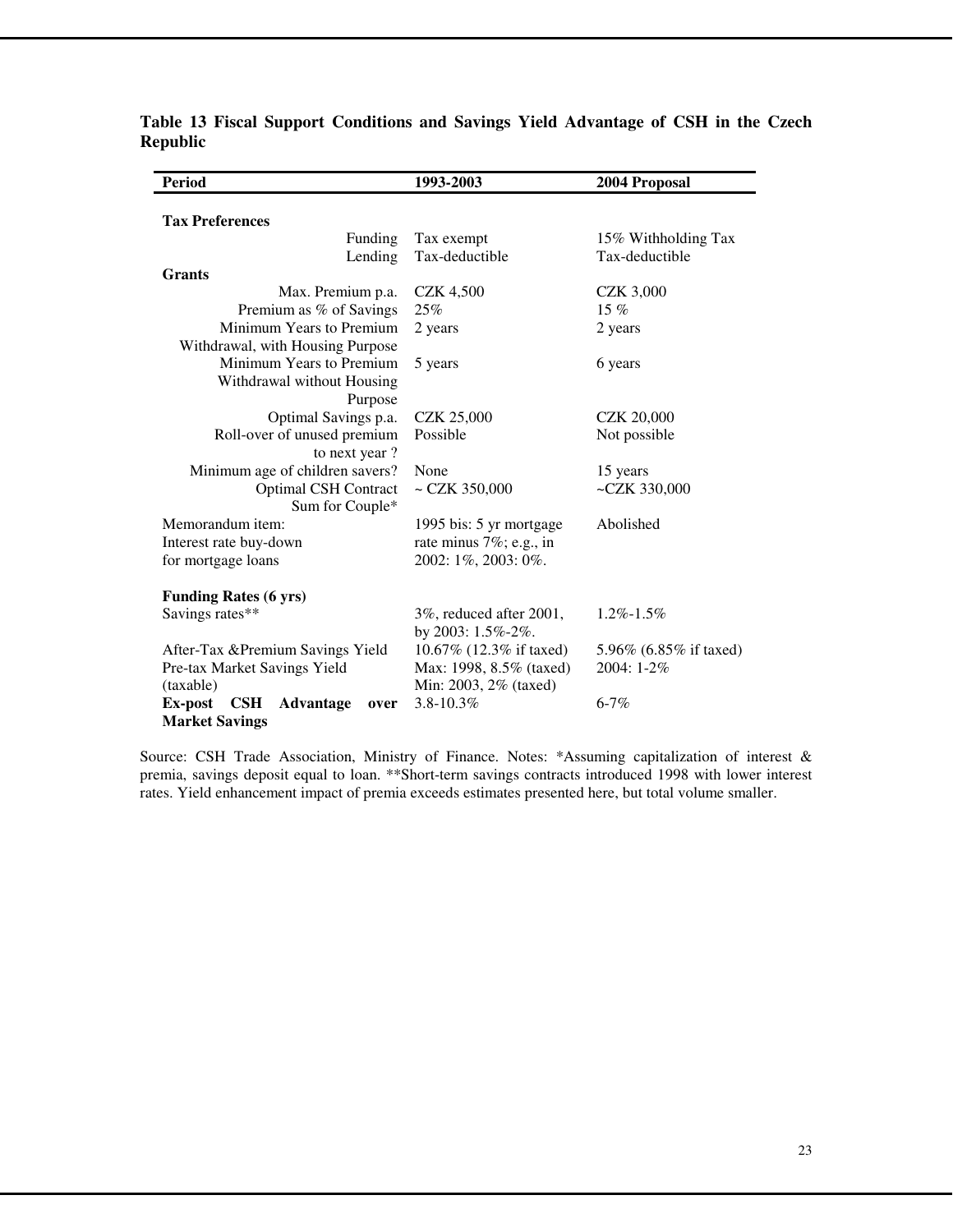

**Figure 7 CSH Premium History and Savings Yield Impact, 1997-2003 and 2004 Proposal, Czech Republic** 

Source: Author's calculations based on CNB data. Note: CSH premium yield computed as average yield of six savings cohorts (years 1, 2, ..6) assuming identical savings and premium yield as in period 1, duration approx. 3 years.

32. **Interest Option Value.** Bonuses paid to savers who do not borrow could serve as a first approximation to the value of that loan option; Wuestenrot, for example, pays a 25%, 30% or 40% savings bonus depending on the duration of savings (5, 6, or 7 years), resulting in a 3-4% annual yield enhancement. This approach, however, does not reflect changes in capital market conditions: as of 2003, the loan option for many seasoned CSH contracts is no longer 'in the money', as alternative mortgage financing is available at comparable or even lower rates (see Table 19).

Table 14 below reviews the historical interest rate risk situation in the Czech Republic. Interrupted by the banking crisis spell at the end of the 1990s, interest rates have been declining and volatility has been relatively low. However, interest rates may have reached a cyclical trough in 2003, and new volatility might arise from international capital flows, depending on the exchange rate policy and the speed of transition into the EMU (expected for about 2007). The interest rate option may therefore gain in value again.

| Instrument |      | <b>Deposit Rate</b> Lending Rate | <b>Money Market Rate</b> |
|------------|------|----------------------------------|--------------------------|
| Mean       | 5.70 | 10.81                            | 9.65                     |
| Maximum    | 8.47 | 14.34                            | 25.99                    |
| Minimum    | 2.06 | 6.06                             | 2.63                     |
| Volatility | 2.10 | 2.97                             | 4 47                     |

**Table 14 Interest Rates – Means and Volatility 1993 – 2002, Czech Republic** 

Source: IMF, author's calculations. Note: volatility defined as monthly standard deviation January 1993- December 2002.

33. **Credit Option Value.** Based on savers characteristics, there is de facto no selection as more than every second Czech person and almost every household has a CSH contract. This popularity of  $CSH -$  as positive as it is for liquidity - limits the screening qualities of the system. In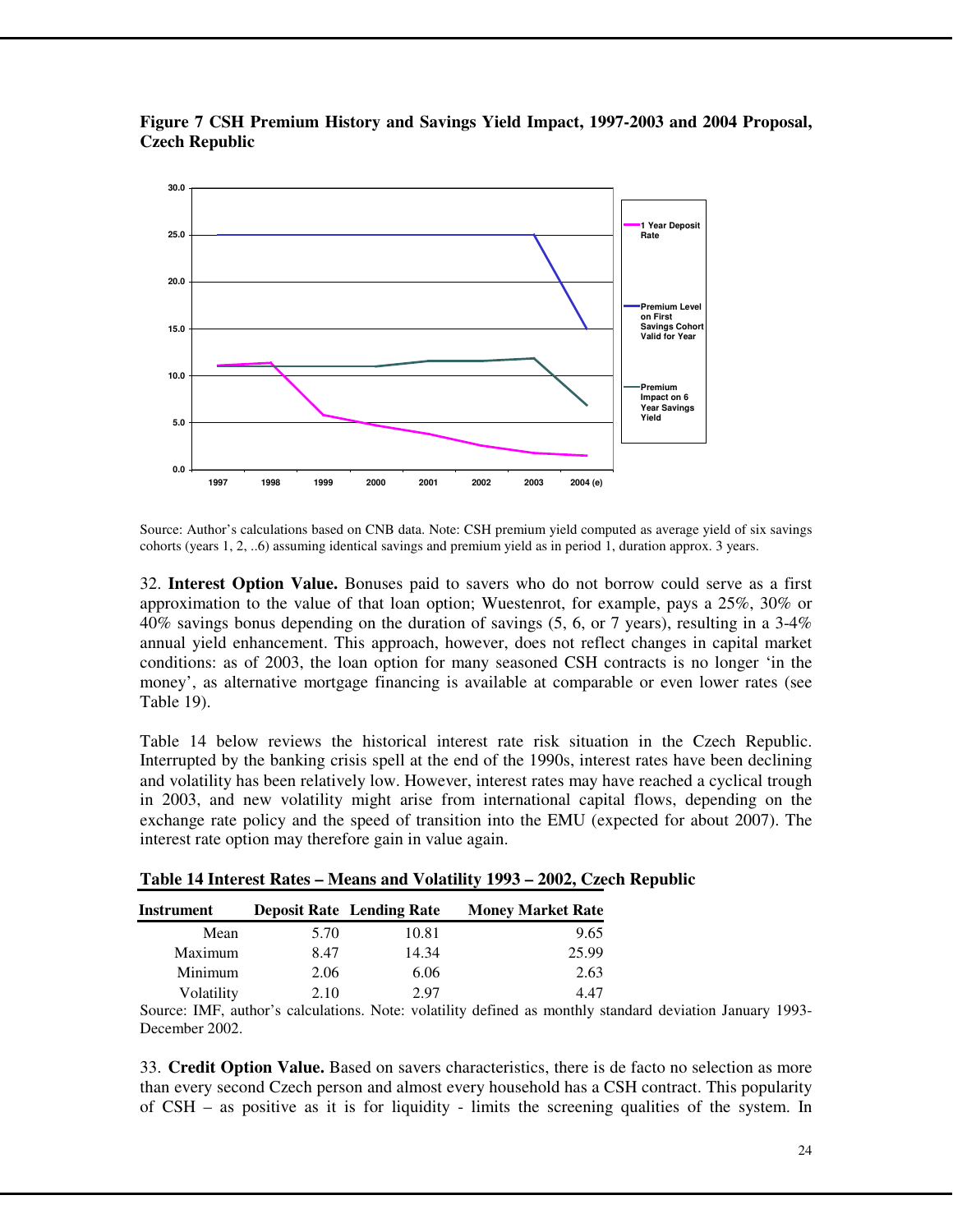combination with the absence of individual credit risk pricing, the net value of the contract is particularly high for risky borrowers, generating the risk of adverse selection. CSH institutions are therefore individually underwriting every customer on the basis of credit standing, which is slowing down loan growth. An additional underwriting requirement is a personal guarantee, and for loan volumes over CZK 200,000 the pledging of real estate collateral. Credit risk data is reported below.



**Figure 8 Yield History of CSH Savings in the Czech Republic, 1997 – 2003 and 2004 Proposal** 

Sources: Author's calculations. Notes: Typical savings rate, actual rates may differ by institution. 15% withholding tax. CSH premium yield calculations as above.

34. **Current Reform Plan.** The strong misalignment between premium levels and capital market rates became obvious by early 1999, but was no earlier discussed within the government than late 2001, upon the initiative of the Central Bank. As of summer 2003, a proposal by the Finance Ministry for a change of the enabling law is on the table, which would become effective by January 2004. The proposal is highly controversely discussed in Parliament, and its success is uncertain. The impact of this classical policy lag on relative savings yields is impressively demonstrated in Figures 8 and 9.

The current proposal has been negotiated between Ministry of Finance and CSH institutions and envisages a reduction of the premium to 15% associated with an extension of the minimum savings period for unconditional premium withdrawal to 6 years. The maximum premium payable will be reduced from CZK 4,500 to CZK 3,000. In order to curtail the current high level of 'double-dipping', i.e. multiple contracts per family, premiums will be limited to contracts for children at age above 15 years. Also, the option to transfer savings between different years in order to exploit the maximum premium payment shall be eliminated.

The result of the parameter changes, if implemented, would be modest if compared to the yield gap that must be closed (see Figure 8). The premium yield would drop from 9.2% to about 4.75%, implying a market rate investment of 6.85%. Also, current premium levels would be kept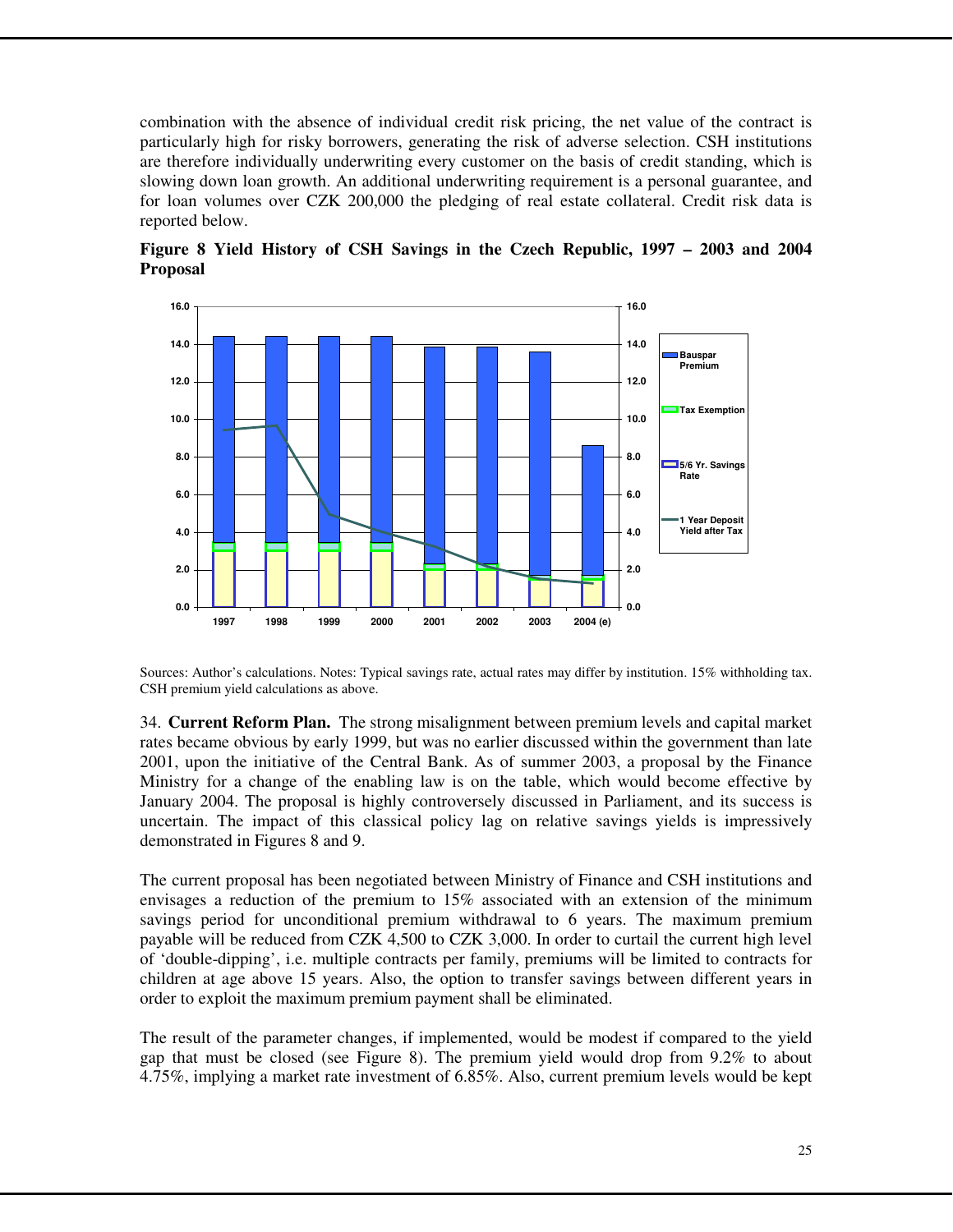for seasoned contracts. Unsurprisingly, the public debate about reform has led to a strong demand increase in anticipation of the cuts (see Figure 9).

A possible more far-reaching transition to the Austrian premium model, described in the Annex, was brought into discussion by Austrian-managed CSST (Ceska Sporitelna), but is currently not actively lobbied for by the trade association. The reasons seeem to be that premiums are much lower in Austria, currently 4.5%, leading to an undesirable outcome from the perspective of the CSH institutions, and that the model is not fully accepted by the other institutions, which are used to the fixed premium formulation.

# **B. Market**

35. **Savings Demand.** Figure 9 relates CSH deposit growth to the development of premium incentives. The steady nominal premium policy resulted in volatile demand conditions due to the fluctuations of the yield advantage. Noticeable are the impact of the banking crisis of 1997/8 that was associated with strong rate increase and an associated drop in demand, as well as the strong increase in demand since 1999 which one market participant labelled a 'second starting phase' of the system.

# **Figure 9 CSH Deposit Growth and Pricing Conditions**



Sources: CNB, IMF, author's calculations.

36. **Loan Demand**. Table 15 below relates the deposit and lending activity. As of 2002, the loanto-deposit ratio is still only 28%, providing a striking contrast to the Slovak figures. The goodbad brother relationship is 6:1, implying that the typical client interprets CSH as a savings rather than a loan product. The mirror effect is that two thirds of prospective borrowers request their loans immediately and take up an interim loan which still make up half of total client lending 9 years after system inception.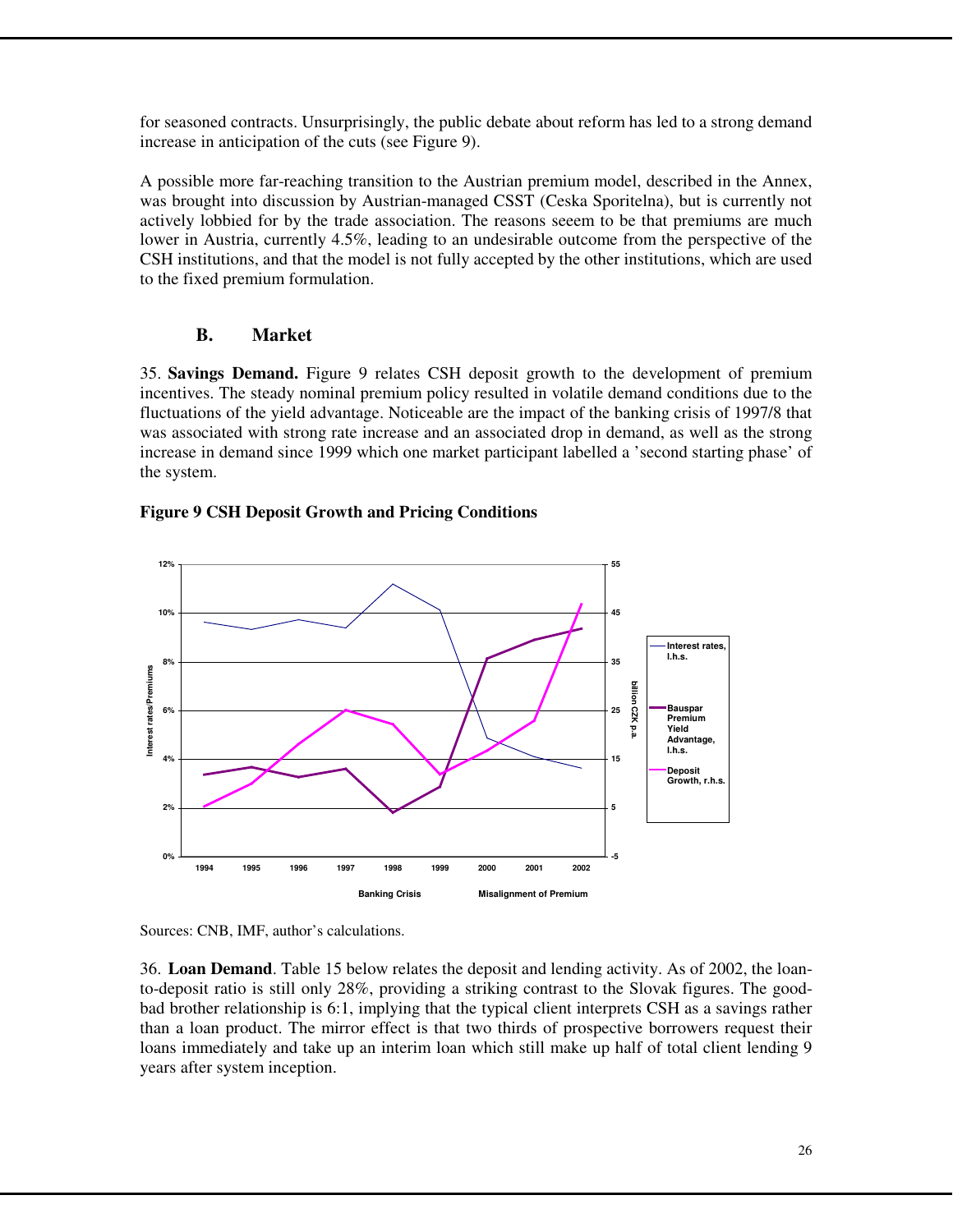A number of factors depress CSH loan demand: the institutions quote a restrictive practice of loan purpose definition by the Ministry of Finance as well as a general aversion to indebtness. Distribution is a relevant factor, too - at current interest rate levels, CSH loans are hardly marketed by the mother banks willing to sell their own products. In fact, there is evidence (CMSS) that mothers will rather cannibalize CSH portfolio by inducing borrowers to prepay CSH loans and refinance into mortgage loans. While prepayment is not possible in the case of interim finance loans, it generally is in the case of CSH loans.

As will be further discussed below, an additional constraining factor is the delay in creating a complementary funding structure with CSH loans as second mortgage ranked behind mortgage loans. Modernization loan demand thus remains the core market for the CSH institutions.

| Year                                                                                                  | 1995 | 1996 | 1997    | 1998  | 1999  | 2000     | 2001  | 2002       |
|-------------------------------------------------------------------------------------------------------|------|------|---------|-------|-------|----------|-------|------------|
| $*1,000$ , billion CZK                                                                                |      |      |         |       |       |          |       |            |
| <b>Activity</b>                                                                                       |      |      |         |       |       |          |       |            |
| New Contracts*                                                                                        | 454  | 620  | 580     | 710   | 990   | 1230     | 1520  | 1630       |
| <b>Outstanding Contracts</b>                                                                          |      | 1610 | 1980    | 2440  | 2970  | 3690     | 4540  | 4870       |
| <b>Balance Sheet</b>                                                                                  |      |      |         |       |       |          |       |            |
| Deposits                                                                                              | 16.3 | 34.5 | 59.6    | 81.7  | 93.6  | 110.4    | 133.3 | 180.2      |
| Loans                                                                                                 |      | 1.3  | 5.9     | 17.6  | 26.3  | 31.0     | 37.0  | $51.6**$   |
| of which interim loans                                                                                |      | 1.1  | 5.2     | 14.9  | 17.9  | 16.8     | 18.5  | 24.4       |
| Loan-to-Deposit Ratio                                                                                 |      | 3.8% | $9.9\%$ | 21.5% | 28.1% | $28.1\%$ | 27.8% | $27.7\%**$ |
| Source: Trade Association of CSH Institutions, MoF. Notes: *includes increases of contract sum. **CNB |      |      |         |       |       |          |       |            |
| data                                                                                                  |      |      |         |       |       |          |       |            |

**Table 15 Activitives of CSH Institutions in the Czech Republic, 1995 - 2002** 

37. **Sensitivity Analysis.** Figure 9 would suggest a high elasticity of CSH contract demand relative to changes in the premium yield, rather than to changes in the credit market environment. Against this background, how drastically would the proposed adjustments in premiums affect demand? Clearly, so far the consistently low loan-to-deposit ratio is mirrored by extreme liquidity levels of 70% and higher, which creates a buffer against adverse demand developments. The run on new contracts in 2002/2003 in anticipation of possible cuts added to that buffer. CMSS estimates that after the premium adjustment, 550-750.000 new contracts would be closed in 2004, down from 1.5 million in 2002 and 2003. This would match experiences in Slovakia, Germany and Austria with premium adjustment, but would not pose any liquidity problem in the short run.

More difficult could be the mid-term, when the new deposits of 2002/2003 become due for possible loan allottment. After 2007/8, the likely date of EMU access, liquidity stress might occur, especially, if subsidies are cut down further as it has to be expected. A possible stress sceneario would entail a strong interest rate increase, triggering a higher borrower-saver ratio of the strong savings cohorts.

# **C. Performance**

38. **Balance Sheet Dynamics.** Table 16 shows the main balance sheet items if aggregating all CSH institutions. The data are unconsolidated, but consolidation adjustments are likely to be minor. CSH institutions hold 2/3 of their assets in interbank loans and securities, especially taxexempt mortgage bonds. In combination with the high interim finance share in client loans, the ratio of market interest rate bearing assets to total interest-bearing assets is 85% - at the same time 90% of liabilities are bearing low interest rates. The surge in demand due to the premium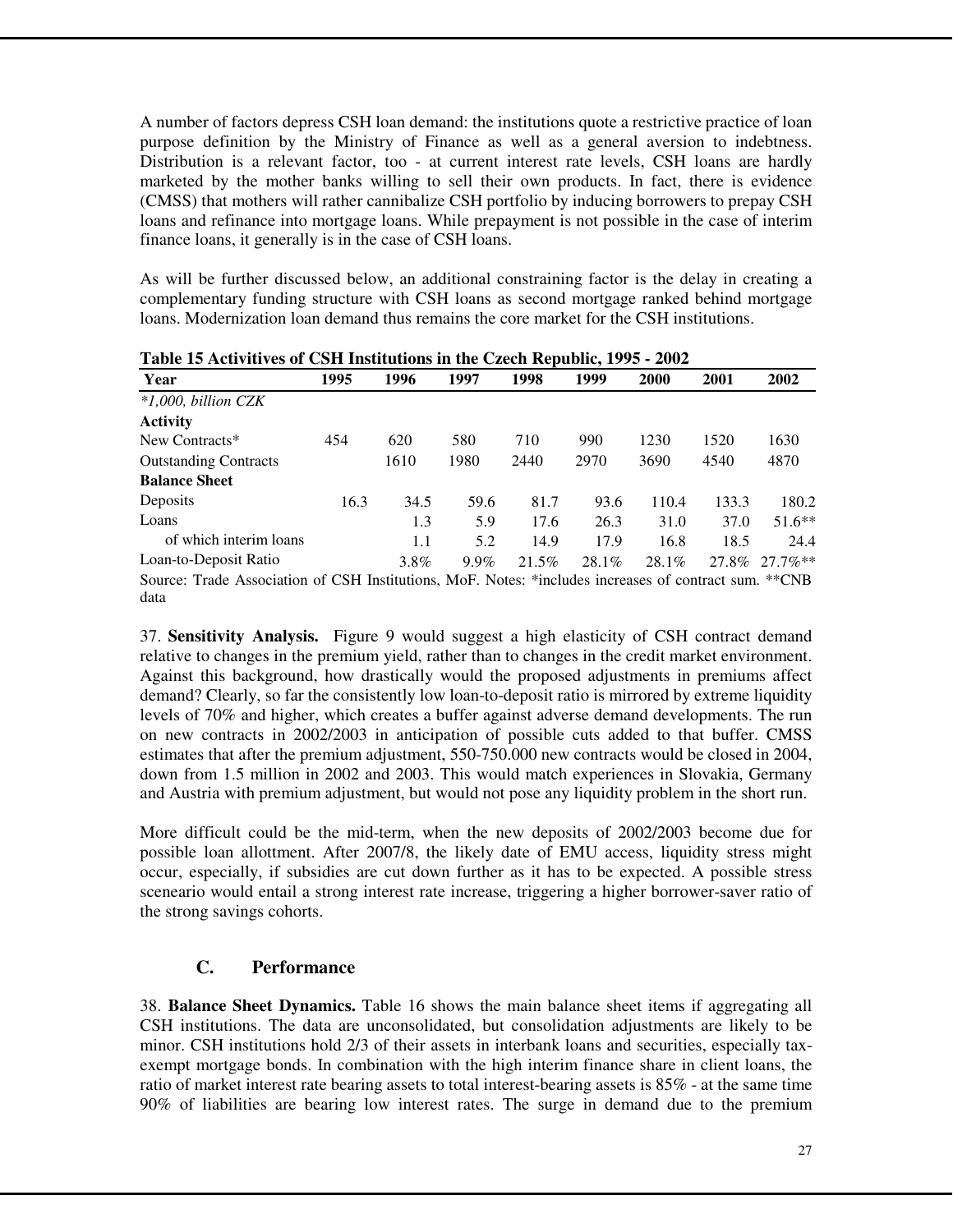misalignment has led to a stagnating loan-to-deposit ratio in the past four years. Total assets grew in 2002 alone by 25%.

Because of the dominance of long-term savings contracts, a large amount of undisbursed state premiums are booked as liabilities.

39. **Profitability.** With disclosed RoEs between 10 and 58%, CSH institutions have been extremely profitable over the past six years. The main drivers of profitability are net interest margin from lending and securities income; in some years – especially during the late 1990s, which were characterized by high volatility – trading income was also considerable. Margins are currently declining swiftly, as the gap between market lending rates and CSH rates has closed in 2002 and even become negative in early 2003. By April 2003, the typical alternative investment yield is 2.4%, which approximately matches average cost of funds.

| Table 16 Aggregate Balance Sheets of CSH Institutions in the Czech Republic, 1995 - 2002 |       |          |          |         |        |        |        |  |  |  |
|------------------------------------------------------------------------------------------|-------|----------|----------|---------|--------|--------|--------|--|--|--|
| Year                                                                                     | 1995  | 1997     | 1998     | 1999    | 2000   | 2001   | 2002*  |  |  |  |
| *million CZK                                                                             |       |          |          |         |        |        |        |  |  |  |
| <b>Assets</b>                                                                            |       |          |          |         |        |        |        |  |  |  |
| Securities                                                                               | 3742  | 12504    | 15572    | 23320   | 32036  | 48837  | n.a.   |  |  |  |
| Interbank loans                                                                          | 14526 | 35142    | 47865    | 45159   | 50600  | 51505  | n.a.   |  |  |  |
| Client loans                                                                             | 95    | 7523     | 18368    | 26606   | 31007  | 38692  | 51583  |  |  |  |
| Of which: Interim loans**                                                                |       | 5200     | 14900    | 17900   | 16800  | 18500  | 24400  |  |  |  |
| of which: CSH Loans**                                                                    |       | 700      | 2700     | 8400    | 14200  | 18500  | 21900  |  |  |  |
| <b>Total</b> assets                                                                      | 20803 | 68772    | 98889    | 111908  | 130143 | 159178 | 205314 |  |  |  |
| <b>Liabilities</b>                                                                       |       |          |          |         |        |        |        |  |  |  |
| Deposits                                                                                 | 17154 | 60569    | 85554    | 96550   | 113390 | 136440 | 185922 |  |  |  |
| Reserves                                                                                 | 46    | 514      | 1092     | 1451    | 1361   | 1354   | n.a.   |  |  |  |
| Capital                                                                                  | 3138  | 5196     | 7742     | 8567    | 8557   | 9103   | n.a.   |  |  |  |
| of which: Profit                                                                         | 97    | 1654     | 3002     | 1658    | 873    | 1216   | n.a.   |  |  |  |
| <b>Balance sheet analysis</b>                                                            |       |          |          |         |        |        |        |  |  |  |
| Loan-to-deposit ratio                                                                    | 0.6%  | $12.4\%$ | 21.5%    | 27.6%   | 27.3%  | 28.4%  | 27.7%  |  |  |  |
| Interim loans to total loans                                                             |       | 69.1%    | 81.1%    | 67.3%   | 54.2%  | 47.8%  | 47.3%  |  |  |  |
| Market rate assets to total                                                              |       |          |          |         |        |        |        |  |  |  |
| interest-bearing assets                                                                  |       | 95.8%    | 95.8%    | 90.8%   | 87.5%  | 85.5%  | n.a.   |  |  |  |
| Return on assets                                                                         | 1.1%  | $4.1\%$  | 4.37%    | 1.68%   | 0.78%  | 0.93%  | 0.92%  |  |  |  |
| Return on equity                                                                         | 4.6%  | 44.6%    | 57.8%    | 21.4%   | 10.2%  | 14.2%  | 19.7%  |  |  |  |
| <b>Profit-Loss</b>                                                                       |       |          |          |         |        |        |        |  |  |  |
| % of Total Assets                                                                        |       |          |          |         |        |        |        |  |  |  |
| Net Interest Income                                                                      | 4.1%  | 4.0%     | 5.1%     | 2.5%    | 1.4%   | 0.8%   | n.a.   |  |  |  |
| Net Securities Income                                                                    | 0.1%  | 1.7%     | 2.1%     | 2.0%    | 1.2%   | 1.3%   | n.a.   |  |  |  |
| Net Provision Income                                                                     | 2.0%  | 0.8%     | 0.4%     | 0.1%    | 0.3%   | 0.4%   | n.a.   |  |  |  |
| Earnings bef. Depreciation,                                                              |       |          |          |         |        |        |        |  |  |  |
| Reserves & Tax (EBTD)                                                                    | 7.0%  | $10.3\%$ | $12.4\%$ | $6.6\%$ | 3.7%   | 3.2%   | n.a.   |  |  |  |
| Reserves                                                                                 | n.a.  | n.a.     | n.a.     | n.a.    | n.a.   | n.a.   | n.a.   |  |  |  |
| Tax                                                                                      | n.a.  | n.a.     | n.a.     | n.a.    | n.a.   | n.a.   | n.a.   |  |  |  |
| Profit                                                                                   | 6.6%  | 9.3%     | 3.0%     | 5.2%    | 2.4%   | 2.3%   | n.a.   |  |  |  |

Source: Trade Association of CSH Institutions, author's calculations. Notes: Unconsolidated, \*Source for 2002 data: Central Bank. \*\*Loan decomposition data by Trade Association of CSH Institutions.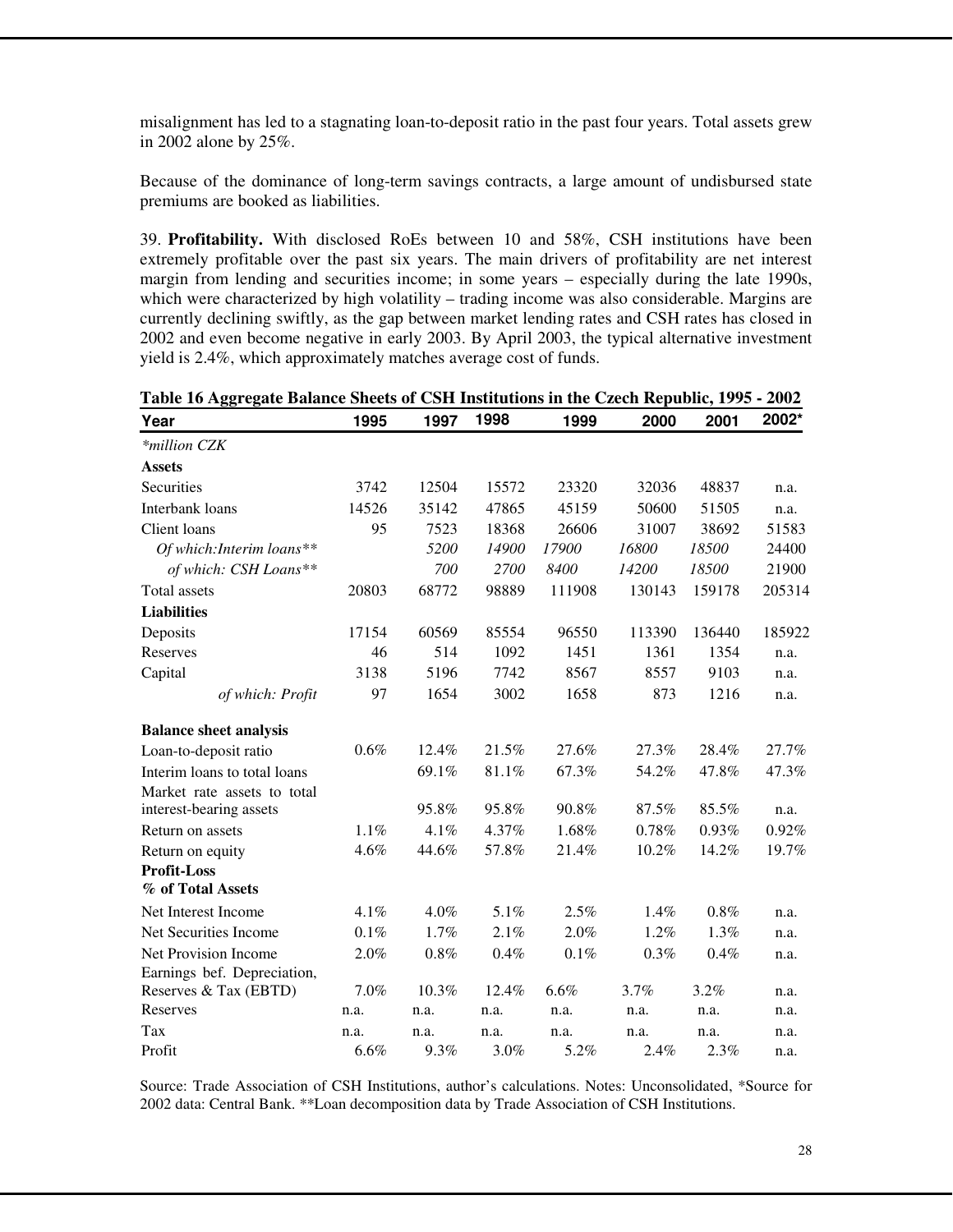No information was available on corporate income tax payments of the institutions; however, a large portion of securities income - mortgage bonds - is tax-exempt. Usually mortgage bonds are bought from the mother bank of the same group. Some CSH currently do not pay income tax at all.

Depreciation is rather low, although non-performing loans are increasing. While Table 17 reveals that these figure are small in comparison to banks, which are still saddled with past corporate debt defaults, managers of CSH institutions express concern about the increase.

40. **Reserve Policies.** Against the background of so far limited depreciation and tax payments, a comparison of earnings and disclosed profit data suggests considerable undisclosed profits hidden in reserves. How these profits were precisely booked is not quite clear - some institutions seem to have created considerable voluntary reserves, which are now, however, upon pressure from tax authorities and accountants to be dismantled. There is currently no requirement for technical reserves that serve to counter demand fluctuations (in Germany: bauspartechnischer Sicherungsfonds) and pension and other reserves are low. It is likely that – as in the Slovak case reserves will be gradually unearthed as profits, and subsequently returned to shareholders as dividends.

| In $%$     |              | 1996  | 1997   | 1998   | 1999   | 2000  | 2001  | 2002 |
|------------|--------------|-------|--------|--------|--------|-------|-------|------|
| <b>NIM</b> | <b>Banks</b> | 4.3   | 4.3    | 4.6    | 4.2    | 3.6   | 3.8   | 3.7  |
|            | CSH          | 8.2   | 8.4    | 9.4    | 5.2    | 3.4   | 3.0   | 2.7  |
| Non-perf.  | <b>Banks</b> | 21.38 | 20.51  | 20.43  | 21.97  | 19.90 | 13.73 | 8.80 |
| Loans      | CSH          | 1.25  | 0.93   | 0.90   | 0.89   | 1.25  | 1.54  | 1.77 |
| <b>ROE</b> | <b>Banks</b> | 12.6  | $-1.2$ | $-5.7$ | $-4.3$ | 13.1  | 14.4  | 22.1 |
|            | <b>CSH</b>   | 19.4  | 45.3   | 64.1   | 27.0   | 11.4  | 15.5  | 19.7 |
| LtA        | <b>Banks</b> | 44.4  | 44.3   | 35.6   | 38.3   | 35.9  | 36.9  | 35.9 |
|            | CSH          | 2.5   | 11.7   | 18.2   | 24.1   | 23.8  | 25.0  | 25.2 |

Source: CNB. Notes: NIM – Net Interest Margin, ROE – Return on Equity (Tier 1), LtA – Loan-to-Asset Ratio.

41. **Portfolio Risk Analysis.** *Interest rate risk.* Czech CSH institutions are closer matchedfunded than their counterparts in Slovakia; however, individual approaches increasingly differ. Austrian managed CSST, for example, is likely to follow in mid-term the route of her Viennabased sister, S-Bausparkasse, which is issuing bonds and MBS. In the entire system there is currently considerable risk of negative maturity transformation resulting from shorter asset durations, as it materialized in Austria in 1999 when CSH institutions faced a combination of high deposit influx and prepayments of CSH loans in combination with low alternative investment yields. It is likely that those institutions that did not adjust their deposit rates downward in time are temporarily facing negative margins; however, reserves should be sufficient to absorb any losses, and marginal cost of funds have been declining in all institutions to restore profitability.

*Credit risk* Credit risk charges were initially very low. They are rising since 2000/1, curbing hopes for stronger loan growth to close the loan-to-deposit gap. At least one lender reached a  $6\%$ classified loan ratio in  $2002^{19}$ , of which 1% has been provisioned. A second lender - with a considerably lower loan-to-deposit ratio than the first one - reports a classified ratio of only 2.6%.

 $\overline{a}$ 

Including loans in 'watch' category.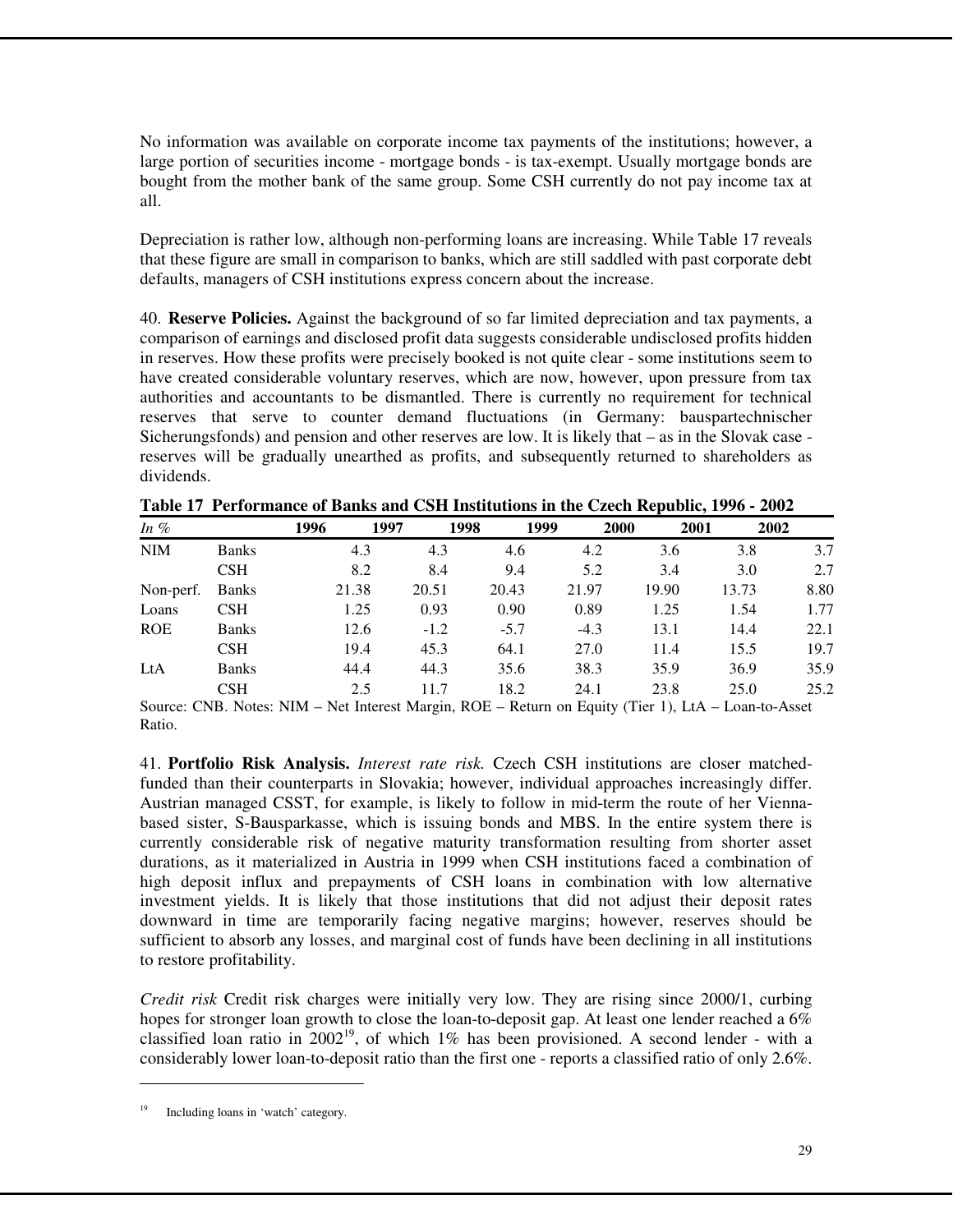The average is reported to be in the range of  $3.4\%$ <sup>20</sup>. The institutions quote fraud as a main contributing factor, followed by unemployment and income instability. Clearly, due to the success of deposits the customer base is very large while the level of financial information is very weak. Together with the diminishing rate advantage over mortgage lenders this favors adverse selection. As a result, the institutions apply relatively strict formal underwriting criteria (personal standing, personal guarantees). By 2004, CSST plans to be the first institution to start with scoring clients.

There are also unsolved legal problems affecting loan recovery: mortgage banks do enjoy automatic first-rank mortgage as a result of strategy of introduction of the mortgage bond law while CSH institutions are secured as other creditors pari passu. The CSH institutions currently negotiate legal options to improve their position with the mortgage banks.

# **D. Financial Sector Impact**

42. **CSHs Role in the Emerging Czech Mortgage Market.** 6 CSH institutions add to 9 banks licensed for mortgage lending, which as in Slovakia requires additional capital. Table 18 gives overview over the relative dynamics of outstandings. Time series figures on new lending, which would let the financing role of CSH appear more realistic, were not available. As of 2002, new lending through both the mortgage and CSH channel were roughly the same, each 22 billion CZK, but CSHs originated six times the number of loans.

A third lender established by law in 2000 is the State Housing Development Fund, which, upon pressure of World Bank and IMF in the context of rationalization of public expenditures is likely to close again in 2005. The Ministry of Regional Development plans to channel the programs run by the SHDF through the national development bank, Českomoravská Záruční a Rozvojová Banka (CMZRB) which also handles rate the mortgage rate buy-down and other programs.

| Year                                 | 1996      | 1997     | 1998     | 1999     | 2000     | 2001     | 2002   |
|--------------------------------------|-----------|----------|----------|----------|----------|----------|--------|
| in million CZK                       |           |          |          |          |          |          |        |
| <i><b>Outstanding</b></i><br>Housing |           |          |          |          |          |          |        |
| Loans                                |           |          |          |          |          |          |        |
| CSH                                  | 1300      | 5900     | 17600    | 26300    | 31000    | 37000    | 51583  |
| <b>Commercial Banks</b>              | 2268      | 8044     | 13021    | 19488    | 28963    | 43691    | 66224  |
| State Housing Fund**                 |           |          |          |          | 761      | 4085     | 6695   |
| Total                                | 20636     | 34650    | 31389    | 46094    | 60731    | 86468    | 124502 |
| % of GDP* 1.32%                      |           | $2.06\%$ | $1.71\%$ | $2.42\%$ | $3.06\%$ | $4.01\%$ | 5.47%  |
| Real Growth Rate***                  |           | 282.3%   | 108.9%   | 48.4%    | 27.9%    | 37.7%    | 42.2%  |
| Market shares                        |           |          |          |          |          |          |        |
|                                      | CSH 36.4% | 42.3%    | 57.5%    | 57.7%    | 51.1%    | 44.7%    | 41.4%  |
| Commercial Banks 63.6%               |           | 57.7%    | $42.5\%$ | 42.3%    | 47.7%    | 50.5%    | 53.2%  |
| <b>State Housing Fund</b>            |           |          |          |          | $1.3\%$  | $4.7\%$  | 5.4%   |

#### **Table 18 Housing Finance in the Czech Republic, 1996 - 2002**

Sources: CNB, Trade Association of CSH Institutions, Ministry for Regional Development. Notes: \*2002 estimate. \*\*SHDF Data reflect budget appropriations, Source: MMR \*\*\*Adjusted with consumer price index.

 $\overline{a}$ 

At the time of writing, the author had access to two (out of six) 2002 annual reports.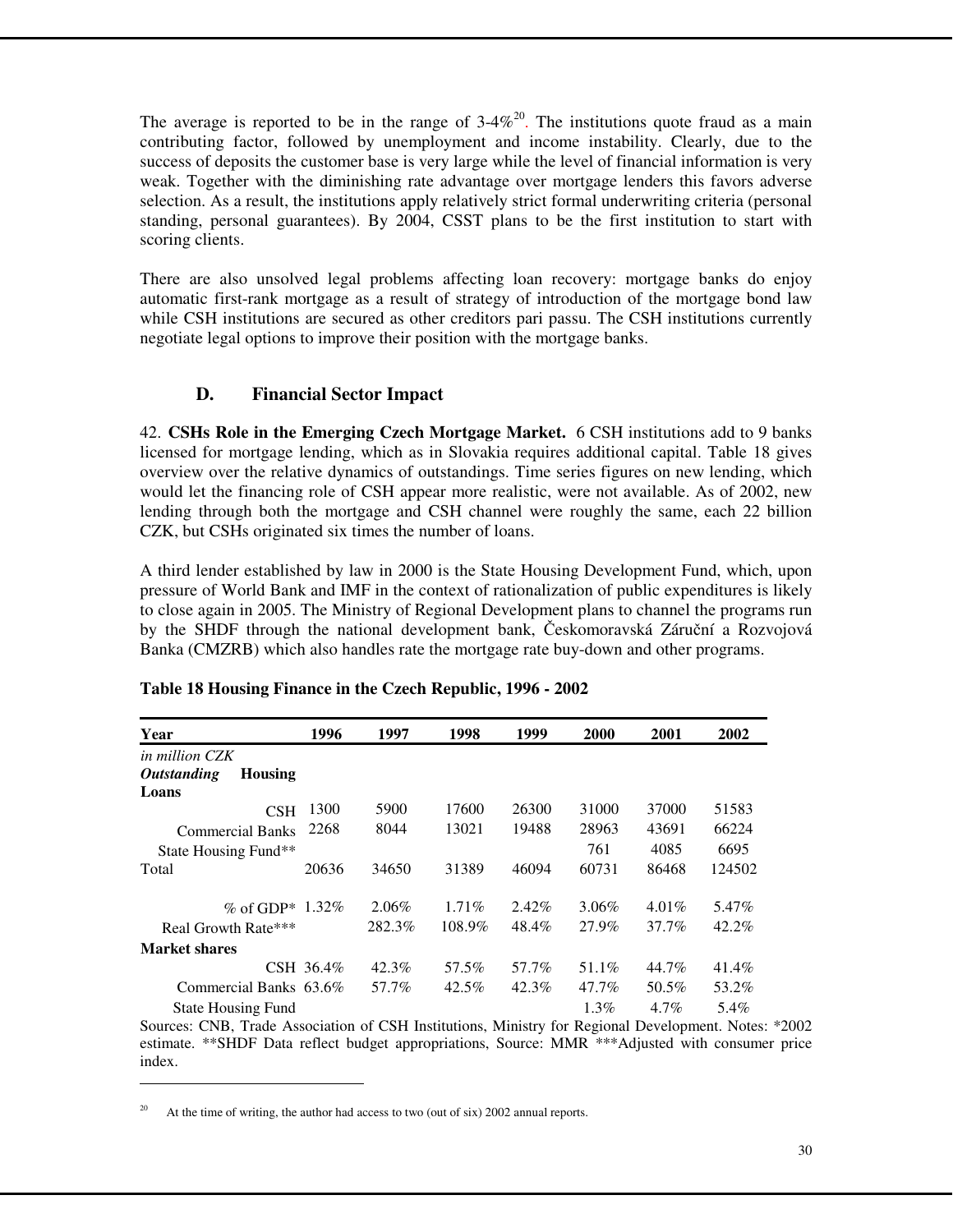The data in Table 18 reveal that CSH had their largest market share during the banking crisis, that hit the Czech Republic in 1997. The mortgage market started to take off only around 2000, when interest rates dropped below 8%, and was given a further boost with the privatization of Ceska Sporitelna (CS) to Erste Bank, which was finalized by the end of 2001. It is important to note the role of interest rate decline – although subsidized by a government rate-buy down program to  $7\%$ , higher headline rates were not accepted by borrowers, possibly due to perception of political and inflation risk. Also, the privatization of CS coincided with strategic decisions in a number of banks to refocus their business on the consumer finance market, and here in particular mortgage finance.

There are two specific barriers for Czech CSH institutions against gaining again higher market share, one is related to distribution and the other to risk management. Given their adverse selection problem, CSH institutions face competition problems due to long underwriting time they need about 1 week, a bank 1-2 days. Also, joint marketing and distribution through the mother bank is unlikely to improve even if bank loans loose in attractivity, because of institutional problems. From a risk management perspective, as in Slovakia it is very unlikely that the complementary ('piggy-back') funding mechanism with mortgage lending will emerge, as practiced in Germany. Even if the automatic first rank monopoly that mortgage lenders enjoy can be broken up, it is likely that CSH institutions would prefer pari passu lending over second mortgage lending, due to remaining legal uncertainties.





Source: CNB, MoF, author's calculations.

43. **CSH Subsidies in the Context of Other Mortgage Finance Subsidies.** As in Slovakia, CSH subsidies should be analyzed in the context of mortgage market subsidies. Contrary to Slovakia, as a result of the premium misalignment, the subsidy structure in the Czech Republic creates a bias in favor of CSH over a large range of the financing volume distribution (see Table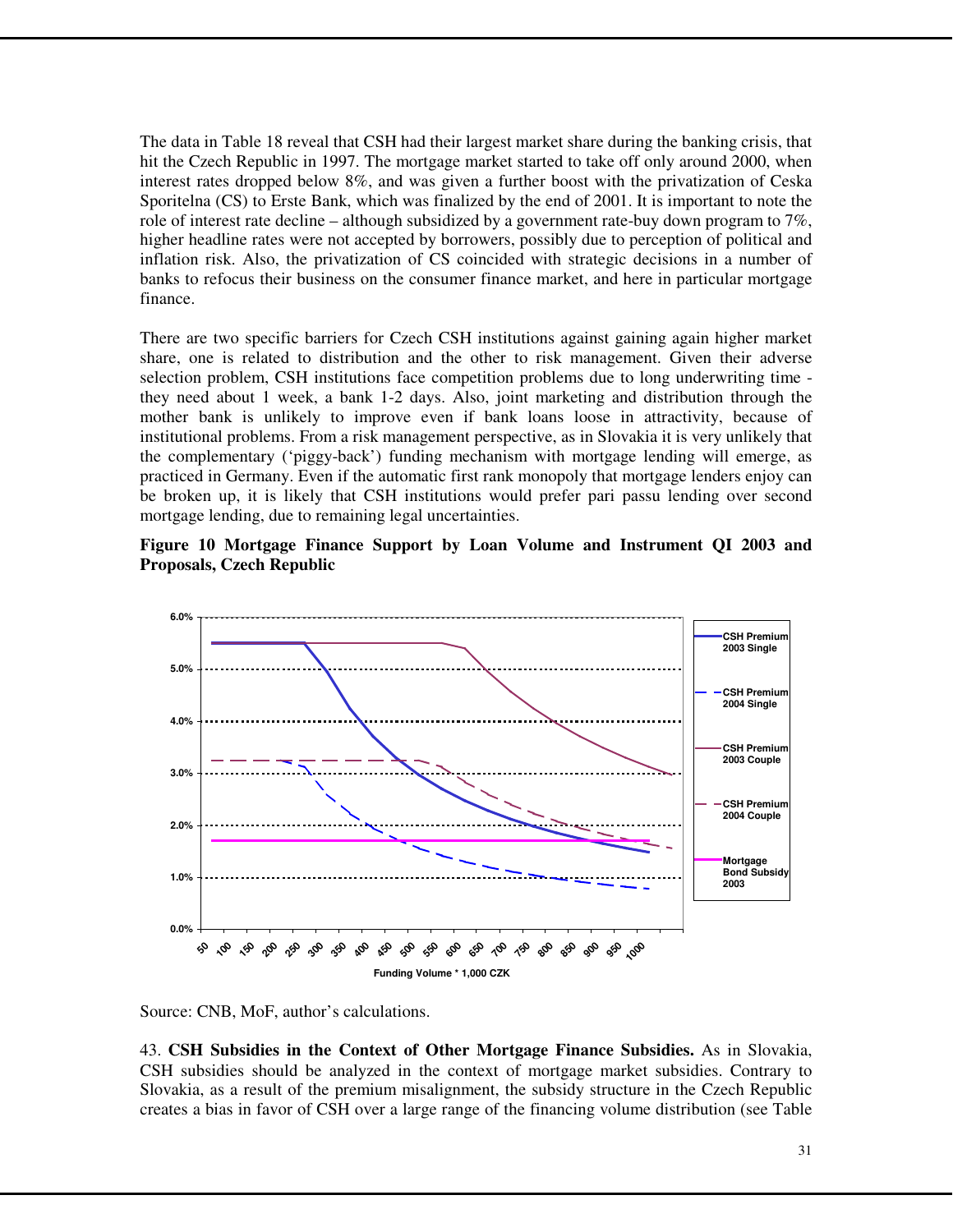19 and Figure 10). Figure 10 shows that the pending proposals for 2004 would bring relative subsidies much closer in line with each other.

As of 2003, mortgage lending is primarily supported by the income tax exemption for mortgage bonds, which results in a yield reduction of perhaps  $0.7\%$ . The mortgage rate buy down subsidy – still in 2000 3% and in 2002 1% - has been reduced to zero. While a revival of the program with a lower affordable rate is being discussed, a strengthening of the ongoing rate buy down program for young households, which currently continue to receive support for purchasing stock apartments (rate buy-down of 3% in 2002, 2% in 2003), would be more effective.

| <b>Item</b>                                                                  |             | $\mathbf{CSH}$                           |                            | Mortgage Bonds*                     |            |
|------------------------------------------------------------------------------|-------------|------------------------------------------|----------------------------|-------------------------------------|------------|
|                                                                              |             | <b>Item</b>                              | Impact                     | <b>Item</b>                         | Impact     |
| <b>Tax preferences</b>                                                       |             |                                          |                            |                                     |            |
|                                                                              | Funding     | Yes                                      | $0.8\%$                    | Yes (interest tax<br>deductible)    | $0.7\%***$ |
| <b>Grants</b>                                                                | Lending     | Yes                                      | $1\%$                      | Yes                                 | $1\%$      |
|                                                                              | Funding     | Yes (premium)                            | 9.16%                      | N <sub>o</sub>                      |            |
|                                                                              | Lending     | No                                       |                            | No (rate buy-down<br>discontinued)  |            |
| <b>Funding Rate/Term</b><br>$\ldots$ after tax & grant                       |             | 2%/short-term<br>2 or 3%/5yrs            |                            | 4.2%/10yrs<br>4.9%/10yrs            |            |
| <b>Lending Rate/Term</b><br>$\ldots$ after tax & grant                       |             | 4.8% or 5.5%/10-13 yrs<br>4-5%/10-13 yrs |                            | 4.95-5.5%/5-10yrs<br>4-4.5%/5-10yrs |            |
| <b>Spread</b>                                                                |             | $2.5 - 2.7\%$                            |                            | $0.75\% - 1.3\%$                    |            |
| <b>Fiscal Impact on</b><br><b>Lending Rate***</b>                            |             |                                          | $< 0.5\%$                  |                                     | 1.7%       |
| <b>Fiscal Costs per \$</b><br><b>Financing Volume</b><br>(single/couple)**** |             |                                          |                            |                                     |            |
|                                                                              | 100,000 CZK |                                          | $~1.5\%$ / $~\sim$<br>5.5% |                                     | 1.7%       |
|                                                                              | 300,000 CZK |                                          | $~1.0\%$ /~<br>5.5%        |                                     | 1.7%       |
|                                                                              | 500,000 CZK |                                          | $~2.0\%$ /~<br>5.5%        |                                     | 1.7%       |
| 1,000,000 CZK                                                                |             |                                          | $~1.5\%/3$<br>$.1\%$       |                                     | 1.7%       |

**Table 19 Funding Conditions for Fixed-rate Mortgage Finance as of QI 2003, Czech Republic** 

Source: author's calculations. Notes: \*Mortgage loan preferences only apply to licensed mortgage bond issuers. \*\*\*Fiscal impact on CSH lending rates: i) stabilization of savings flow reducing liquidity premium, ii) interest-rate differential on undisbursed premiums that are booked as liabilities. \*\*\*\*Assuming individual loan-to-deposit ratio of 1, results reported for one/two CSH contracts per family. \*\*\*\*15% withholding tax on interest payments.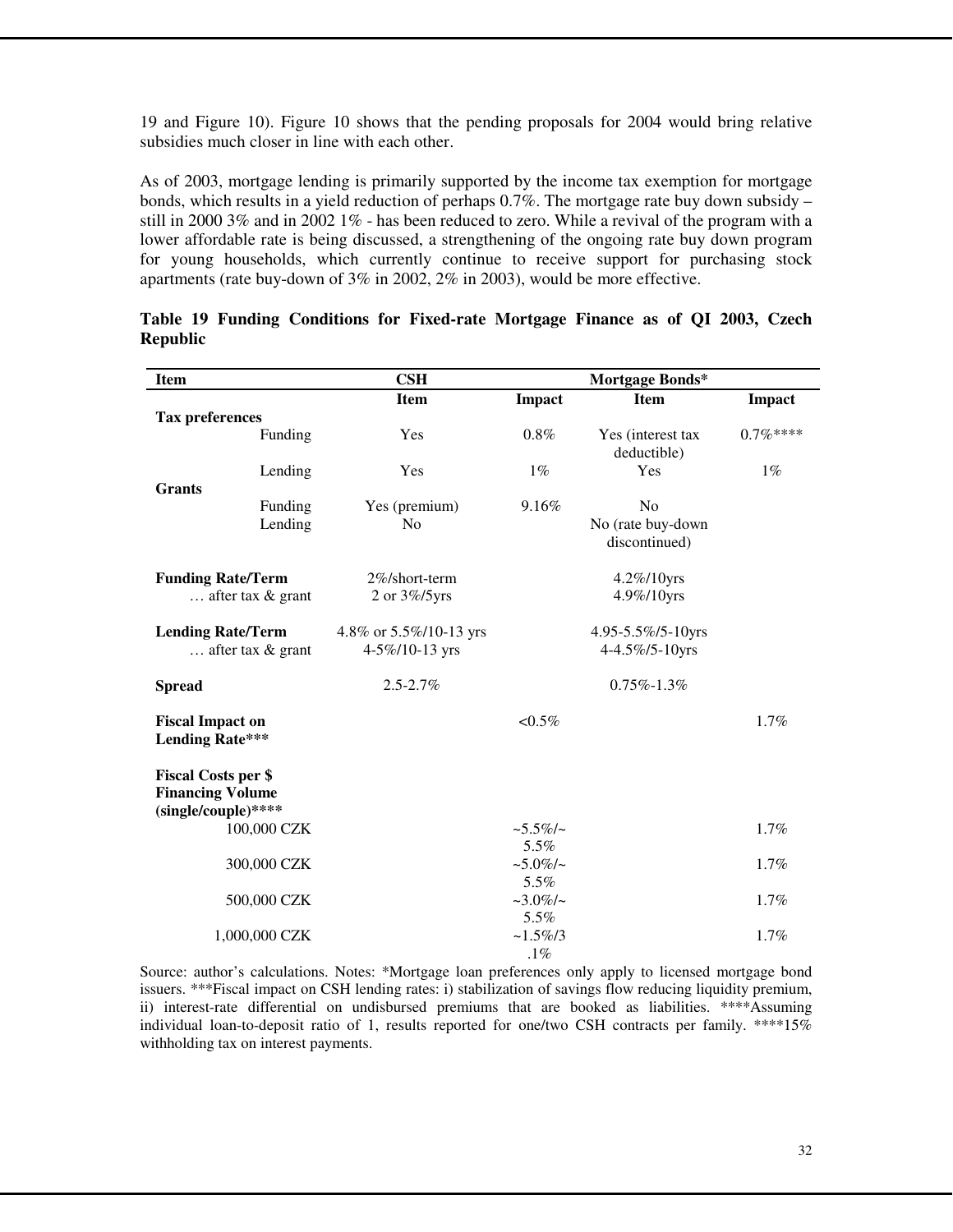Currently, mortgage banks, assisted by low interest rates, exploit the tax exemption by issuing long-term bonds (10 years) on a large scale. Taking advantage of their low cost of funds, CSH institutions assist indirectly by buying mortgage bonds.

From the Czech government's perspective, the mortgage bond subsidies are a double-edged sword: on the one hand, increased bond issuance alleviates the mismatch problem for mortgage lenders that rating agencies were fearful of as a result of the strongly growing market. On the other hand – given the low spreads recorded in Table 19 - mortgage bonds are still not competitive with deposits as funding instruments for mortgage lending, and long-term subsidies might result in serious capital market distortions. Furthermore, tax subsidies annihilate any chance of attracting foreign buyers of mortgage bonds, and may result in conflict with the EU Commission as non-admissible state aid. As a result, a transition strategy for the mortgage bond market is called for - in parallel to reform considerations for the CSH market.

Considering their long-term character, which due to the protective function of the premium against deposit withdrawals is factual rather than legal, CSH deposits do not underly the 2% minimum reserve that banks need to hold for deposits with maturity under 2 years. Reserves are only applied to CSH deposits held over and above the minimum savings period, which are considered as short-term by the CNB. CSH deposits are preferentially treated by the national deposit insurance scheme  $-0.05\%$  versus  $0.1\%$  for general deposits. However, both rates are very low compared to the Slovak case, strengthening the impression of a less proactive policy in the Czech Republic towards matched funding of mortgages.

44. **CSHs Role in Substituting other Bank Deposits (Crowding Out).** The policy lag in aligning the CSH premium is clearly responsible for the partly dramatic substitution effects of bank deposits towards CSH deposits in the past 10 years. Figure 11 shows a record share of CSH deposits in the Czech time deposit market for  $2002 - 20\%$  compared to  $11\%$  in Slovakia – which is largely subsidy-induced. On the other hand, there was also non-subsidy induced substitution in the past as CSH played a credit quality anchor role during the banking crisis of 1997/8 - most CSH institutions are foreign-owned. At the moment, the entire Czech banking system is overliquid (see Table 17) so that substition should not be expected to crowd out significant other lending activities. Rather, the danger is that soft funding conditions for CSHs that also feed into the mortgage bond market will induce an undershooting of interest rates in the mortgage market, resulting in a deteriortion of credit quality due to excessive growth.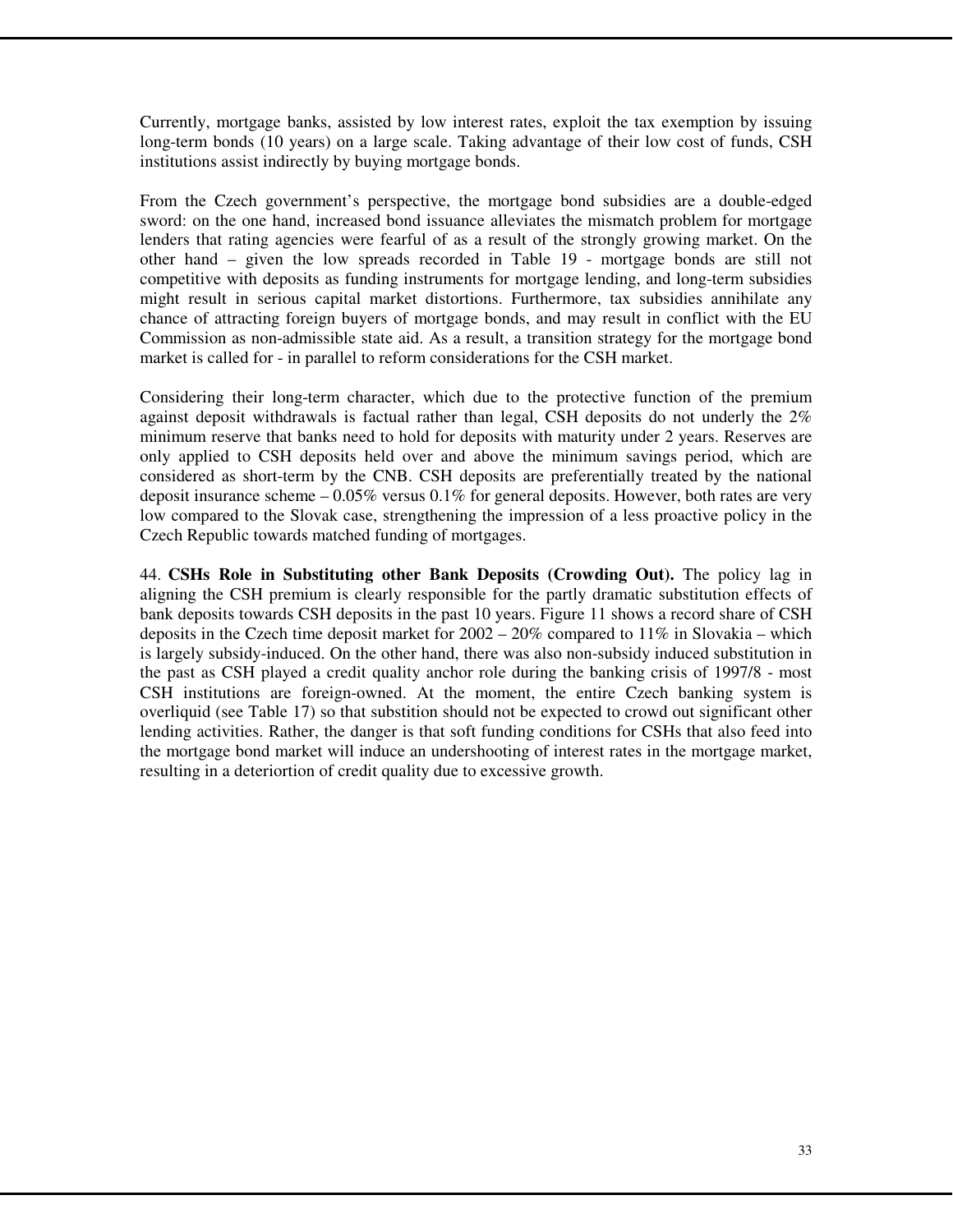

**Figure 11 CSH Deposits as a Percentage of Time Deposits and Determining Factors, Czech Republic** 

Source: CNB, IMF, author's calculations.

#### **E. Fiscal Impact**

45. **Premium and Tax Preferences.** CSH premiums in the Czech Republic represent a large and increasing share of both state budget and GDP. Premiums paid amounted in 2002 to 0.49% of GDP, compared to only 0.28% in Slovakia; in 2003, the figure is likely to increase to 0.55% (CZK 13 billion), and if no action on premium levels is taken will rise further. The Finance Ministry's intention behind the current proposal is to cut back the expenditures to half by 2004, i.e. returning to the level of 2000.

To the premium expenditures, the value of the generous tax preferences for CSH – in particular deductibility of savings yields and loan interest payments – should to be added. Moreover it should be noted that CSH invest strongly in tax-exempt mortgage bonds, which limit their corporate income tax payments.

| Year                               | 1994     | 1995     | 1996    | 1997     | 1998     | 1999     | 2000     | 2001     | $2002*$      | $2003**$ |
|------------------------------------|----------|----------|---------|----------|----------|----------|----------|----------|--------------|----------|
| Premiums in<br>million CZK         | 284      | 1.112    | 2,309   | 3.817    | 5.068    | 6.393    | 7.719    |          | 9,313 11,059 | 13,000   |
| Premiums in $%$ of<br>State Budget | $0.1\%$  | $0.3\%$  | $0.5\%$ | $0.8\%$  | $1.0\%$  | $1.2\%$  | $1.3\%$  | $1.5\%$  | $1.7\%$      | $1.9\%$  |
| Premiums in $%$ of<br><b>GDP</b>   | $0.02\%$ | $0.08\%$ | 0.15%   | $0.23\%$ | $0.28\%$ | $0.34\%$ | $0.39\%$ | $0.43\%$ | $0.49\%$     | $0.55\%$ |

**Table 20 Fiscal Impact of CSH Subsidies in the Czech Republic, 1994 - 2003** 

Note: \*2002 GDP estimated by author. \*\*2003 premiums estimated by MoF and GDP estimated by author.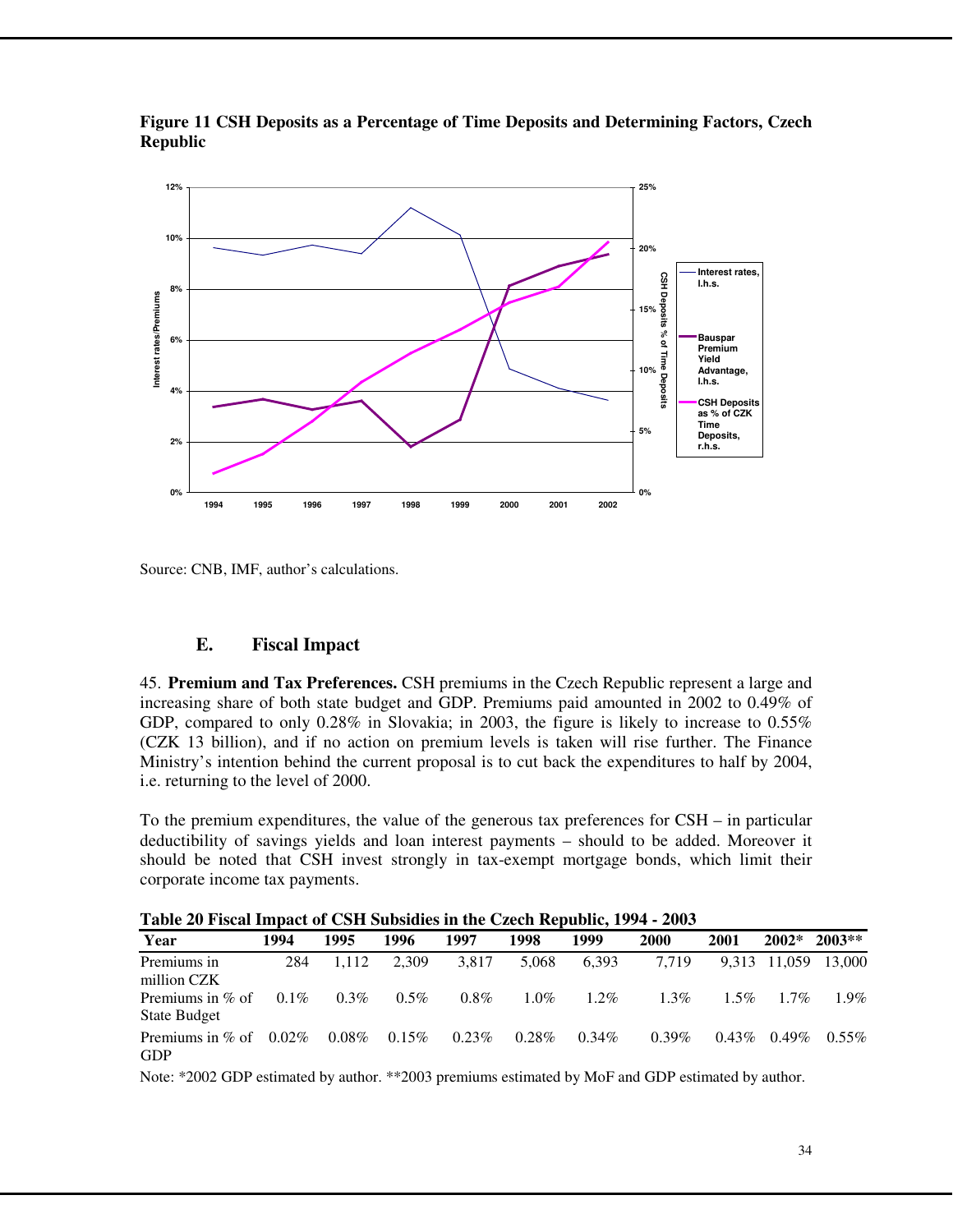46. **Contingent Fiscal Liabilities.** The sensitivity analysis above would not suggest liquidity problems arising in the short-run; however, around the critical phase around 1007/8 would warrant anticipative and possibly corrective action. Given the popularity of the product, a readjustment of the premium level at that point in time could be sufficient to stimulate sufficient demand; however, there is a downside risk related to a scenario of a strong loan demand that should be explicitly calibrated by the regulator and for which CSH institutions should be required to hold actuarially determined reserves. It should also be considered that waiting periods, which are legally possible but currently not imposed, would possibly not be accepted by the borrowers. Institutions do currently not hold systematic technical reserves for demand shortfalls (one institution, CMHB, started but was 'advised by auditor" to dissolve position). In the short-term, losses could arise from negative spreads. These should be sufficiently covered by current voluntary reserve levels.

47. **Premium and Tax Incidence**. In 2002, the average CSH premium paid was 2,635 CZK per contract, implying an average monthly deposit of just CZK 880 (US\$28). Usually, in savings or income distributions the saving level of the median household is likely to be far less, implying median premiums perhaps as low as CZK 2,000. Since the current CSH premium limit is CZK 4,500, it is likely that the largest absolute premiums accrue to households well into the seventh or eigth decile of the income distribution. The system of tax exemptions creates further bias towards high-income households, as do the possibilities of double-dipping into CSH premiums by adding as many contracts as there are family members. The proposed measures, including the limitation of the premium payment to CZK 3,000 and action against double-dipping would correct this imbalance somewhat, but not altogether.

# **F. Housing Sector Impact**

48. **CSH and Access to Housing Finance.** CSH is widely held to have been an important source of formal housing finance for moderate-income borrowers throughout the 1990s. This has changed, as the mortgage market became more widely accessible after 2001. However, due to supply side constraints, house price to income ratios in the main urban centers continue to be very high, in the range of 8 to 10 annual incomes, and access is still an issue.

According to the CSH trade association, currently 80% of outstanding loans are under CZK 300,000 and the average interim loan amount is CZK 200,000, i.e. roughly US\$ 6,400. These figures are in line of with the data for Slovakia, considering the income level differences.

There are contradicting reports about the numbers of loans that have been extended. In the light of the Slovak figures, the author doubts claims of over 600,000 financings that might cumulate interim and CSH loans without giving consideration to prepayments. According to the association, CSH institutions have lent six times as often as mortgage lenders, which would yield the more realistic figure of approx. 350,000 to 400,000 financings.

The amount of projects financed with these loans will be again considerably lower, as households willing to invest must be considered to hold several CSH contracts. This will also increase the amount of financing provided per project, which should be rather in the range of CZK 400 – 500,000.

49. **Portfolio Structure and Growth.** Table 21 reveals that CSH loans in the Czech Republic are so far primarily used for reconstruction and modernization as well as transactions. The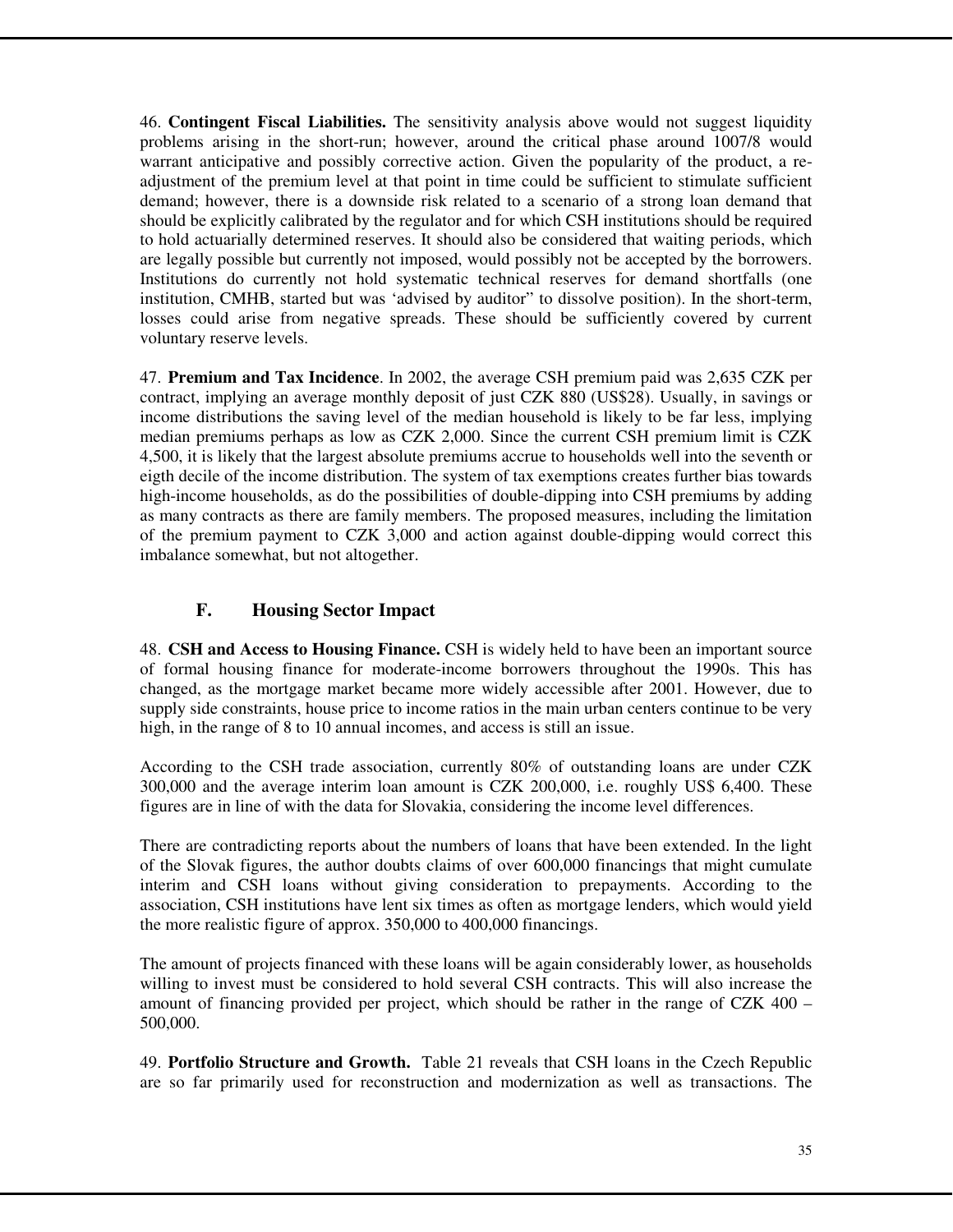distribution is roughly similar to Slovakia, with a slightly smaller share of new construction, possibly due to the higher Czech cost level.

| June 30, 2002                  | <b>Entire industry</b> |
|--------------------------------|------------------------|
|                                |                        |
| Modernization                  | 39                     |
| Transaction (housing and land) | 39                     |
| New construction               | 17                     |
| Other                          | 10                     |
| Source: Roy (2003).            |                        |

# **Table 21 CSH Loan Portfolio Composition, Czech Republic**

There is no market analysis available from any of the CSH institutions that could give insight about their growth and market share projections for the different market segments. Given the currently rising credit risk levels, anecdotal comments about expected growth rates in the next years (30%, Wuestenrot) appear optimistic.

50. **Housing Stock Modernization.** In 2000, there were 11,000 officially registered modernizations of housing units, which would be about half of the figure for new constructions. These largely reflect public and co-operative multi-family stock modernizations undertaken by legal persons, and leave out the sizeable private market.

CSH institutions in the Czech Republic focus on private sector clients and have so far not lent to legal persons. No market share figure is available, but given their overall share of 40% it is likely that the share in the modernization market exceeds 50-60%.

51. **Housing Stock Transactions and New Construction.** Secondary market prices are in the range of 750-1,000,000 CZK for apartments in Prague, and reach half the figure in smaller cities except Brno. Combining 2 or 3 CSH loans per family therefore generates a significant funding volume, especially in the regional markets. The relatively large share of transactions in CSH portfolio also reflects progressive housing construction techniques, with CSH loans funding land or raw construction acquisitions.

Between 1997 and 2001, average annual new construction was 24,000 units. Assuming an average price of CZK 1.25 million this would yield a funding volume of CZK 30 billion, of which 90% can be considered to be private, i.e. CZK 27 billion. The CSH funding volume for new construction in 2002 is just under CZK 3 billion, i.e. some 10%-15% of the new construction volume. As of 2001/2 at the latest, mortgage lending has replaced CSH as the main formal funding source for new construction. There have been suggestions of increasing co-financing levels of CSH and mortgage  $\text{loans}^{21}$ ; however, due to the unsolved legal problems, the author doubts that this practice is widespread.

52. **CSH and Housing Policy Budget.** As in Slovakia, the design of the CSH program, as well as the control of the housing use of the loans, are under the responsibility of the Ministry of Finance, and not of the Ministry of Regional Development responsible for housing policy. The latter has understandibly lobbied since long to gain control over the program, and also for reducing the premium levels for the benefit of other housing programs.

 $\overline{a}$ 

Association for Real Estate Market Development (2002).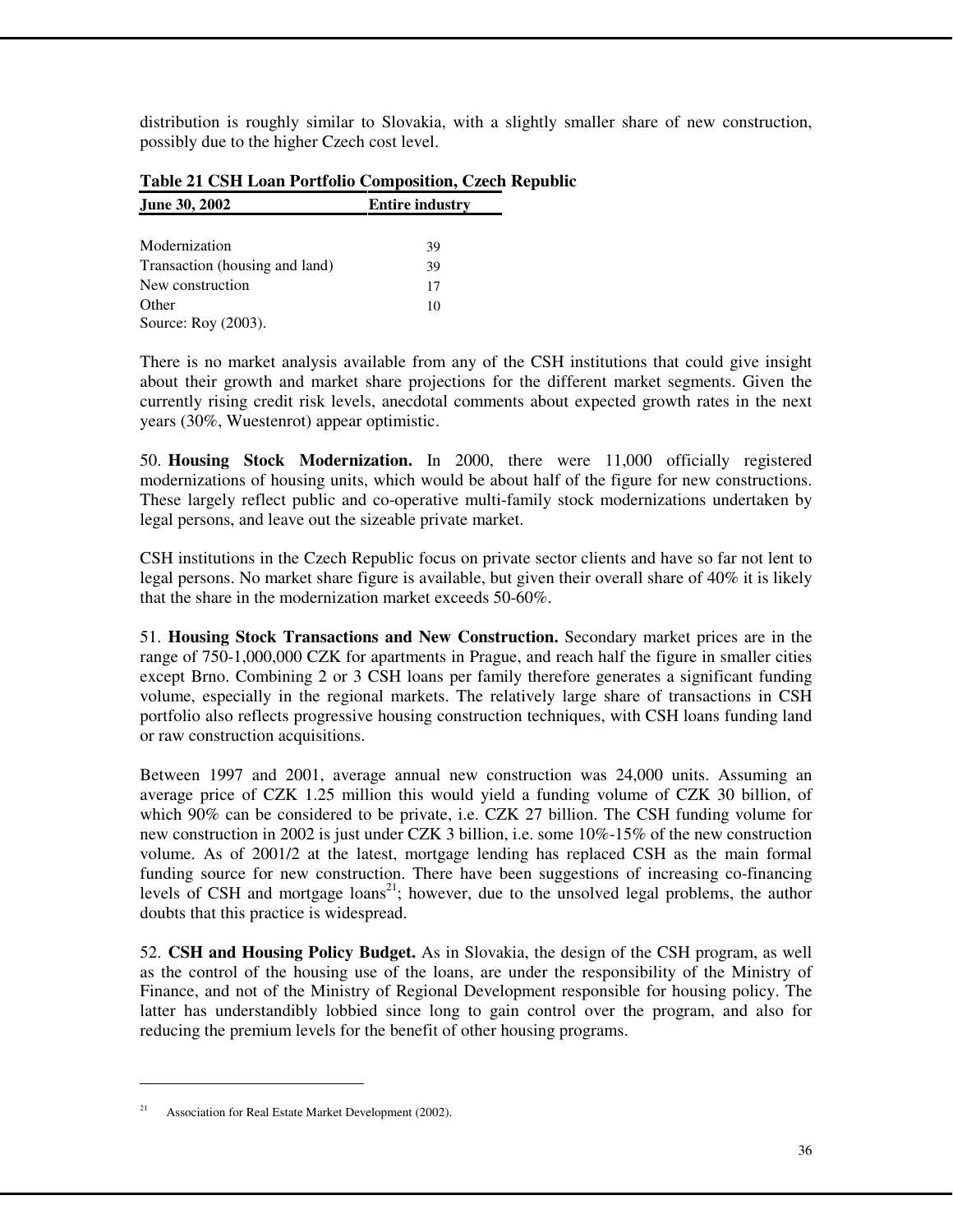Considering the strong CSH and mortgage market growth and the entitlement nature of the subsidies, total expenditures for housing finance in the Czech Republic are currently ballooning. According to an earlier analysis of the author, CSH premium expenditures in 2001 captured roughly  $40\%$  of housing policy budget.<sup>22</sup> That figure is likely to have increased in 2002 and 2003 and should be now close to or over 50%.

Non-budgeted subsidies – public soft loans, tax exemptions and guarantees – were already sizeable in the 1990s, a fact that contributed to calls for the closure of the State Housing Development Fund. A review by the author under the 2000 World Bank Fiscal Expenditure Review yielded non-budgeted housing subsidies of roughly similar size to the budgeted positions. As predicted in the Review, due to the double-digit growth of the mortgage market the impact of full income tax deductibility of mortgage loan and mortgage bond interest income may create a new quality of fiscal costs in the years to come, unless subsidies are significantly cut back.

 $\overline{a}$ 

<sup>&</sup>lt;sup>22</sup> See Duebel (2002)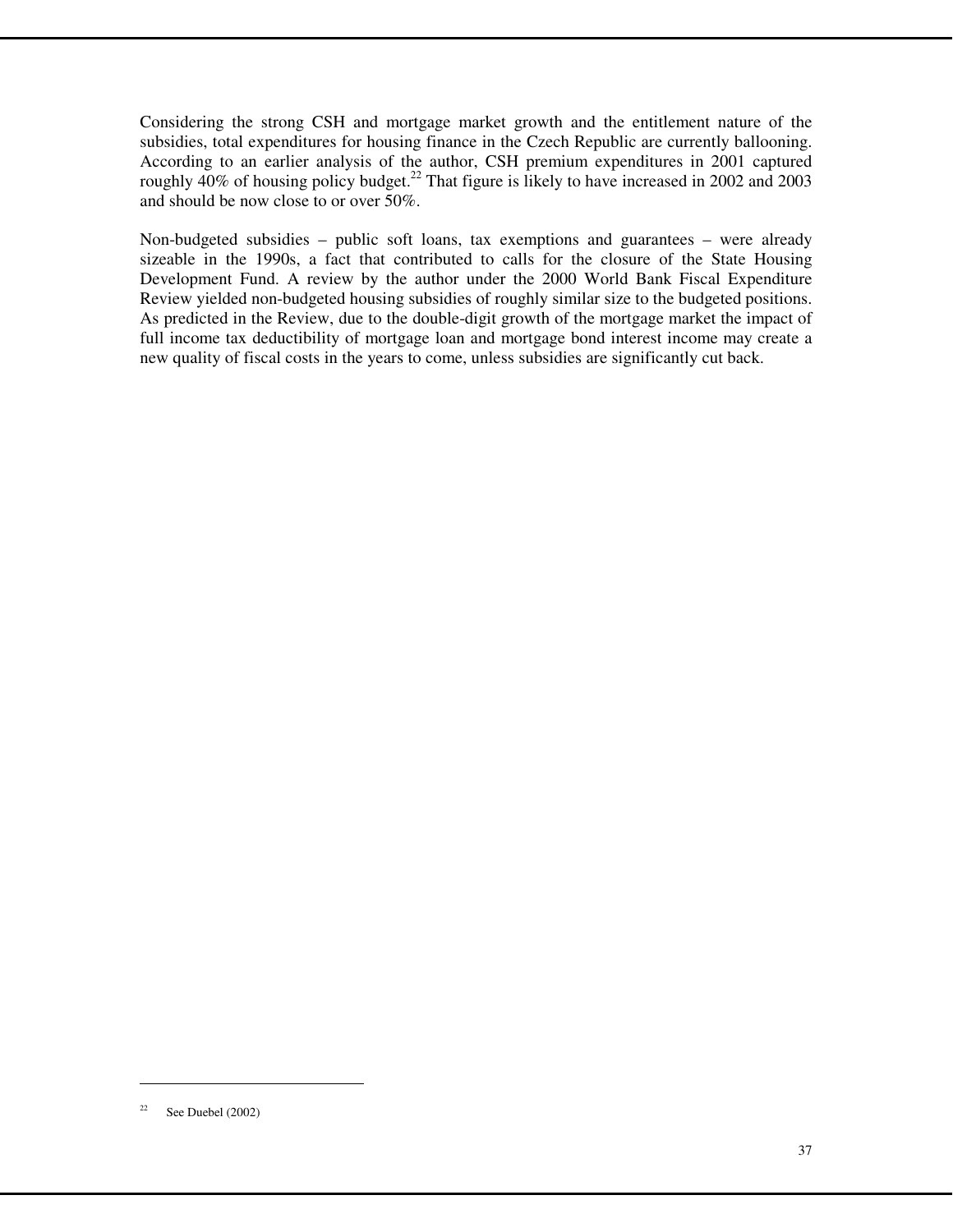# **IV. LESSONS LEARNED FROM THE CASE STUDIES**

53. **Financial Sector Policy Issues.** In both countries, the CSH systems has developed a segment of housing finance demand that other financial institutions either neglected – as a result of their corporate finance focus – or were inefficient providers of - due to their cost structures. The fragmentation problem has therefore been so far limited. On the other hand, considering differences in lending activity levels, only the Slovak case can be called a success, resulting from a combination of political pressure and more flexible business models. While in both systems, CSH institutions are established players in the reconstruction and modernization loan market segments, their future in the markets for secondary housing transactions and new construction is not yet clearly established.

The implementation of the CSH product in both systems brought about a strong and early growth in time deposits, at the expense of high fiscal expenditures. Clearly, CSH institutions have crowded out other financial institutions from deposit collection and bond issuance – in the Czech Republic considerably more so than in Slovakia; on the other hand, in both countries corporate loan book related banking crisis occurred during which CSH institutions proved as a stability anchor in the deposit market.

The experiences in both countries raise a number of financial sector policy issues:

o A first issue is that while the system is in principle viable in an *inflationary context*, if high savings premium levels are chosen to match market savings rates and avoid erosion of savings deposits, these will result in high initial profits of the CSH institutions, who will invest their excess liquidity at market rates in the securities market. In the more competitive Czech system profits so obtained were smaller than in Slovakia, despite the higher subsidy levels that accrue to clients mostly; but in both countries the ratio of market rate assets to total assets continued to be high thoughout the first decade.

The resulting excess profits of the CSH institutions could be skimmed through various measures, for example i) asking the institutions to create a special reserve fund providing additional liquidity to future savers or borrowers, and not to owners, ii) operating with a profit re-allocation mechanism benefiting current savers, along the lines of life or unit trust insurance schemes, or iii) tapping excess profits through reserve requiements or mandatory investments in government bonds.

To limit fiscal costs at elevated levels of inflation from the outset, the product could be indexed on both savings and loan side. This option was considered for Slovakia and the Czech Republic before inception, but not realized due to the expectation of rapid stabilization and lack of political will to accept indexation of financial contracts.<sup>23</sup> It was consequently also not realized in the mortgage market, where rate buy-down subsidies were applied to reduce nominal rates. Indexation would have been appropriate; while it would have reduced the interest-rate risk protection value of the system and thus have slowed down savings, it would have contained fiscal costs. Indexation could have created distortions, if only CSH contracts would have been indexed, or have triggered demand imbalances during the eventual transition to fixed contract conditions.

<sup>&</sup>lt;sup>23</sup> Indexation was implemented in the Slovenian scheme. After the hyperinflation of the 1980s, most financial contracts in Yugoslavia contained indexation clauses, lowering the political threshold for its introduction.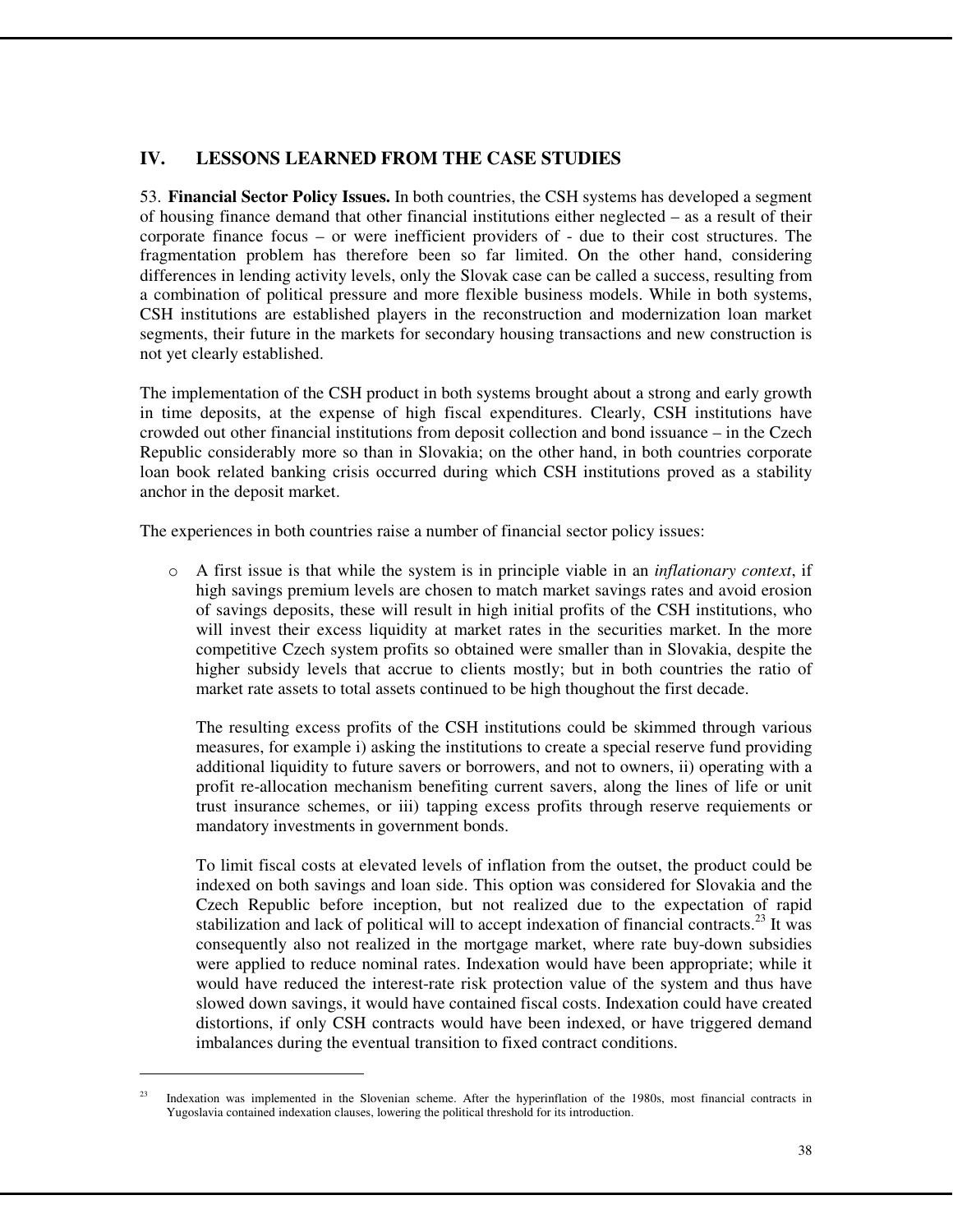o Secondly, for any inflation scenario there is danger of creation of demand volatility as well as high fiscal expenditures through *premium misalignment* with capital market conditions. This concern can be met by introducing a premium formula that contains an explicit link to inflation, nominal or real capital market rate levels. $^{24}$ 

An annual or semiannual premium level adjustment would also strengthen the entitlement character of the premium program, since it would automatically stabilize demand and contain fiscal costs.

- $\circ$  The policy goal, however, should be to use the banking infrastructure built up in order to deepen intermediation with middle- and low-income consumers, which may require a temporary relaxation of purpose definitions. In the Czech Republic, CSH institutions are de facto capital market institutions rather than banking institutions. For example, there is *need for flexible loan purpose rules*, including a broadening of allowable housing-related purposes. For the sake of developing the consumer finance market, limitations to the double-dipping of subsidies through multiple CSH contracts could be taken at a later stage.
- o Alternatively, subsidies could be focussed from the start on the lending rather than the savings side.

54. **Fiscal Policy Issues.** As the cases vividly demonstrate, the fiscal costs of introducing CSH can be quite large, and failure to align the premium level with capital market conditions can produce an explosion in costs. There are lessons to learn from both cases: in Slovakia, the Ministry of Finance's power to change premium conditions, while conducive to minimize misalignment, created stop-and-go when premium condition changes affected not only new but also existing contracts. In the Czech Republic, government's inability to change conditions enshrined in the enabling law rather than the annual budget law created the – worse – scenario of excessive and distortive subsidy levels.

CSH premiums should also be seen in context with overall mortgage subsidies: in Slovakia CSH is generally less subsidized than mortgage lending, even if several household members close contracts. In the Czech Republic, the reverse is true. Mortgage market subsidies should be generally reduced and means-tested or eliminated as capital market rates further decline. Finally, closely related to the premium policies pursued, both countries face demand stability issues that should be met with stricter regulatory requirements, for example actuarially determined technical reserves for smoothing demand as they are practiced in Germany.

55. **Housing Sector Policy Issues.** From a housing policy perspective, CSH has in both countries induced the development of a small loan market for housing. CSH is largely self-targeting through its small loan amounts and the limits on savings support and thus potentially a reasonable approach to target modernization needs and stock transactions in the short run, in particular if the number of loans per family is limited. The introduction of CSH also seems to exercise a behavioural impact in the housing sector by raising the willingness to pay for housing.

However, CSH is less straightforward to address many virulent problems of the housing stock; for example neither in Slovakia nor the Czech Republic CSH is used so far systematically to

 $\overline{a}$ 

See the annex for a discussion of the CSH premium formula practiced in Austria, as an example.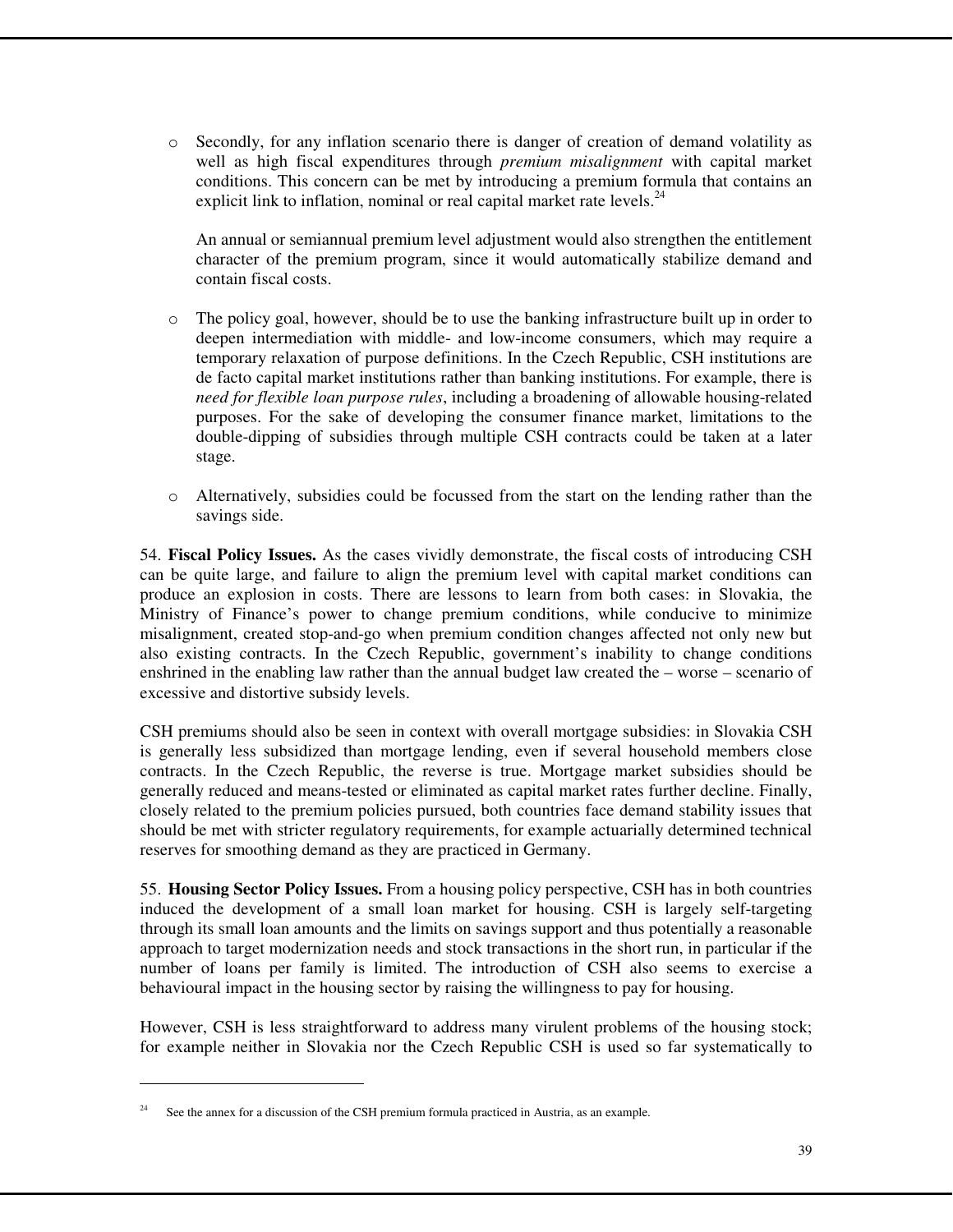provide finance for common areas (roof, elevator, structural repairs). The price and institutional reforms necessary to stimulate modernization in the multi-family stock have been slow in both countries. An example is the continuation of rent control with hard rent limits.

Finally, while in both countries CSH subsidies are booked under a budget position of the Ministry of Finance, and not of Ministries responsible for the housing sector, the large expenditures can be seen to have considerably reduced the room for maneuvre of housing policy.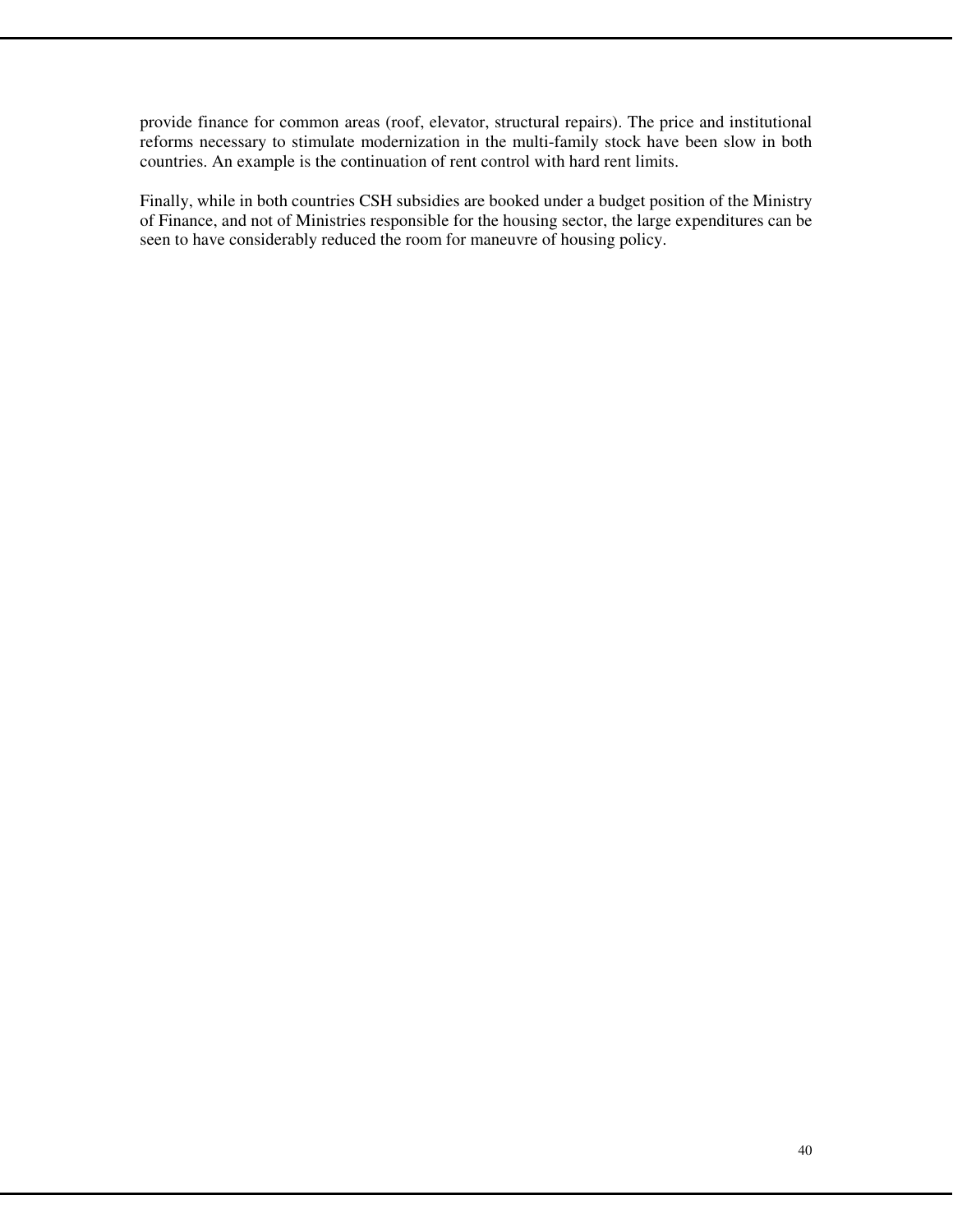# **V. CONCLUSIONS FOR TRANSITION COUNTRIES**

The focus of the discussion is on countries experiencing macroeconomic fragility and underdeveloped banking and bond markets. This continues to be a realistic description for transition countries outside the current core candidate range for EU accession (Visegrad, Slovenia/Croatia and Baltics).

# **A. Financial Sector Development**

56. **Product Choice.** Two empirical observations lead into the guiding principles.

First, the consumer finance markets are segmented productwise, not just in transition countries. Those markets in transition countries with high latent demand and low credit risk should be served with tailored financial products. Housing modernizations and stock transactions are the segments with the highest latent demand in most transition countries that should be developed with priority.

Secondly, housing finance assets should be funded with domestic funding instruments, if possible distributed to a broad investor base. Corporate bond markets, while desirable in the long run, are costly to develop at an early stage of development, unless a strong role of government in guaranteeing the instruments is accepted. Long-term deposits use infrastructure that is built with priority, and can be seen as a reasonable temporary funding approach.

The advantages of CSH in that context include:

- o CSH addresses directly the need to build equity prior to housing investment. Especially in markets characterized by high credit risk, LTV constraints for mortgages should remain in place, requiring a certain level of pre-savings. Such a risk mitigation approach is superior to a risk management approach, for example through mortgage insurance.
- o CSH creates access to finance for broad borrower classes through the use of the screening instrument pre-savings.
- o CSH generally produces short-term, small volume, non-collateralized assets. Mortgages, in turn, are generally long-term, large volume, and collateralized and/or insured. CSH loans do also not generally require mortgage lien registration and enforcement.
- $\circ$  In the home modernization loan market, alternatives take time to develop. Home equity loans, which are main instrument now for modernizations in developed markets, need flexible funding conditions. Consumer loans are initially tied to specific collateral (e.g., cars); penetration is slow and due to higher credit risk, rates charged are generally very high.
- o Time deposits are easy to distribute and relatively easy to protect through bank networks, and thus are relatively liquid. Additional liquidity, especially for larger projects (new construction) that need longer amortization periods, can be provided through simple bank bonds (individually or mutually issued).

Disadvantages of CSH are: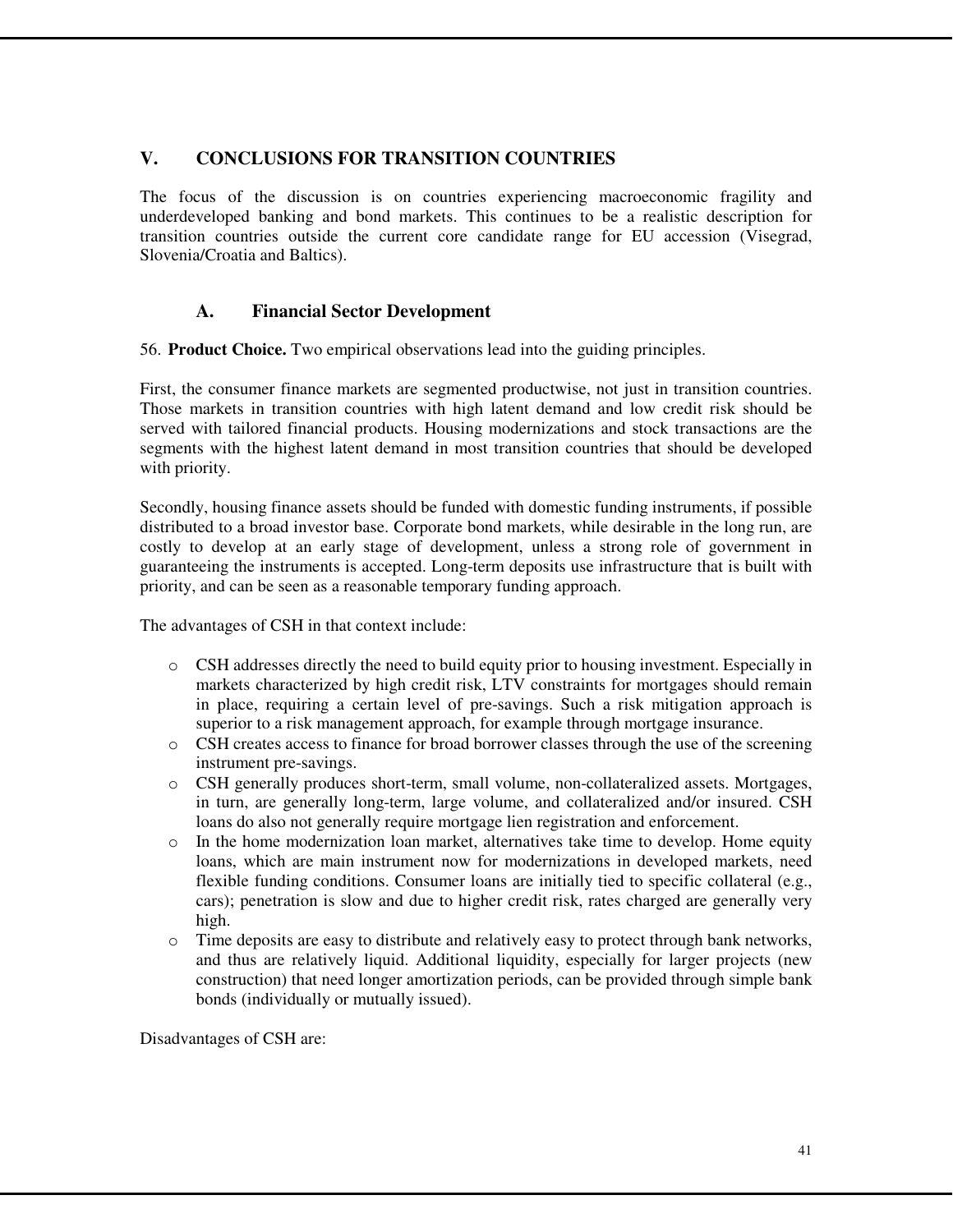- $\circ$  CSH is a composite product that is relatively difficult to price for the consumer. The consumer needs to analyze interest rates and fees incurred during savings phase, waiting period and lending phase to arrive at the total cost of credit.
- $\circ$  CSH is in the closed funding construction subject to contract demand fluctuations that depend on the interest rate volatility environment.
- o Because of the former two restrictions, developing CSH without subsidies is difficult to achieve, although not impossible $^{25}$ .
- $\circ$  In the long-term, inroads into the CSH product must be expected by the developing consumer finance, home equity loan and mortgage insurance markets. Vice versa, there are legal and operational difficulties for CSH to integrate with the mortgage product in a first/second mortgage finance structure.
- o Also, in the long-term well organized bond markets can reach similar liquidity levels as time deposits and offer greater risk management options to lenders.

The CSH *product* conceptually fits well into an *early transition context,* primarily due to its potential to provide access to credit for a broad class of low- and middle-income investors. CSH therefore present a chance for an early deepening of consumer finance with relatively safe assets. The likelihood of CSH to significantly crowd out the parallel development of mortgages, which will cater the secondary and new construction market for housing requiring large loan volumes, is initially low and will stay so for the first 10-20 years of transition. If sufficient additional legal and institutional conditions are put in place, CSH loans can also serve as a protective second mortgage layer for mortgage finance.

In order to realize those product benefits, however, their fiscal costs need to be contained and tightly monitored (see below).

#### 57. **Institutional Choice**

 $\overline{a}$ 

The greatest obstacle to implementing CSH as it is practiced in Western Europe is the special bank principle, which gives rise to regulation and supervision costs for government as well as setup costs for investors. Clearly, this is a problem for small and mid-sized financial systems in transition countries.

As a guiding principle, the institutional choice for CSH should balance financial system size, operational risks and regulatory costs and complexity. Small systems should limit both risk exposure and regulatory cost.

The two main decision parameters are institutional specialization and closed vs. open funding sytem.

- o Institutional specialization should not be seen per as leading to undesireable fragmentation, especially in an emerging market context. Unless markets are very small, specialization carries the extra-benefit of strong product and client focus of management, which is conducive to develop tailored products and a sound origination and servicing infrastructure.
- o The validity of using several funding options is primarily a function of the macroeconomic and issuer credit risk environment. Closed savings and loan models have

<sup>25</sup> According to information given by the German Association of Private Bausparkassen, Birla Home Finance Ltd., an Indian CSH institution created in April 2003, operates without state premiums. The British and American S&Ls of the 1920s, which operated housing finance under a similar setup, received no such premiums either.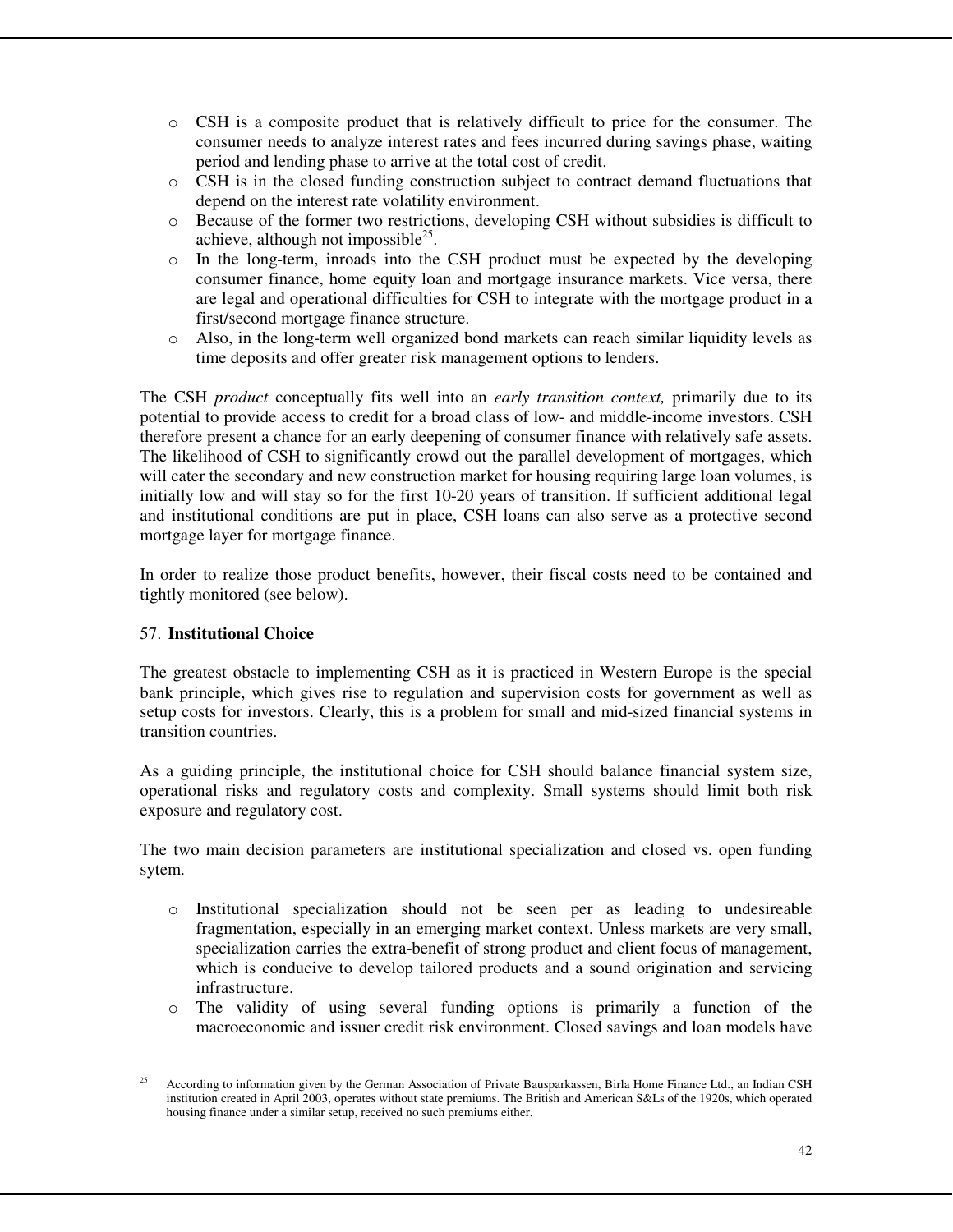been developed as substitutes in high inflation environments, often over extended periods. The general assumption for transition countries, however, is that these spells are limited.

| Option                            | <b>Character</b>                             | <b>Advantage</b>                                                                                                                                                                            | <b>Disadvantage</b>                                                                                                                                                                                           | <b>Applicable</b>                          |
|-----------------------------------|----------------------------------------------|---------------------------------------------------------------------------------------------------------------------------------------------------------------------------------------------|---------------------------------------------------------------------------------------------------------------------------------------------------------------------------------------------------------------|--------------------------------------------|
| Universal bank                    | Open funding<br>Universal<br>bank license    | All housing loan products<br>Flexible funding options<br>(subsidy independent)<br>No minimum scale<br>requirement<br>No additional regulatory/<br>supervisory costs<br>Efficient originator | No special product focus<br>No special target group<br>focus<br>Inefficient servicer                                                                                                                          | situation<br>Small market<br>Low inflation |
| <b>Building</b><br>society        | Open funding<br>Special bank<br>license      | All housing loan products<br>Special product focus<br>Special target group focus<br>Flexible funding options<br>(subsidy independent)<br>Efficient servicer and<br>originator               | Speciality requires<br>minimum scale<br>Costs of special regulation<br>and supervision<br>(moderate)                                                                                                          | Mid-sized<br>market<br>Low inflation       |
| Specialized<br>CSH<br>institution | Closed<br>funding<br>Special bank<br>license | Applicable in high inflation<br>context<br>Special savings<br>mobilization focus<br>Special housing lending<br>focus                                                                        | Small loan sizes only<br>Inflexible funding<br>(subsidy dependent)<br>Speciality requires<br>minimum scale<br>Costs of special regulation<br>and supervision (high)<br>Inefficient originator and<br>servicer | Large market<br>All inflation<br>scenarios |

**Table 22 Advantages and Disadvantages of Institutional Options for CSH Product Distribution** 

Table 22 describes the advantages and disadvantages of three feasible institutional models*:*  universal banks distributing CSH products, the traditional closed special CSH institution and a new type of open special bank (building societies) offering both mortgages and CSH.

o The *universal bank* is likely to be the only suitable option for smaller financial systems. CSH product variants could be offered as a product line under special regulation.

Slovenia introduced CSH in 1999 under a program regulated by the National Housing Fund that also disburses the state premiums.<sup>26</sup> The program limited spreads chargeable by the banks to very low levels (0.8%), required them to disburse loans immediately after maturity of the savings contract, and disregarded a number of other typical safeguards for CSH, such as investment constraints, technical reserve requirements and special supervision.

More important than program parameters, which can be adjusted, are product and target group focus of universal banks which tends to vary widely. The author's view is that it is likely that chances are greater with specialists than universal banks that program

 $\overline{a}$ 

See Butler, Duebel, Merstallinger (2001) for a discussion.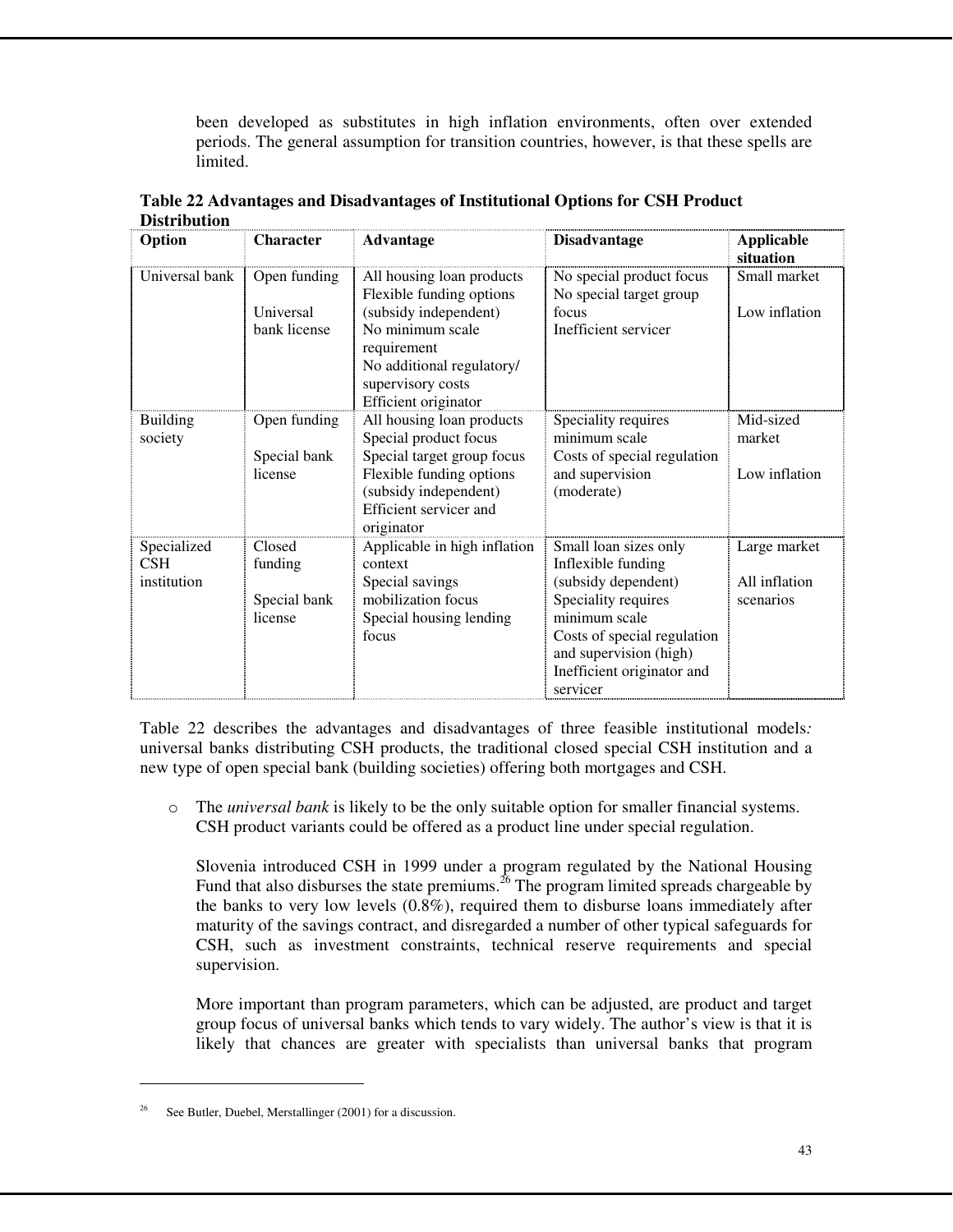incentives will suffice to induce the desired focus on small uncollateralized and second mortgage loan products for low- and middle-income borrowers.

- o The *closed special bank* system stands at the other extreme. Funding options other than CSH deposit collection are minimal, CSH funding liquidity is dependent on subsidy conditions, the product range is restricted – limiting in particular efficient use of origination and servicing capacity - and the special regulation and supervision costs are high. The system has a single advantage over the other options, which is the ability to isolate itself from capital market fluctuations. In capital market circumstances characteristic for Western Europe institutions survive if they reach minimum scale, either through high market penetration in a small market (Austria) or by being positioned in a large market (Germany). Because of the scale issue, specialized institutions are reduced even in larger markets over time to subsidiaries operating under holding structures that offer a wide range of banking and/or contractual savings products<sup>27</sup>.
- o An intermediate model could be an *open special bank* ("building society") offering CSH as it's core, but not exclusive, product. This essentially two-product institution (mortgages, CSH) could combine elements of the historical UK/US and German/Austrian mortgage specialist models. S-Bausparkasse in Austria appears to develop her business model currently into this direction. The advantages of a combination would be scale, except for very small markets forbidding institutional specialization altogether, flexibility on both product and funding side and a better use of the specialized regulatory and supervisory capacity. The approach would in some sense be a back to the roots of the original building society model; a long-term future could be secured by developing capital market funding – either externally through asset sales to or funding arrangements with a national bond conduit or mortgage banks, or internally by with bank bonds or MBS – that would generate assets for liquid universal banks and the contractual savings systems. The main drawbacks of the model would be higher potential mismatch than for the closed special bank (but less than in the universal bank model due to the greater maturity extension effect of CSH savings) and the corresponding need for closer supervision.

A similar intermediate institutional model that has not been tested so far, but is currently actively considered by P.S.S. in Slovakia, as a development perspective, would be a *specialized provider of contractual savings services*, with CSH as one business line next to life insurance and pension products.

#### 58. **Implementation Issues**

Implementing the CSH product, whether under a special or universal bank structure, requires a specific set of *regulations* and corresponding supervision capacity with the Central Bank. To detail these regulations goes beyond the purpose of this paper; a number of issues are worth highlighting here.

The relevance of flexible funding policies in the presence of liquidity risk would suggest that CSH institutions should be able to issue bonds, provide guarantees for issued MBS and include hedges with sufficiently rated counterparties as funding instruments. This would help to reduce the contingent liability of government, provided that corporate governance is sufficiently

<sup>&</sup>lt;sup>27</sup> An example is the German Wuestenrot group which combines specialized insurers, a CSH insititution, a mortgage bank and other specialized financial services providers.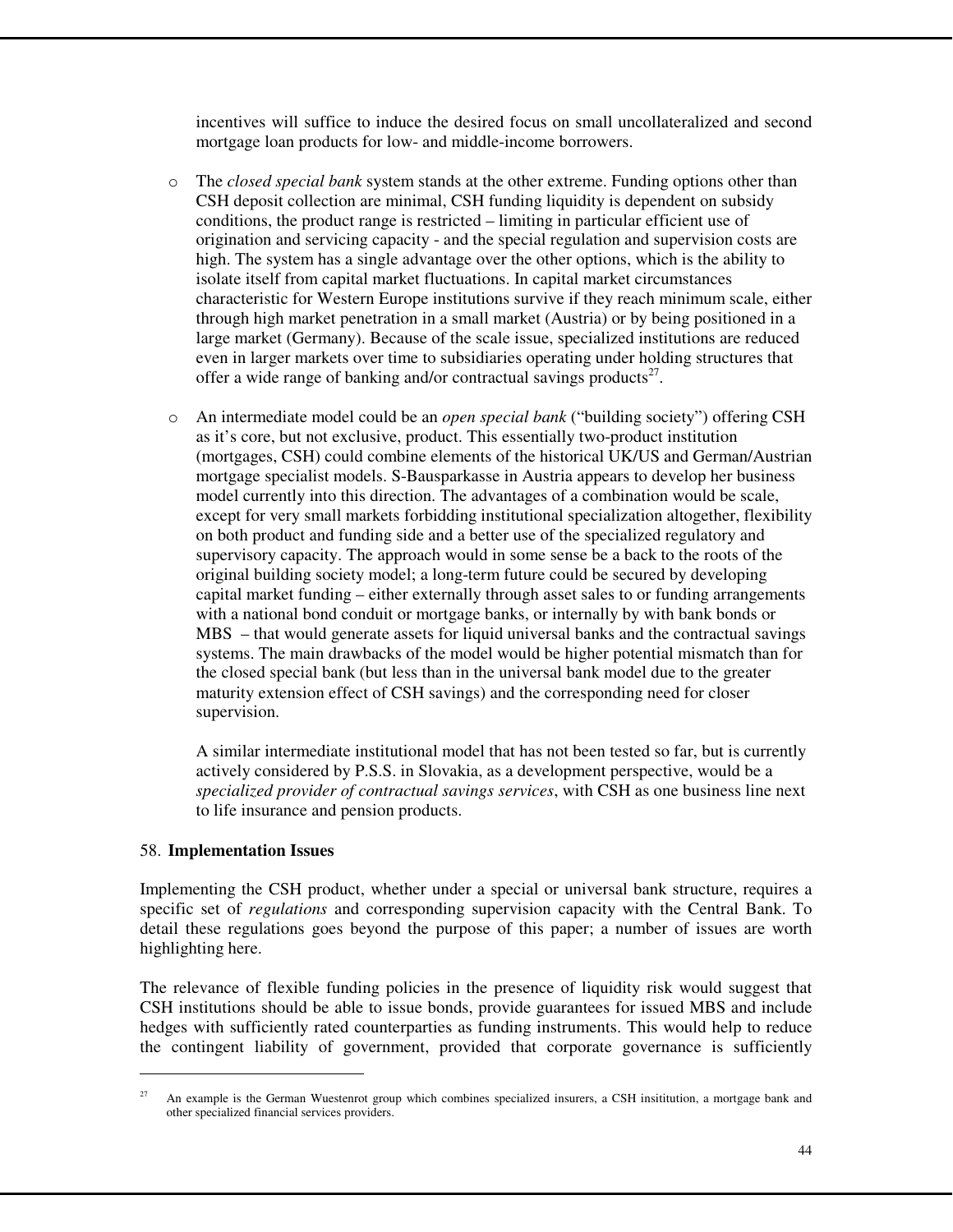monitored. Issuing capital market instruments as early as possible would also add an element of market control.

Technical reserves should be mandatory and defined according to actuarial rules modelling the liquidity risk of the institution (see below).

On the asset side, historical loan-to-value constraints should be replaced by a form of credit risk model that defines an eligible maximum based on empirical default data. Legal persons should have access to funds (condominium associations, etc..). Unless implemented under a building society model from the start, pre-savings requirements could be relaxed if borrowers reach sufficient score, enabling the CSH institutions to fund larger loan amounts within certain limits.

When designing the institutional structure, close attention should be paid to the potential consequences of the *conflict of interest* that necessarily arises if private corporations manage a local collective of savers. The problem is exacerbated if large initial profits arise due to the format of subsidies (see below). Insurance and mutual fund industries face similar problems that are regulated through investment and profit allocation mechanisms. A more radical option would be to set up specialized institutions as mutuals.

If implementing a closed system of specialized CSH institutions, having an *emergency or exit strategy* is as important as the entry strategy from the perspective of regulators. On the institutional level, takeover or asset transfer arrangements resulting from stress situations should be clear, as should be the rules of deposit insurance. On the system level, strong regulatory action in combination with state support could be needed to counter stress situations. Reasons for system stress could be a permanent loss of attractivity to savers, or prolonged adverse interest rate shocks.

# **B. Fiscal Policy**

59. **System Choice.** All transition countries have a long history of subsidized housing, as the sector was central to the implementation of socialism. After 1989, public housing subsidies were cut back significantly almost everywhere, but have been revived in an increasing number of countries due to disappointment about private construction activity. Subsidies for private housing construction and the mortgage market in particular were introduced with greater variety; mortgage interest deductibility, interest rate buy-downs and public guarantees or lending are the most commonly used instruments

In implementing CSH support, a number of guiding principles should be observed:

- o The housing sector in general and the subsector to benefit most from the subsidy should be a priority for public support, inter alia because of its multiplier effects for the economy and tax revenues.
- o Second, general fiscal policy principles should be observed, in particular neutrality of after-tax-after-subsidy user costs between different funding vehicles.
- o Third, fiscal sustainability is an issue. Can promised subsidies be funded under various budget scenarios?
- o Fourth, subsidies should be transparent, targeted and equitable.
- $\circ$  Fifth, measures should not give rise to contingent liabilities that potentially threaten fiscal stability in the future.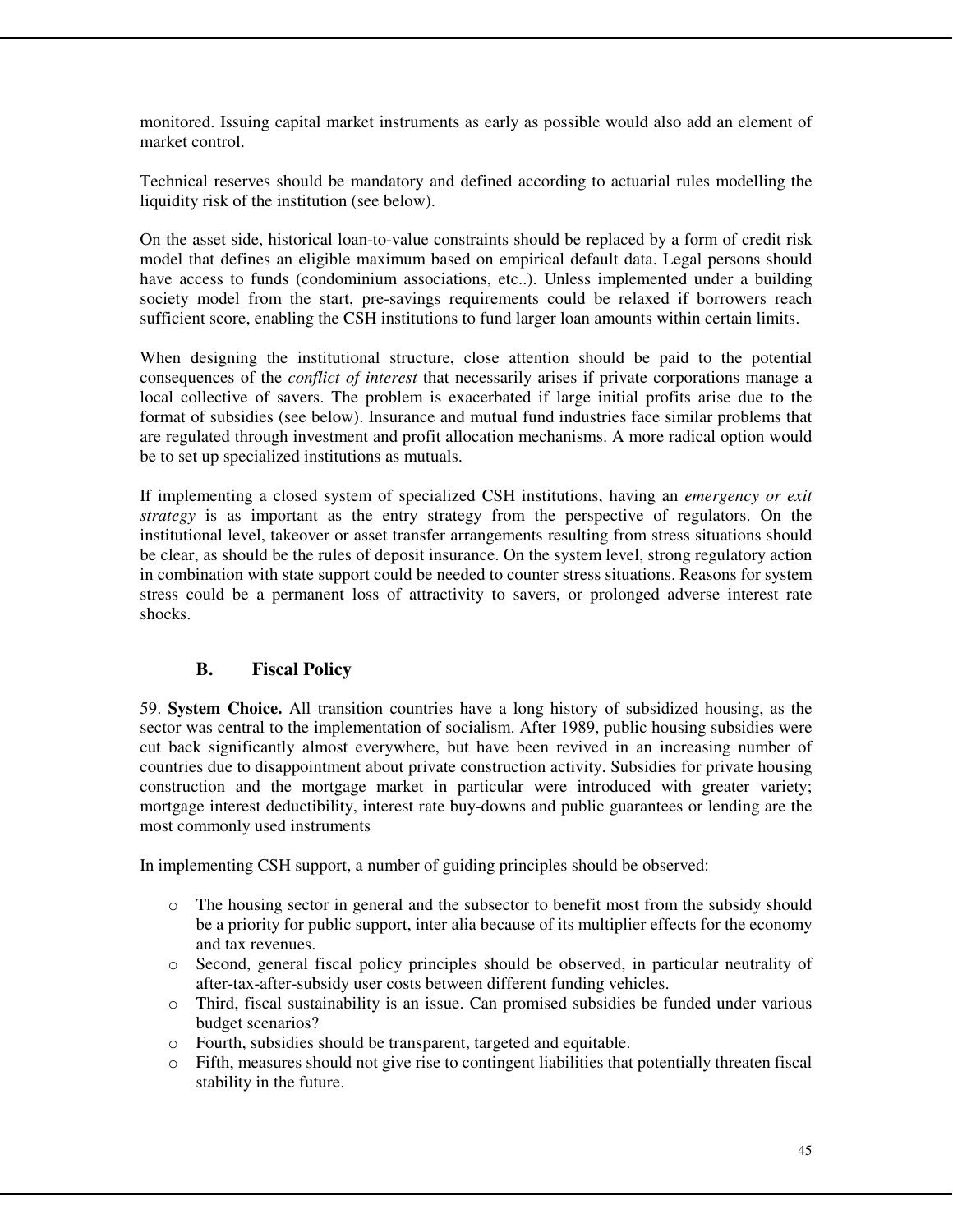Advantages of CSH in this context are:

- o CSH premiums are generally budgeted and transparent. However, in practice CSH enjoys also less transparent tax and regulatory support.
- o Simple caps on premium levels can create a self-tested instrument. Similarly, supporting relatively small loan volumes, the distributive incidence of CSH subsidies is favorable.

Disadvantages of CSH are:

- o The transparency of CSH premiums tends to become a curse, because of its high political visibility. Strong lobbyism activity must be expected by specialized institutions, whose funding stability relies on subsidies. Because of greater intransparency, mortgage market subsidies are politically easier to adjust in that regard.
- o While in theory the CSH system can be *set up* without a state premium program, due to consumer's having difficulty to price the contract and realize a positive contract value, demand will remain low. Reducing CSH premiums eventually to zero in the *going concern* is an untested option so far.
- o Because a CSH loan is long-term and low rate, and is funded by potentially daily callable savings deposits, CSH is exposed to maturity transformation risk. The mismatch problem is reduced in practice by the link of the premium to a minimum savings period.

The fiscal disadvantages put CSH into a less favorable position than other mortgage subsidies which can be dealt with with less political frictions. We argue that placing CSH under the housing policy jurisdiction and budget will correct some of the disadvantages, especially the danger of ballooning subsidies.<sup>28</sup> Nevertheless, strict fiscal control is needed.

60. **Implementation Issues.** Two main points are worth discussing: designing a sustainable premium program and minimizing the contingent liability arising from maturity transformation risk.

In designing the premium program, the following issues arise:

- o Personal subsidies should be a *legal entitlement*, provided that eligibility criteria are met. This requires some fiscal flexibility, but supports demand stability. The principle does not imply that premium level or formula should not be changed, if needed. Premium conditions for contracts concluded prior to a premium change should be kept constant in order to avoid the change to be interpreted as political risk.
- o Premium levels and adjustment mechanisms should be set such that *allocative distortions***,** in particular vis-à-vis alternative funding instruments for mortgage finance, are minimized. This requires doing the type of calculations presented earlier in this study.
- o The *leakage* through subsidies to good brothers should be mimimized. Note that leakage benefits the CSH institution only, if deposits are not fully invested in loans. Otherwise it leads in particular to undesired income redistribution within the population. It needs to be considered in that regard that mortgage bond investors, who are in a comparable situation as they generally do not take out loans, are likely to have higher incomes, inducing possibly stronger distributive distortions. In order to minimize leakage, CSH institutions should be encouraged to quickly develop their loan portfolio (see below, an important

<sup>&</sup>lt;sup>28</sup> This has never been a serious problem in Germany, for example; rather the reverse problem of excessive restrictions placed on receiveing a premium has been a constraint.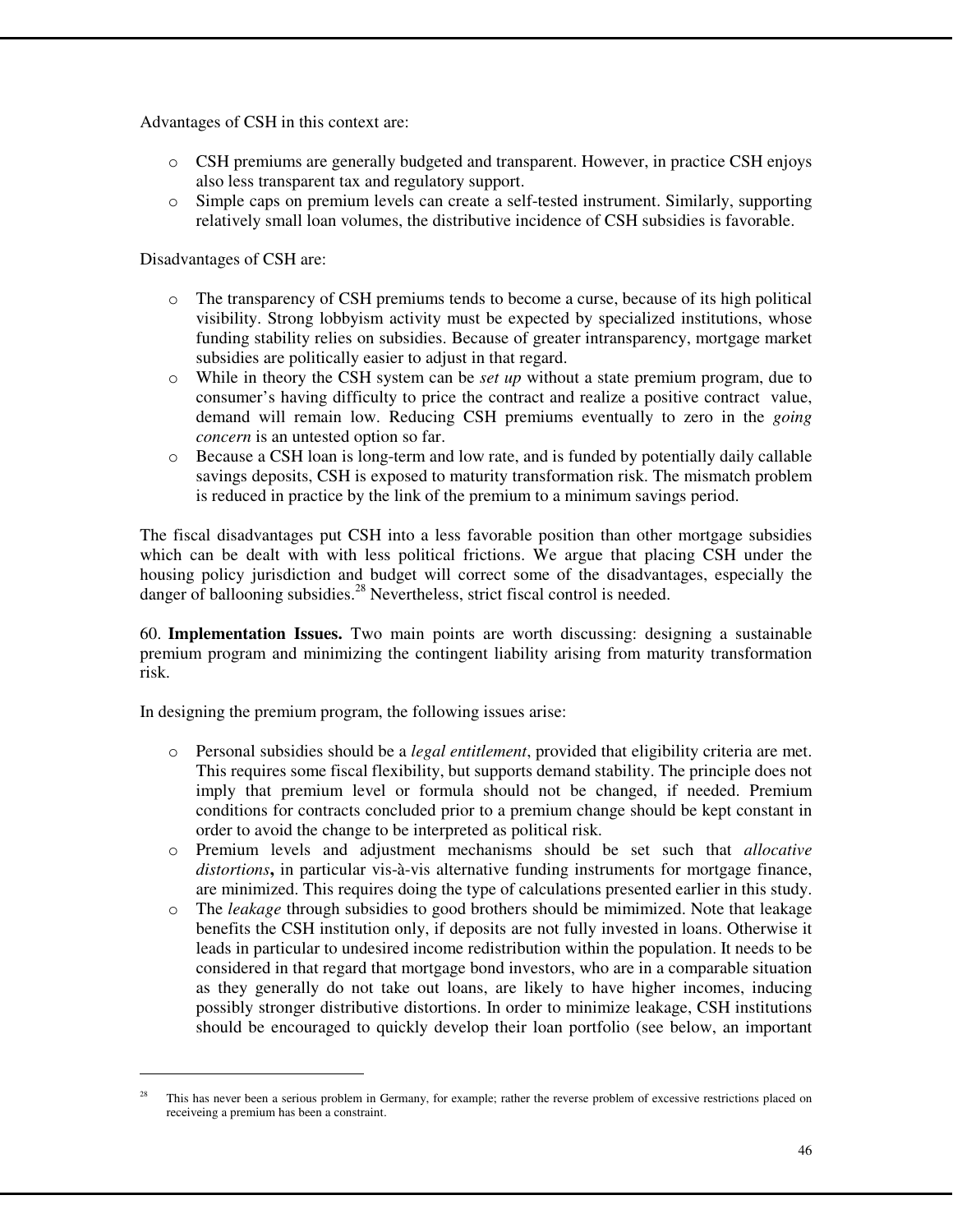strategy element is is to ensure that income from intermediation is not taxed higher than income from bond investment, a condition that is often violated in practice).

Most problems in sample countries have been raised by violations against these three principles.

o An approach observing the first two principles *simultaneously* is indexation of premium levels, relating them to other mortgage market or occupational or individual retirement account subsidies. The *endogenous premium formulation*, explained in the annex, links the premium level to a lagged capital market rate observation.

The formula could be further refined to capture interest rate expectations embedded in the implied forward rate.

Also, the premium could be applied to real rather than nominal capital market rates, if the CSH system is indexed on both sides of the balance sheeet.

Finally, the adjustment factors in the formula do not necessarily have to be set such that an advantage over other deposits offered in the market is obtained. The reason is that the CSH contract provides both a credit and interest rate option that within limits should compensate for any shortfall in savings yield $^{29}$ .

The regulatory approach to the *contingent liability* problem should focus on securing sufficient legal and asset-liability management options for the institution to manage all relevant circumstances. Various regulatory and fiscal measures potentially mitigate the risk arising from a sudden rate increase and consequent liquidity shortfall:

- o *Technical reserves* can provide support for asset-liability management along the lines of the Bauspartechnischer Sicherungsfonds practiced in Germany. Their function is to accumulate liquidity in interest rate decelerations and reduce liquidity in interest rate acceleration periods. Sufficiently large reserves tend to be built up in the start-up phase of the system. They are property of the savers collective, rather than the private owner.
- o The better developed the *funding and hedging options* of the institution are in general, the better is its protection against the impact of a rate increase. Situations of sudden rate increases that will trigger higher lending demand and lower savings, can be simulated and hedged against. Similarly, situations of low interest rates can be used to issue bonds or sell future receivables. This speaks for adopting an institutional model with sufficient funding options.
- o Austrian CSH contracts contain provisions that enable them to *raise lending rates*, if circumstances that 'do not lie within the responsibility of the CSH institution' lead to an increase in refinancing rates. However, this carries the risk of reduced attractivity for consumers.
- o Shortfalls in demand could finally be encountered with *higher premium incentives.* While this measure would at first sight be tantamount to a realization of fiscal loss rather than its mitigation, it could pre-empt a confidence crisis in the system as a whole.

A second liquidity stress scenario could arise from the *demographic transition*, which could lead to lower numbers of new savers supporting strong borrower cohorts. Again, well-developed funding options are essential: in a demographic transition scenario, real interest rates are unlikely

<sup>&</sup>lt;sup>29</sup> Reflecting this logic, the CSH premium in Germany is adjusted such that after-tax-after-subsidy savings yields rarely reach market levels, except for situations of very low market rates.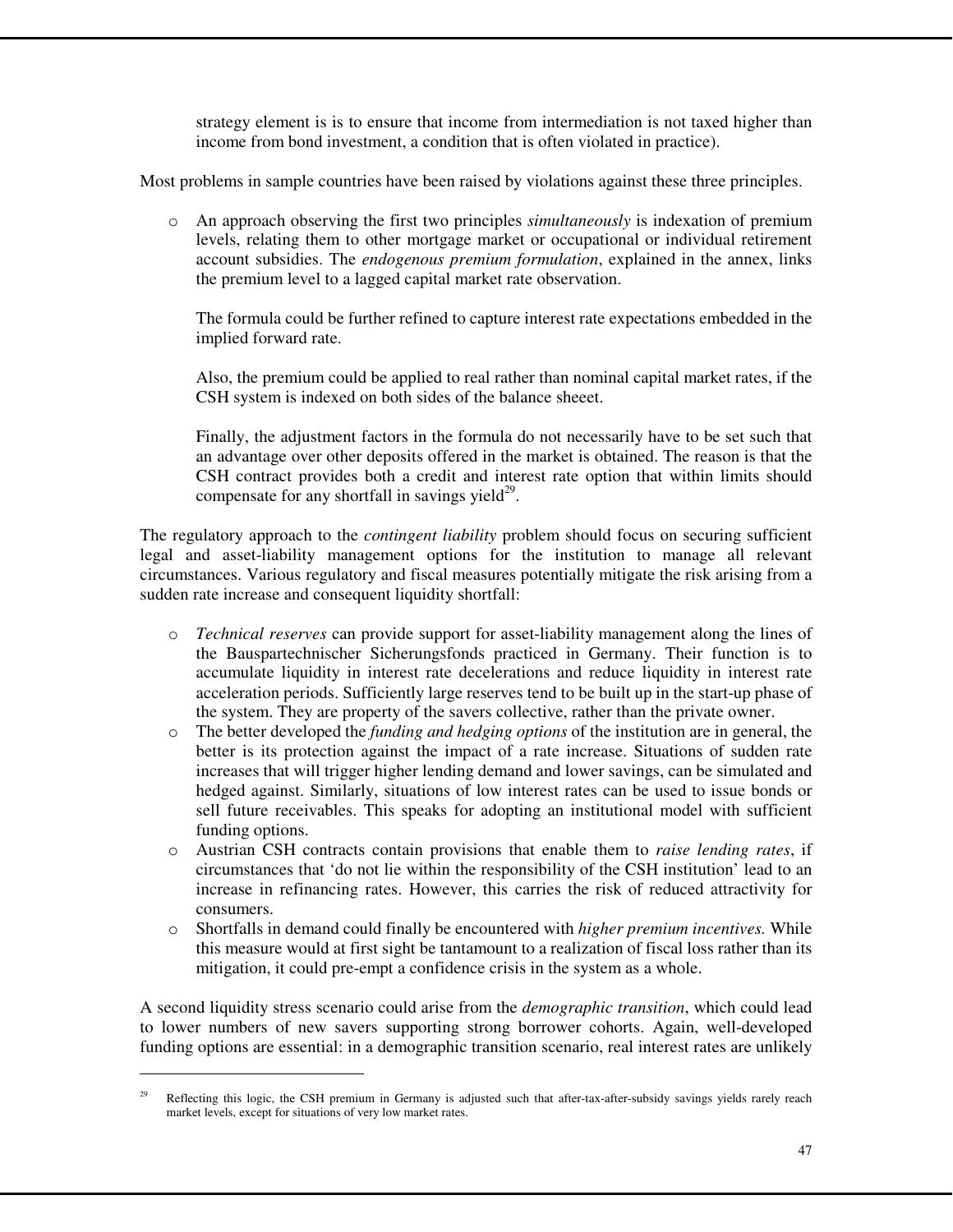to remain high, and subsequent shortfalls in CSH deposit demand could be substituted by bond issues.

# **C. Housing Sector Development**

#### 61. **System Choice.** A few principles should be considered:

First, it is pivotal that housing policy rather than fiscal policy makers make the choice over which policy instrument should be adopted or not. This has not been the case in either case country, leading to a considerable level of distortion among housing policy instruments. The finance authorities should be able to veto or object housing programs for fiscal reasons, but should not design or implement them.

Secondly, developing the policy alternatives should be the subject of a thorough housing sector and fiscal analysis that also considers frequently non-budgeted costs such as tax exemptions and the contingent liabilities of public guarantees<sup>30</sup>. Such an analysis requires capacity building in independent sector analysis and program evaluation.

A third guiding principle concerns the general goal in a transition context that programs should be designed such that they mobilize willingness-to-pay for housing in order to minimize both the ratio of subsidy to investment and leakage to non-housing uses. This rationality is dictated by the multitude of competing public investment needs combined with severe budget constraints on the one hand, and the relatively high endowment with housing units as a heritage of socialism requiring lower overall public investment on the other hand. Often the sector context is strong rent regulation and subsidies for the multi-family stock that de-facto remains public despite owner privatization. In this case, loan programs are more suitable instruments to raise willingness-to-pay than grants. Also, subsectors with high potential willingness-to-pay, e.g. modernization, land development for single-family houses, etc. should be initially selected with priority to maximize multiplier effects. Since public loan programs are often confused with grants, the private sector should cofinance as a rule.

A fourth consideration requires that scarce housing policy budgets select programs that are targeted. The easiest targeting method in countries without a social welfare infrastructure that might serve for income verification is to restrict eligible investment and loan size per beneficiary. Clearly, targeting should come along with measures stimulating willingness to pay even of the poor, observing the aforementioned efficiency principle. A purely redistributional housing policy would in the transition context risk to create poverty trap situations.

Fifth, systematic distortions of user costs between different subsectors of the housing sector, rental, co-operative and ownership, should be avoided. Similarly, in an intertemporal perspective, housing subsidies should not crowd out other savings, especially those for retirement purposes other than housing.

The main advantage of the CSH product with regard to this list of principles is that it presents conceptually a reasonable approach to target the priority investment areas of modernization and transactions involving smaller financing sums, which are particularly relevant in the early phase of transition. CSH can also be self-targeting if the limits set on the maximum savings sum

l

<sup>&</sup>lt;sup>30</sup> See the IMF's Code of Good Practices on Fiscal Transparency of 2001 for guidelines. A manual is available for download from www.imf.org.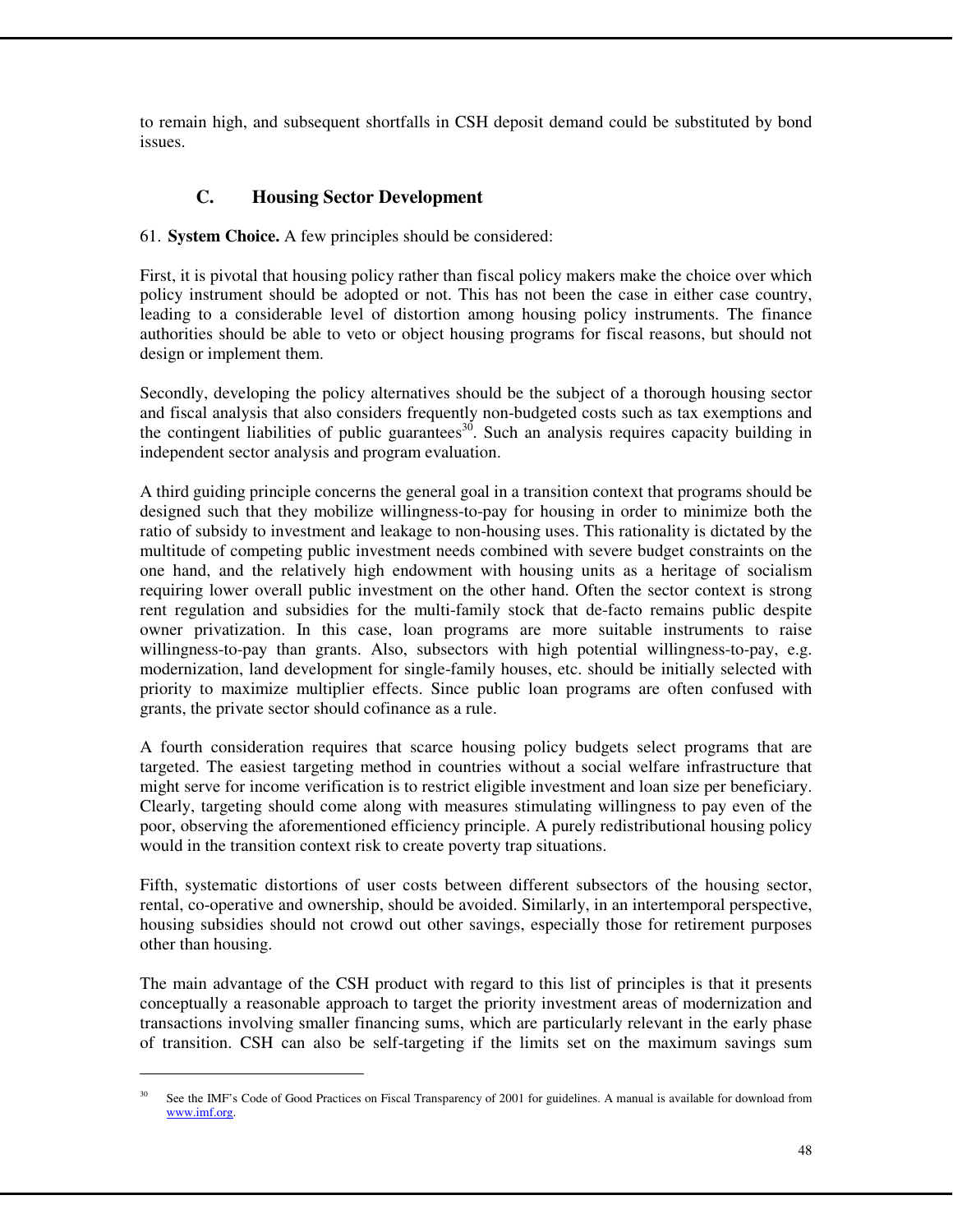supported by premiums are set tightly enough. The issue of closing several contracts per household can be dealt with by tightening the eligibility criteria of the program. CSH has behavioral impact by raising willingness to pay for housing, if loan takeout is sufficiently stimulated.

The disadvantages of CSH are first and foremost of fiscal nature and have been dealt with in the previous section. In terms of the applicable investment range, CSH has limits in that its loan volumes are limited, making it less relevant to enable larger stock acquisitions and new construction. Also, an attack to the problem of structural modernizations of the multi-family housing stock - roof, elevator, heating/energy systems, structures - should have priority for housing policy in transition countries, given the amount of capital that is at stake through dilapidation. Since CSH programs in Western Europe have not been designed for this situation, tailored solutions of saving-borrowing of legal persons, e.g. condominium associations, would need to be developed.

What are the principal alternatives to CSH programs in the different submarkets of housing finance?

- o In an early stage of transition without deep consumer finance or home equity loan markets, *modernization and renovation programs* can be set up by state agencies that use bank networks for distribution. The modernization of the East German housing stock was largely delivered through such a program. If small loan volumes are not profitably serviced by the existing banking infrastructure, which is likely, the agency will have to pay servicing subsidies. A second issue is the distribution of credit risk, which the agency will have to at least partly place with the originator to structure monitoring and screening incentives properly. Thirdly, banks are often reluctant to market the program for fear of cannibalizing own, more profitable loans to their main target group. CSH in this area keeps a certain advantage by providing a permanent origination and servicing infrastructure for small and moderate sized housing loans, which requires – at least conceptually - comparatively small public investment.
- o Finance for *progressive housing* construction has been provided by microcredit institutions, which, being governed by a similar principle of collective savings and loans, can be traced to the same roots as CSH. In Latin America, microcredit institutions have been mostly active in a slum upgrading and urban modernization context. Loan amounts of microcredit institutions are generally smaller than what CSH institutions provide, which keeps credit risk lower but puts brakes on operational efficiency.
- o *Stock transaction* loan programs exist in transition countries de facto in the form of installment sales, and public loans for privatizing tenant-owners. This is the first market segment to attract the interest of mortgage lenders, once a minimum legal and technical infrastructure is in place. CSH institutions retain a certain advantage in this market through the pre-screening of borrowers as long as consumer finance databases are under development.
- o With respect to the financing of *new construction*, the screening function of CSH is in Western Europe about to be replaced through other forms of credit enhancements, for example mortgage insurers, who insure LTV portions above 60, 70 or 80% based on credit risk models, or by mortgage lenders 'self-insuring' higher LTVs of their customers. However, transition countries have a different context. Here both private rental and consumer credit markets that could build credit histories of consumers are in a nascent stage. Pre-savings, or simply downpayments, remain an important form of screening mechanism, which CSH can establish.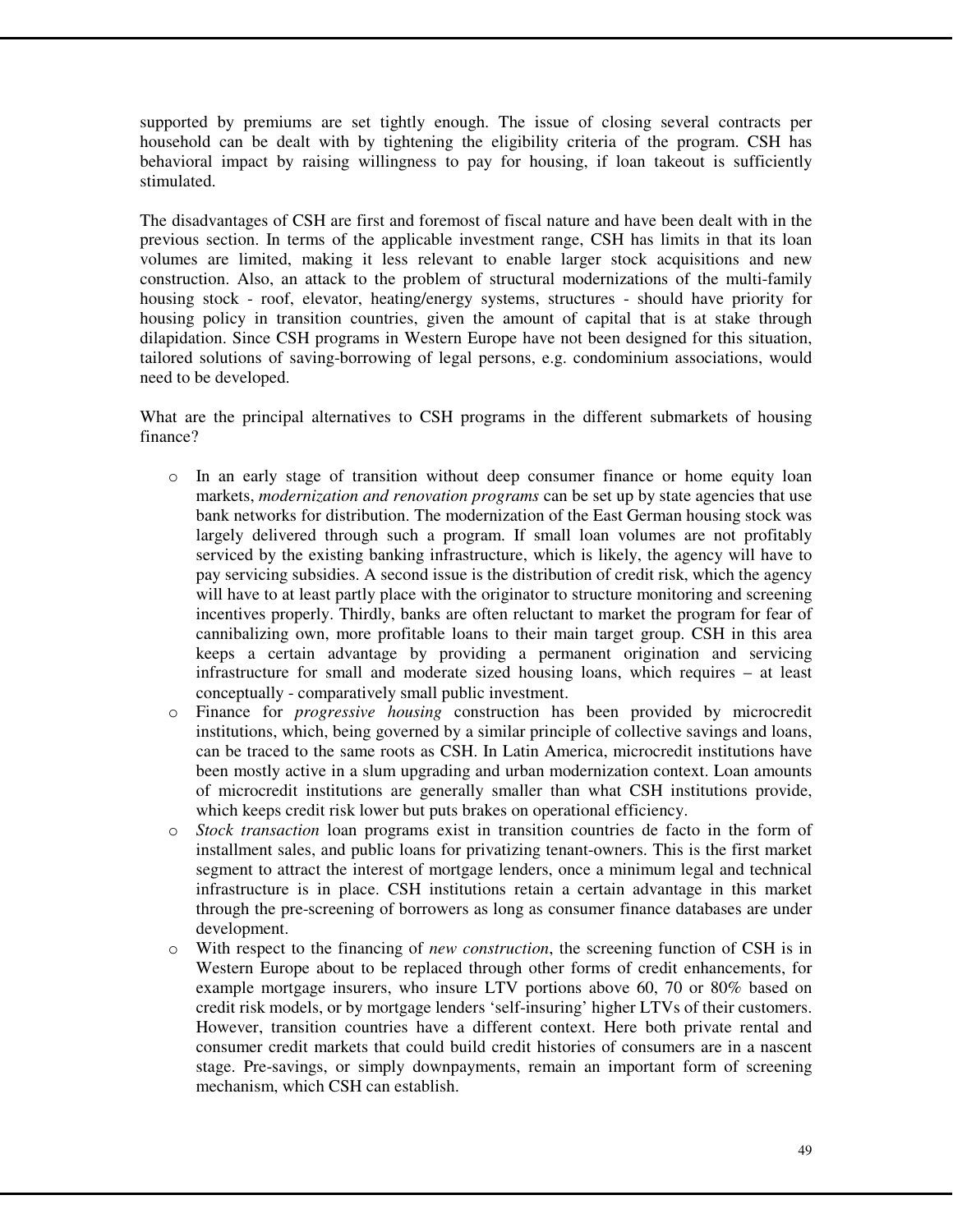In an initial transition context, the CSH product has the potential to be a reasonably efficient finance channel for housing sector development, since it primarily appeals to the many consumers that cannot afford to buy new finished housing and rather acquire and modernize the existing stock or buy land and build in self-help.

62. **Implementation Issues.** The priority implementation issue is that housing policy should gain effective control over design and implementation of all housing-related programs, including CSH. This implies a clear assignment of the political responsibility for the result, which is currently blurred.

Enabling housing policy makers to manage fiscal costs as a part of the housing policy budget will increase their direct cost responsibility and lead to the application cost-benefit approach at all stages of policy making: proposal, decision-making, implementation and evaluation. A CSH program that is selected and implemented in this way will be less susceptive to political risk in the going concern.

Benchmarking existing CSH programs directly to alternative housing policy instruments will also trigger measures that force CSH institutions to invest loanable funds into housing loans more rapidly. These could include inter alia:

- o The fomulation of performance targets for the implementing institutions.
- o Regular published housing policy performance results.
- o Tax and subsidy incentives for well performing institutions.

The natural counterpart to address issues of indexation and strategies to contain the risks arising from possibly too fast loan growth or liquidity volatility will be the central banks rather than the finance ministries.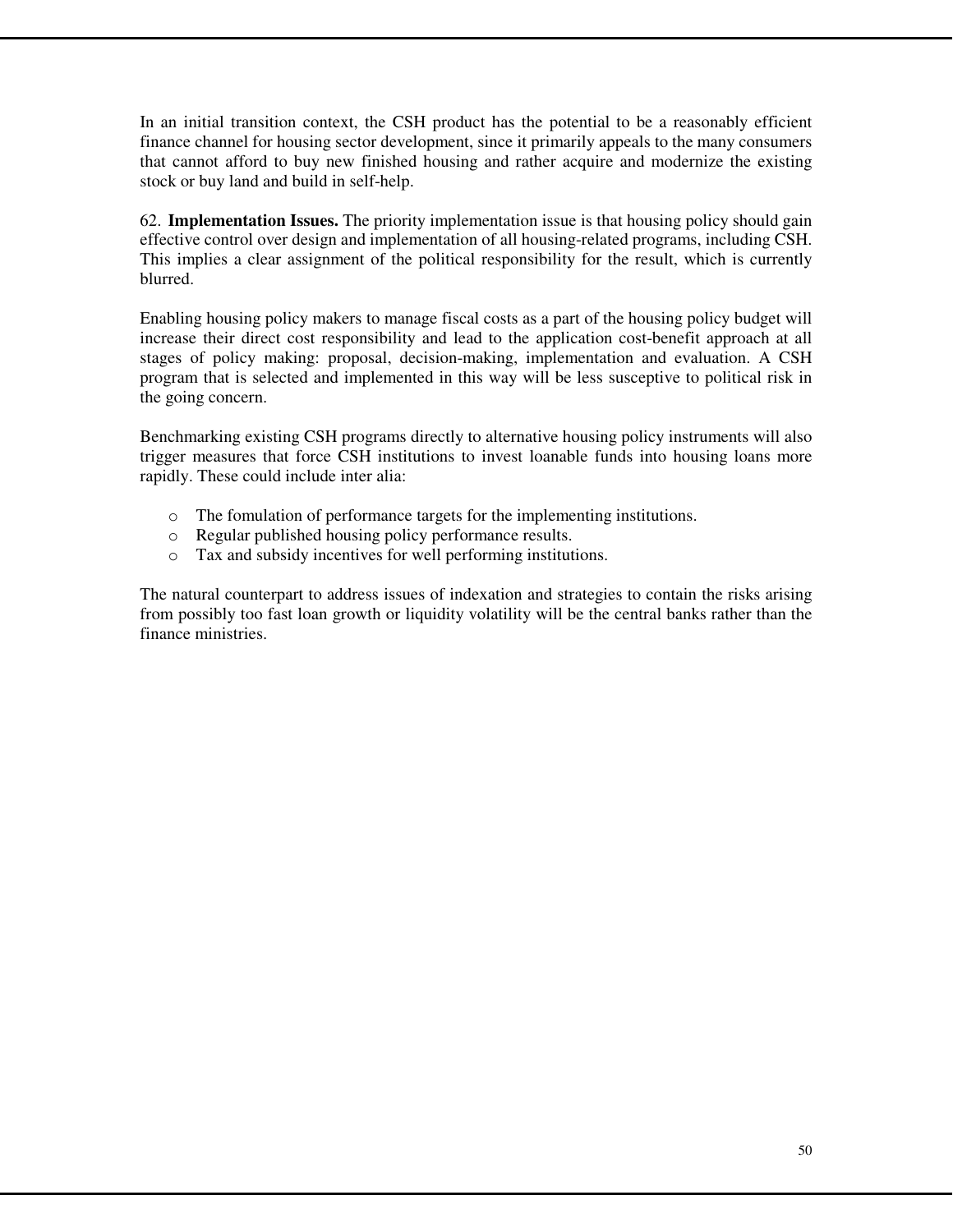# **VI. ANNEX**

# **A. A Primer on Contractual Savings for Housing (Closed System)**

#### **Description**

CSH is a combined savings and loan product with a strong option-theoretic character.

The main timelines of a CSH contract are:

- o Savings phase. Savings rates are usually fixed or variable with floor. Savers pay underwriting fees in relation to the contract sum (savings deposit plus loan). These usually get reimbursed in full or in part if the saver does not exercise the loan option.
- $\circ$  Waiting period: for liquidity management reasons (e.g., shortfall of new deposits), a loan allotment immediately after the completion of the minimum contractual requirements (certain % of total contract sum, minimum length) cannot be guaranteed. A waiting period of variable length is the result. Both the length of the waiting period and the rate for interim finance to be paid by a client willing to invest immediately are uncertain exante. Interim finance usually is taken up over the entire contract sum, i.e. savings and loan.
- o Loan phase: Loan rates are usually fixed or capped in advanced. Loans are serially amortized, typically over between 8 and 20 years. Borrowers pay a loan closing fee.



**Figure A 1 Timelines of a CSH Contract** 

Some general constraints of the closed system need to be observed:

• CSH can only provide limited financing relative to cost of a new dwelling or stock transaction. On aggregate, in the closed system savings equal lending, S=L. This constraint translates in the traditional CSH model into an individual S=L constraint, inpractice L<S\*1.2, or  $S > 0.4*(S+L)$ . In Germany and Austria, aggregate savings are diminished by a technical reserve funds to be held in order to stabilize impact of fluctuating demand on waiting period.

Source: author' representation.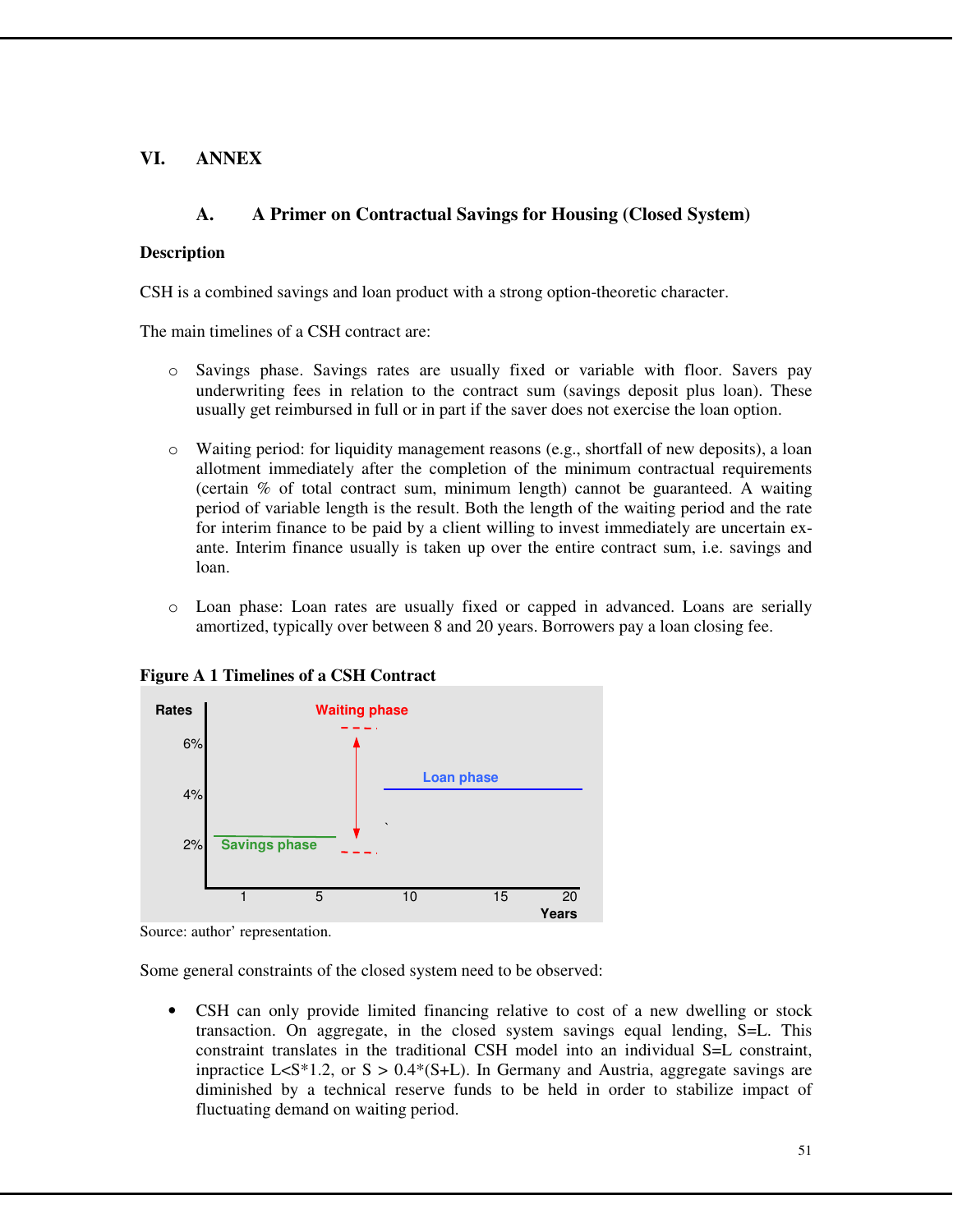• Because of the limited funding amount, there are often additional co-ordination costs with mortgage lenders. In the German system, CSH loans are second mortgages, i.e. 'piggy-back' the first mortgage loan of a mortgage or savings bank.

### **Valuing a CSH Contract**

A CSH contract is compounded of at least three different products:

- *Savings product*: usually comes with a state premium paid proportionally to savings and the option to use premium and saved amounts for consumptive purposes after the minimum savings period (disposal option)
- *Access to credit (credit option) product*: (i.e. loan option, except for very remote possibility of denial). As CSH institutions do not differentiate between credit risks and rarely deny access, the saver implicitly acquires the option to lock in his credit risk premium for a fixed level at some point in the future.
- *Interest rate option product*: CSH offer a fixed-rate or capped loan product, which often do not exist or are expensive to obtain in the banking/capital market (Reason: inflation history, political risk).

Pricing a CSH contract is a complex undertaking and should be done product by product.

Figure A 2 gives an intuition of the determinants of the savings and interest rate option products embedded product while disregarding the credit risk option, the option of the institution to impose a waiting period between saving and borrowing, state premiums, fees and bank spreads.



**Figure A 2 Interest Rate Dynamics of a CSH Contract**

Under these assumptions, the value of the CSH contract will depend on future interest expectations and interest rate volatility alone. Since the interest rate option always has a positive

Source: Author's representation.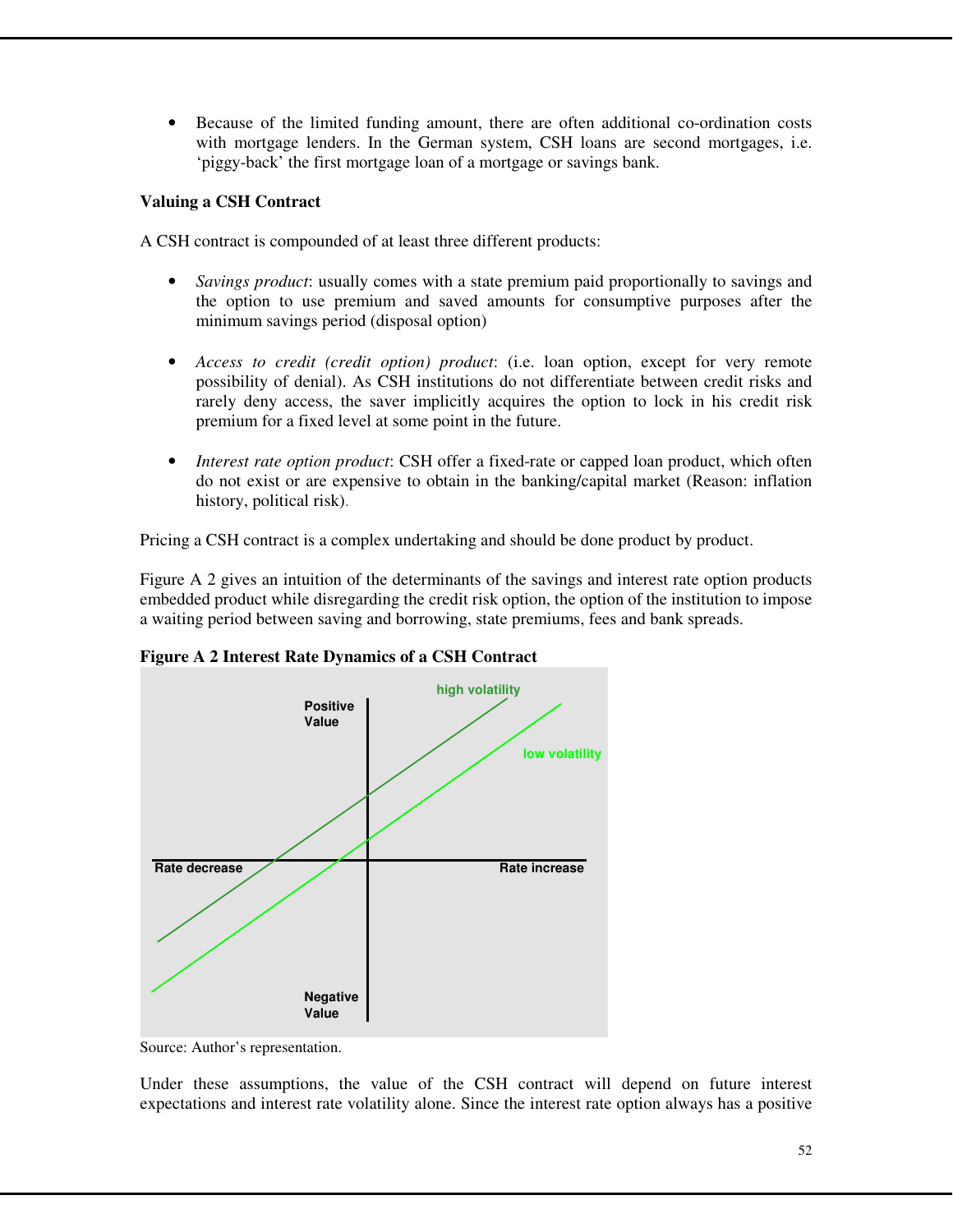value, even if rates are expected to remain constant, as long as volatility is not zero, the contract has a positive value.

The value rises with volatility, implying a higher interest rate option value. This is a typical situation in countries with macroeconomic instability – CSH system were created in the 1920s which were characterized by high inflation - or banking sector fragility. Often, fixed rate products are not available at all.

The contract can easily become negative in value, however, if rates are expected to *systematically*  drop, violating the typical option-theoretic scenario.

This will be typically the case in a disinflation process, which was characteristic for Western Europe and the U.S in the 1980s and is now for transition countries. Figure A 2 demonstrates that the impact of a decrease rates would only be softened if volatility would rise at the same time. Economically, this might happen, if the disinflation brings about a banking crisis, as was the case in many transition countries. However, in a disinflation scenario, volatility will not be expected to increase over longer time periods.

Clearly, the balance can also be easily tipped by the residual combination of option values on both sides, bank spreads, fees and savings premiums. In the graph, the net effect may shift the value curve upward (e.g., premium yield impact larger than fees+spreads) or downward.

In a steady state situation of the closed system where incoming savings are fully invested in loans, fees are becoming the crucial competitive parameter of the system. Fees may include i) closing fees, ii) account management fees, iii) loan exercise fees and iv) loan commitment fees. As spreads are usually fixed or capped by law, the political strategy of the CSH institution will be to seek for sufficient premium in order to allow for sufficient fee income.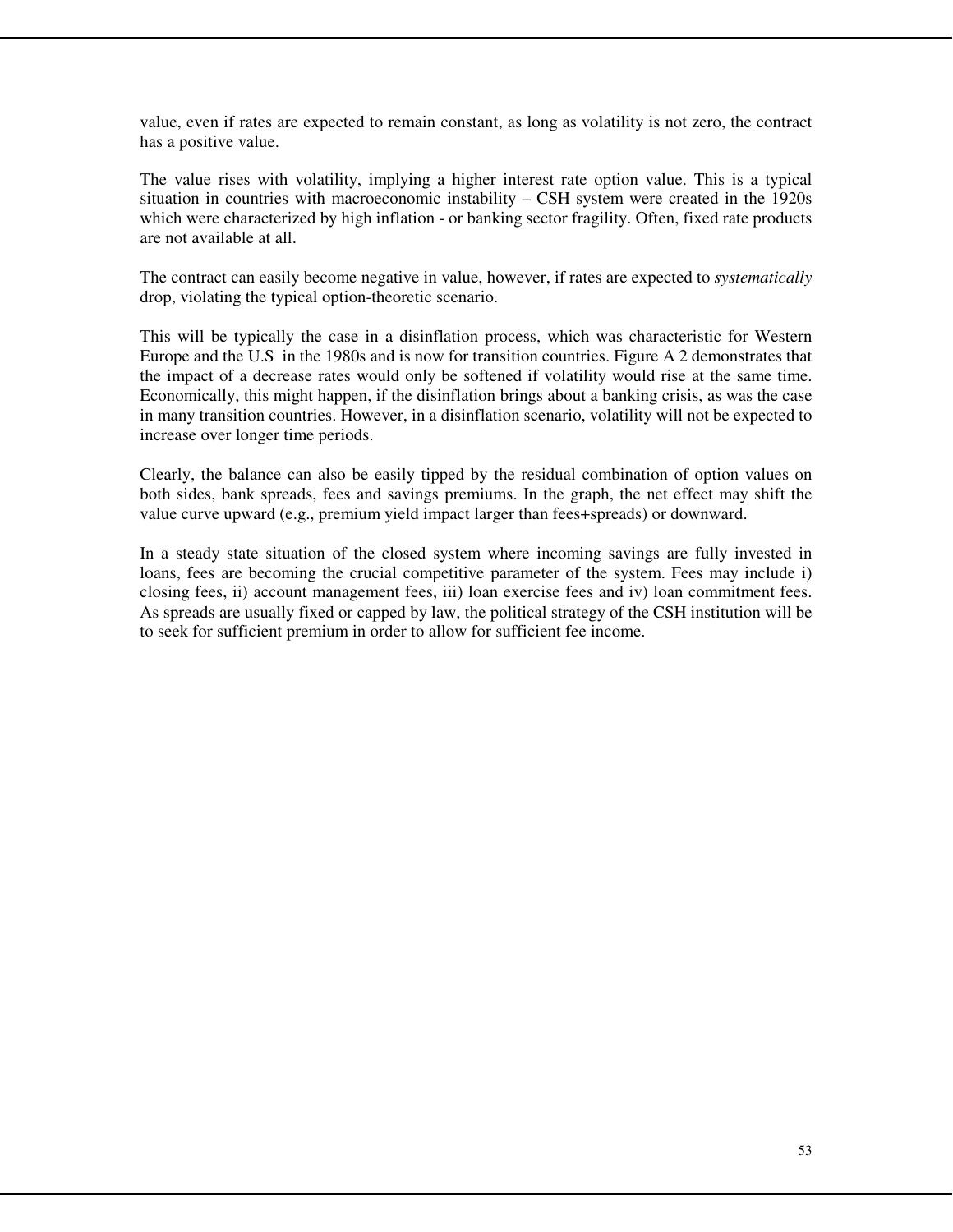#### **B. Simulation of Austrian CSH Premium Model for the Slovak and Czech CSH Systems**

Austrian premium formula:  $P_t = 0.75 \cdot r_{t-1} + 0.8$ , with  $r_{t-1}$ : secondary market yield for all Austrian domestic debt securities of November of preceding year.  $3\% < P_1 < 8\%$ .



**Figure B 1 Slovak Republic: After-Tax Yield of CSH with Austrian Premium Model** 

Sources: Author's calculations. Notes: Typical savings rate, actual rates may differ by institution. 25% withholding tax. CSH premium yield computed as average yield of six savings cohorts (years 1, 2, ..5) assuming identical savings and premium yield as in period 1, duration approx. 3 years.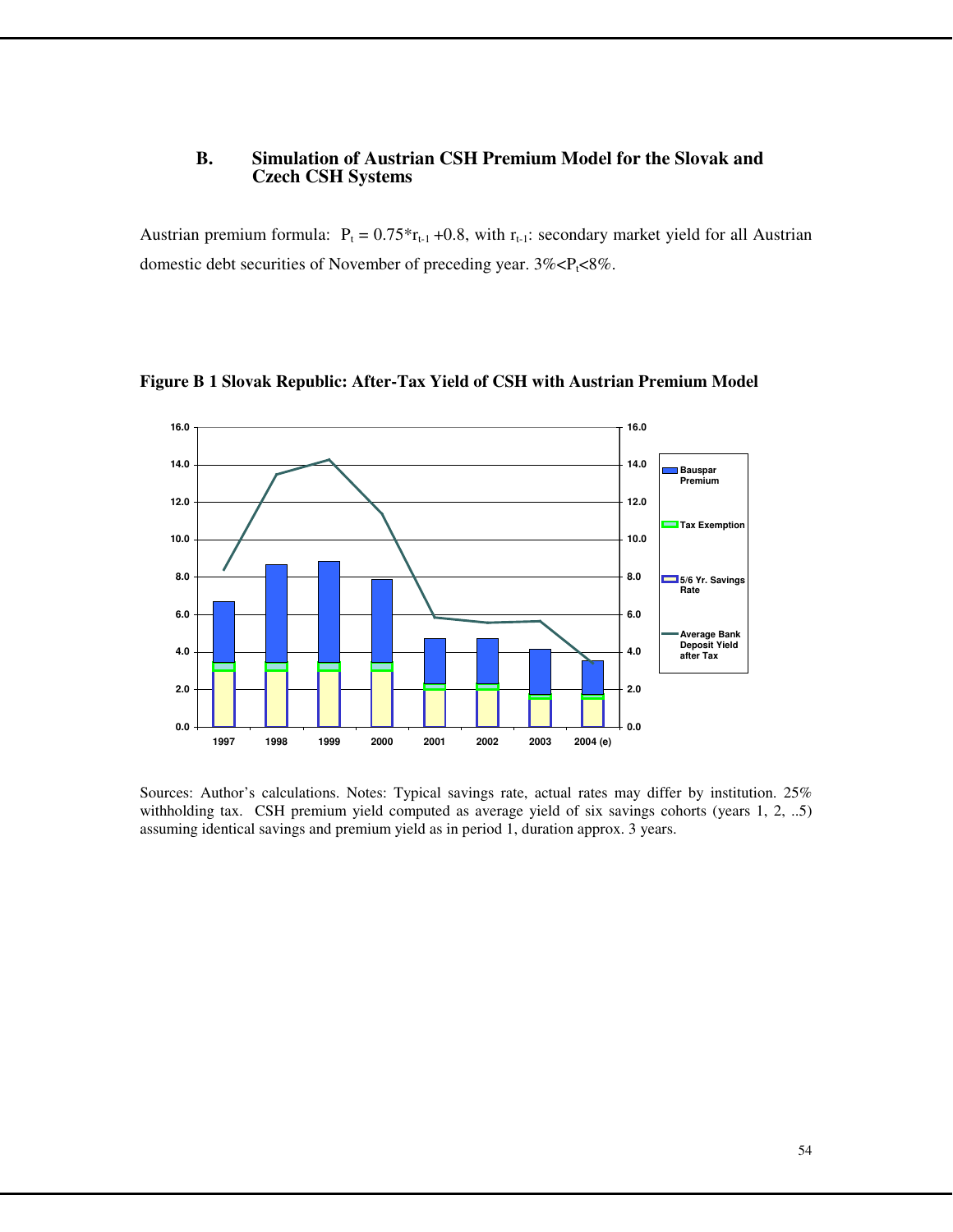

**Figure B 2 Czech Republic: After-Tax Yield of CSH with Austrian Premium Model** 

Sources: Author's calculations. Notes: as Slovak Republic. CSH yield computation with five cohorts, except for 2004.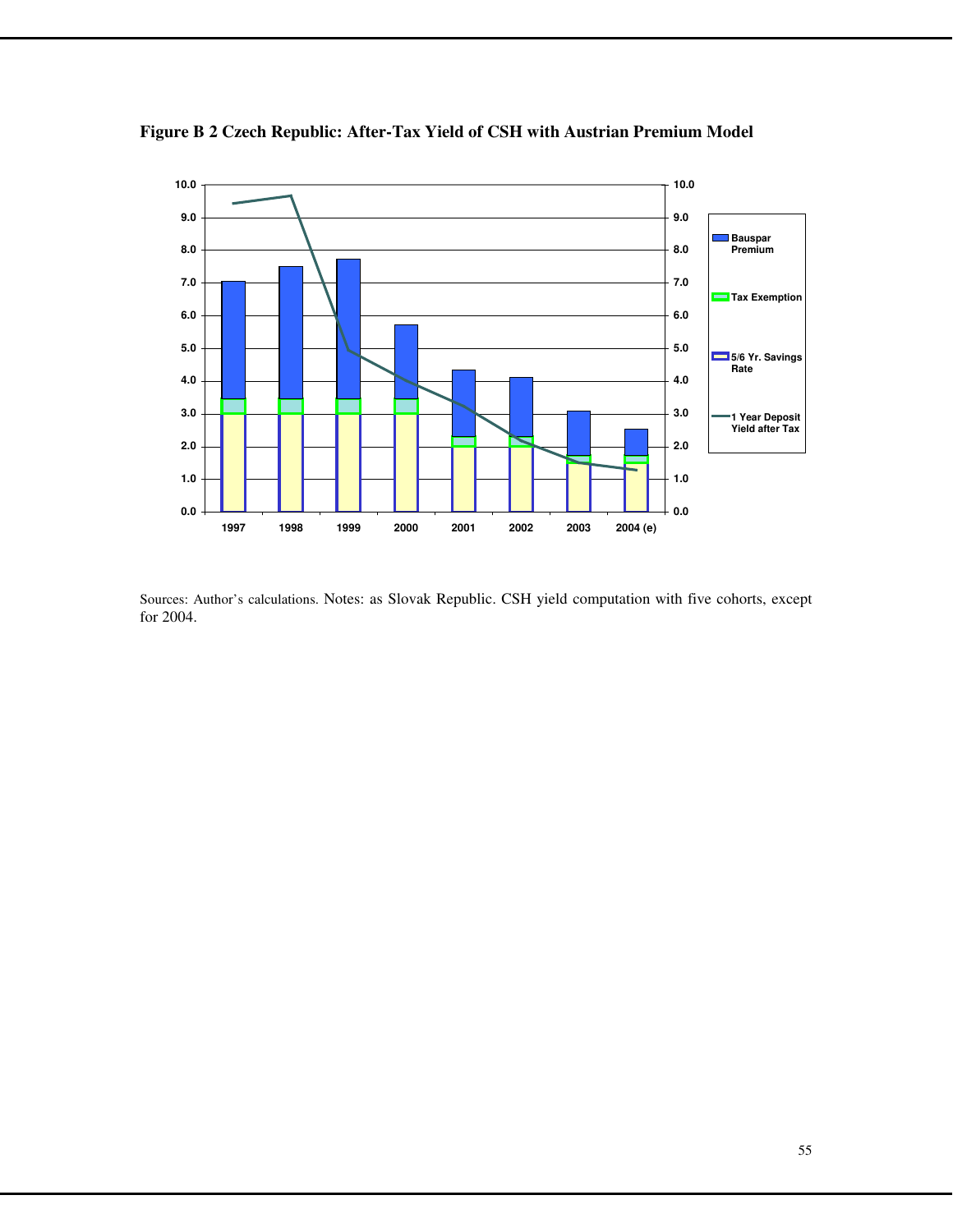# **VII. REFERENCES, DATA SOURCES AND LINKS**

### **A. References**

ASSOCIATION FOR REAL ESTATE MARKET DEVELOPMENT (CZECH REPUBLIC). 2002. "Trend Report 2002". Prague.

BATCHVAROV, A., COLLINS, J., DE PAUW, X., SPENCER, J. AND W. DAVIES. 2002. "Merrill Lynch Guide to International Mortgage Markets and Mortgage-backed Securities." Merrill Lynch. London.

BUTLER, S., DÜBEL, A., AND P. MERSTALLINGER. 2001. "Economic and Financial Issues in Mortgage and Capital Market Development in Slovenia." Ministry of Finance of the Republic of Slovenia. Ljubljana.

DIAMOND, D.. 1999, The Transition in Housing Finance in Central Europe, Study commissioned by USAID. San Diego.

DIAMOND, D.. 1998. "The Current Operation of the Bauspar Systems in the Czech Republic, Hungary and Slovakia". Study commissioned by USAID. San Diego.

DIAMOND, D. AND M. LEA. 1992. "Housing Finance In Developed Countries: An International Comparison of Efficiency." *Journal of Housing Research*, 3(1).

DÜBEL, A. 2002. "Wohnungsbauförderung in Tschechien und Polen." Country reports prepared for Bank Austria Creditanstalt. Vienna.

DÜBEL. A.. 2000. "Housing Subsidy Expenditures in the Czech Republic", in: Public Expenditure Review for the Czech Republic. The World Bank. Washington, D.C.

DÜBEL, A., HEGEDÜS, J., PFEIFFER, U., AND I.TOSICS. 1996. "Housing Finance Systems in Transition Countries - Glossary of Key Concepts and Terms". Study commissioned by United Nations Economic Commission for Europe. Geneva.

HEGEDÜS. J. MAYO. S. AND I. TOSICS. 1996. "Transition of the Housing Sector in the East Central European Countries", Regional Housing Indicator Project funded by USAID. Budapest.

INTERNATIONAL MONETARY FUND. 2001. "Code of Good Practices on Fiscal Transparency". Washington, D.C.

KINGSLEY. G.T.. AND M. MIKELSONS. 1995. "The Czech and Slovak Republics: Housing as a 'Second Stage' Reform". The Urban Institute, Washington. DC.

LEA, M. AND B. RENAUD. 1995. "Contractual Savings for Housing – How Suitable are They for Transitional Economies?". World Bank Policy Research Working Paper No. 1516. Washington, D.C.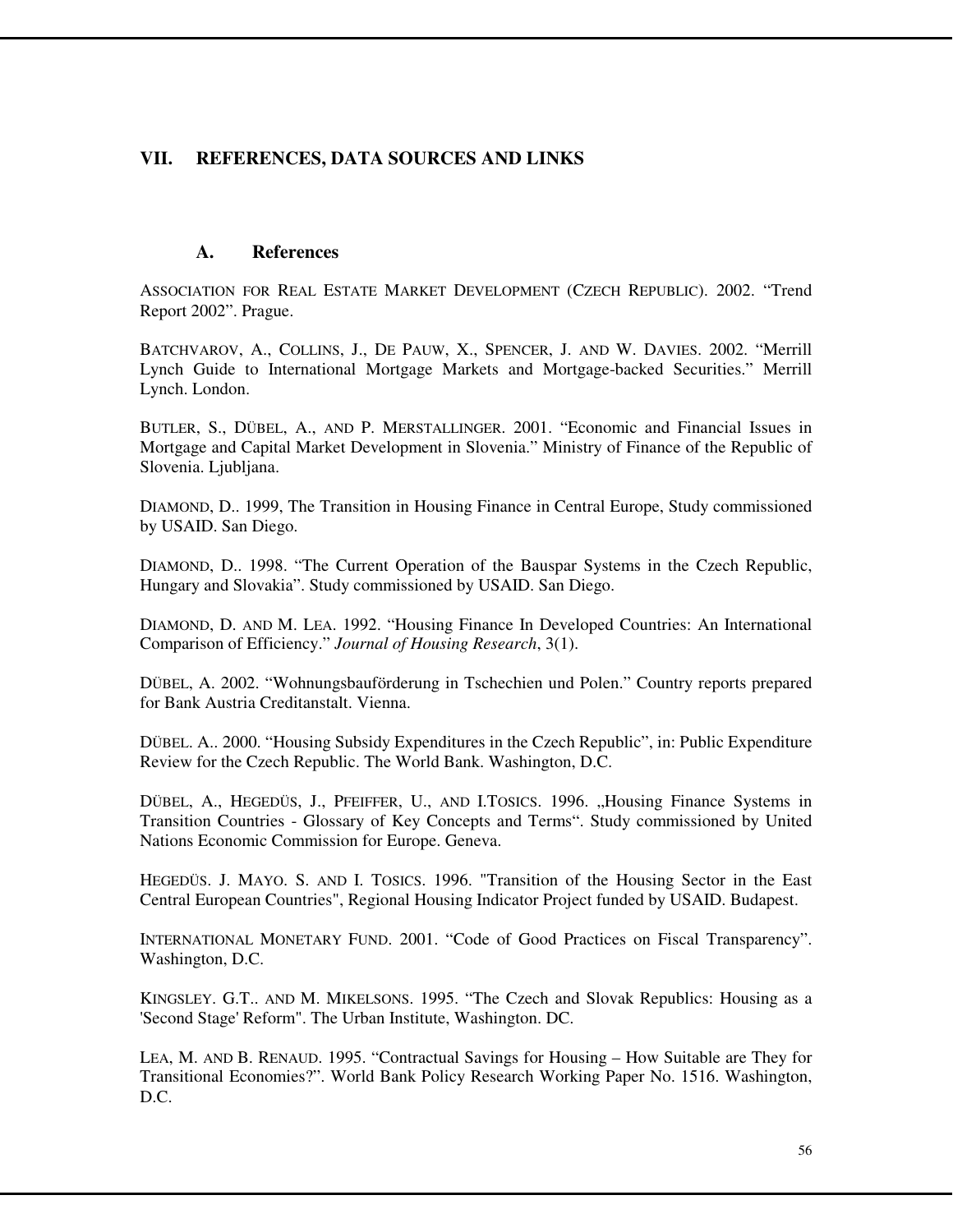MARIKOVA LEEDS. E., 1996. "The Development of the Mortgage Market in the Czech Republic", in: Housing Finance International March 1996, The International Union of Housing Finance Institutions, Chicago:

MINISTRY OF CONSTRUCTION OF THE SLOVAK REPUBLIC. 2002."Housing Finance System, Slovak Republic". Paper prepared for the Workshop on Housing Finance in Transition Economies. OECD. Warsaw.

MINISTRY OF REGIONAL DEVELOPMENT OF THE CZECH REPUBLIC. 1999. "Housing Policy Concept". Government Resolution of 18<sup>th</sup> October 1999. Prague.

MINISTRY OF REGIONAL DEVELOPMENT OF THE CZECH REPUBLIC. 2001. "Housing Policy Concept. Updated Version of the Housing Policy Concept dated October 1999". Prague.

ROY, F. 2003. "Extending Mortgage Lending to Middle and Lower Income Groups in Emerging Economies – Are Contract Savings Systems (CSS) suitable?." Presentation given at the 2003 International Housing Finance Program at the Wharton School. Philadelphia.

WOHLRABE, H.J.. 1999. "Entwicklungsperspektiven fuer Bausparkassen in Mittel- und Osteuropa". In: Bausparen im Euroland : Herausforderungen und Strategien.Fritz-Knapp-Verlag. Frankfurt.

VITTAS, D. 1995. "Thrift Deposit Institutions in Europe and the United States". World Bank Policy Research Working Paper No 1540. World Bank. Washington/D.C.

#### **B. Data Sources & Links**

#### **1. Czech Republic**

**Policy**  Czech National Bank http://www.cnb.cz/ Ministry of Finance http://www.mfcr.cz/ Ministry of Regional Development http://www.mmr.cz/

#### **Contractual savings Industry**

Ceskomoravska Stavebni Sporitelna http://www.cmss.cz/ Raiffeisen Stavebni Sporitelna http://www.rsts.cz/ Ceske Sportelny Stavebni Sporitelna http://www.burinka.cz/main.php Wuestenrot Stavebni Sporitelna http://www.wuestenrot.cz/ Complete list of Contractual savings Institutions http://www.finance.cz/english/banking/banks\_directory/building\_savings\_and\_loan\_banks/

**Other useful links**